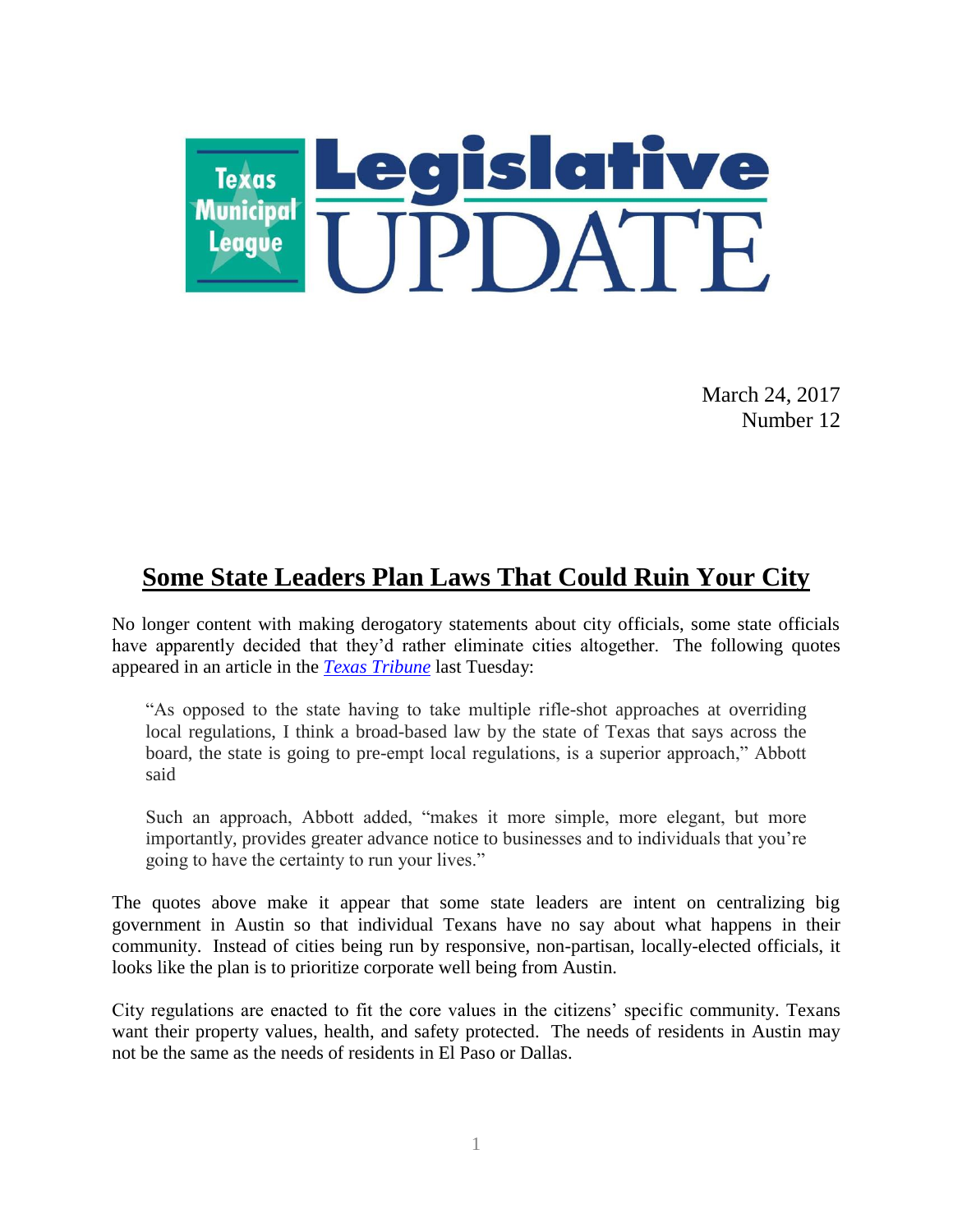The best illustration of this? When ride sharing companies didn't like the regulations passed by councilmembers in Austin, they asked the voters. The voters *overwhelmingly* confirmed that they agreed with the regulations enacted by their local lawmakers, but now lawmakers want to override the voters.

The Capitol seems now little more than a place where companies and industries, upset by local laws, go to get their way. Some state officials place a higher priority on what's convenient for big businesses than on the desire of Texans to have a voice in what happens in their communities. They've decided that destroying neighborhoods one step at-a-time will take too long, and want to gut your city in one fell swoop.

### **Senate Passes Revenue Cap**

On Tuesday, March 22, the Texas Senate approved a five percent revenue cap bill that would restrict the ability of cities to fund police and fire protection, road construction, and economic development incentives, among other things. The bill, S.B. 2, passed the Senate by a vote of 18 to 12.

Senators on both sides of the aisle voiced their concerns with S.B. 2 prior to its passage. Senator Kirk Watson  $(D -$  Austin) gave a particularly strong speech about how the bill will harm public safety without providing any significant tax relief. A video of his short speech is available [here.](https://www.youtube.com/watch?v=fB3sNmKLAP0&feature=youtu.be)

The bill now moves on to the Texas House. The House Committee on Ways and Means will likely hold a hearing on S.B. 2 (or a similar house bill, H.B. 15) in the next two weeks.

Now more than ever, city officials need to reach out to their House members to voice their opposition to S.B. 2 and be prepared to come to Austin to testify against the bill.

### **Hypocrisy Surfaces in Senate Hearing**

On March 22, 2017, League staff testified before the Senate Intergovernmental Relations Committee in opposition to S.B. 737. The bill would mandate that every city establish and maintain an email notification service to which any person may electronically subscribe to receive information regarding any new or increased city fees.

The League testified that this unfunded mandate isn't necessary because cities are already required to post notice of the meetings at which a fee will be adopted. Moreover, larger cities have to post that notice on their websites as well. (The bill is an attempt by some industries to make the taxpayers subsidize their efforts to argue about city fees.)

One Senator on the committee told the League's witness that cities should give 60 days notice and have at least two public hearings before taking any action. League staff told the senator that the citizens of any home rule city, by election, can amend their charter to require whatever additional notice they choose.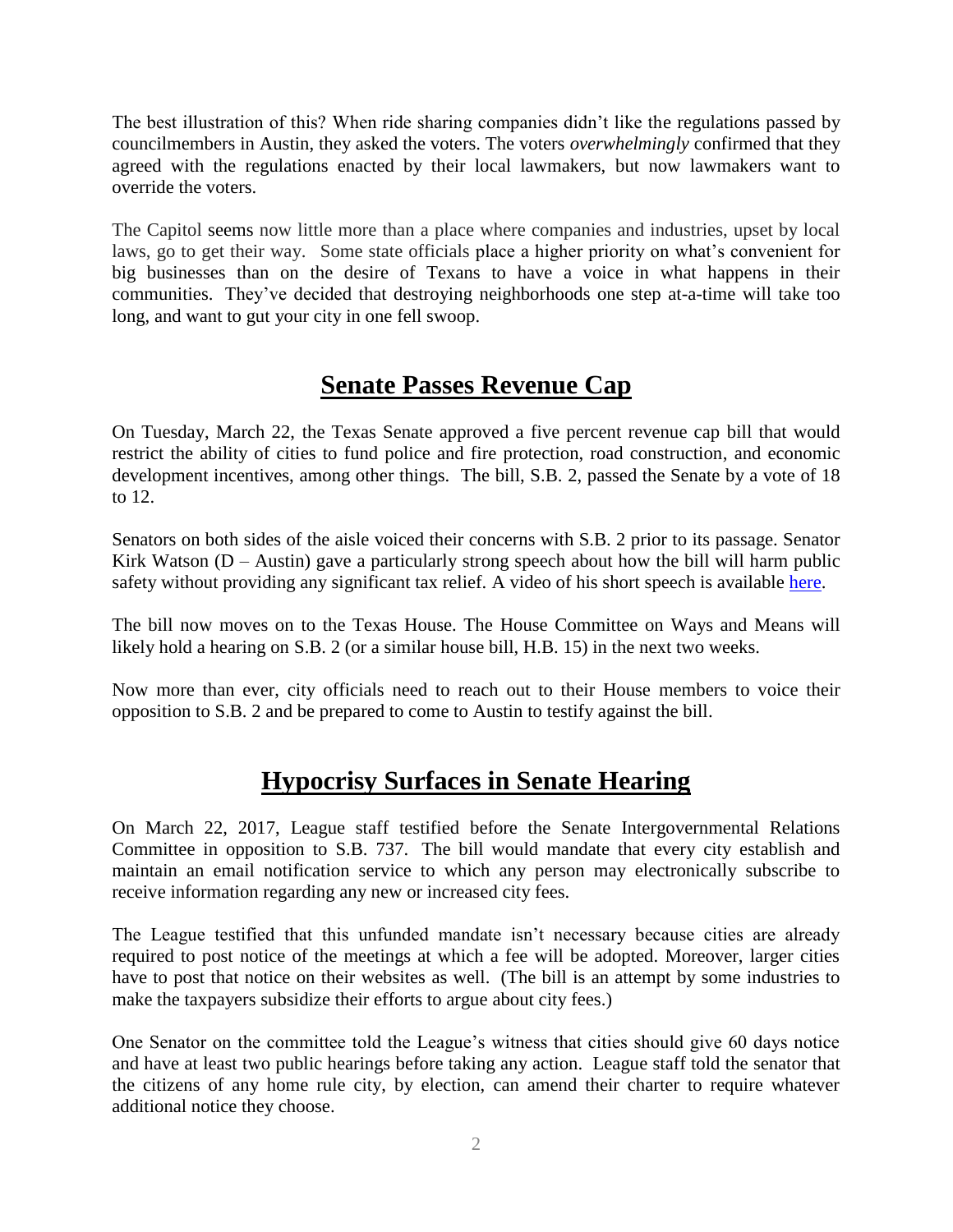The senator's response? It's "disingenuous" for a city to hold a hearing and adopt something the same day. Au Contraire, maybe the Texas Senate's notice rules are disingenuous:

- Senate Bill 4 (the so-called "sanctuary city" prohibition bill) was heard in the Senate State Affairs Committee on February 2 and, despite hundreds speaking in opposition, voted out that same day.
- Senate Bill 2 (the "revenue cap" bill) was heard in the Senate Finance Committee on March 14 and, despite dozens of elected city officials and public safety officers speaking in opposition, voted out that same day.

Moreover, S.B. 2 was heard on the Senate floor on March 21. The Senate suspended the Texas Constitutional rule requiring that bills *be read on three separate days* to pass it *that same day*. And, most hypocritical of all, the hearing on S.B. 737 where cities were criticized was called on a mere 24 hours notice, which would have been a violation of that very bill if a city had done so. It was also voted out of the committee a couple of hours after the hearing.

Perhaps those in glass houses should think more about throwing stones.

# **Small Cell Nodes: What They Are And Why You Should Care**

Small cell nodes are large, box-shaped antennas that cell phone companies are anxious to attach to city poles and structures in city rights-of-way to improve cell reception.



# **Can you** see me now?

SB 1004 would let cell phone companies put eyesores like this in your front yard and all over vour neighborhood.

Problem is, these companies want to do so without any city regulation and without paying fair market value to rent the space.

Case in point is S.B. 1004 by Senator Kelly Hancock  $(R -$ North Richland Hills). The bill would effectively end all reasonable city regulation over these potentially disruptive devices. If S.B. 1004 passes, the picture to the left shows what dozens of utility poles in a pleasant residential subdivision could look like.

Concerned city officials should contact their senators to let them know not to hand over public rights-of-way to private companies.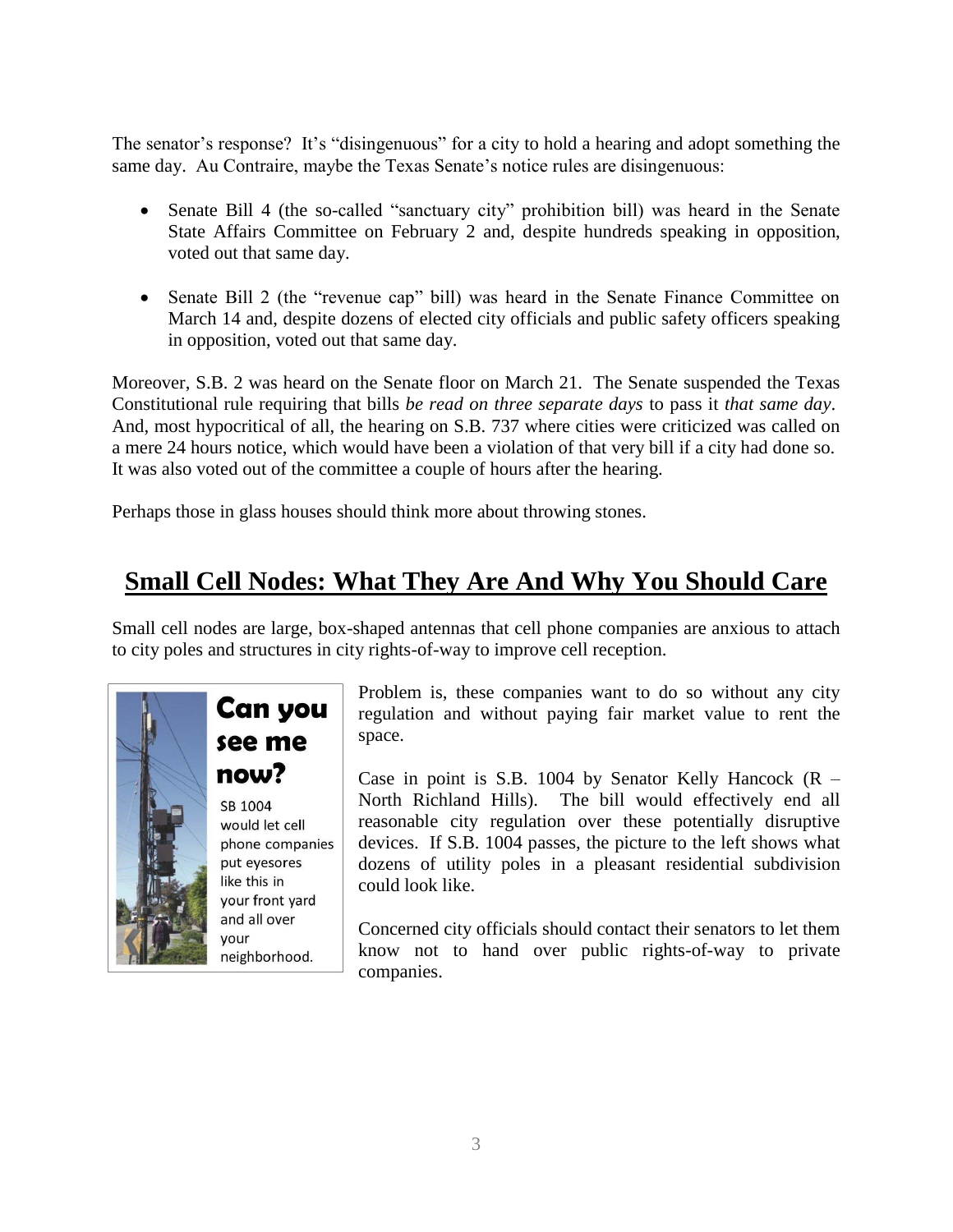# **Significant Committee Actions**

**S.B. 88 (Hall)**, relating to the use of photographic traffic signal enforcement systems. Reported from the Senate Transportation Committee.

**S.B. 151 (Bettencourt)**, relating to voter approval of obligations for certain municipal liabilities to a public pension fund. Reported from the Senate State Affairs Committee.

**S.B. 361 (Nichols)**, relating to transportation network companies. Reported from the Senate Business and Commerce Committee.

**S.B. 407 (Watson)**, relating to the exception from disclosure under the public information law for information related to competition and bidding. Reported from the Senate Business and Commerce Committee.

**S.B. 408 (Watson)**, relating to the definition of a governmental body for the purposes of the public information law. Reported from the Senate Business and Commerce Committee.

**S.B. 947 (Kolkhorst)**, relating to liability of certain electric utilities that allow certain uses of land that the electric utility owns, occupies, or leases. Reported from the Senate Business and Commerce Committee.

# **Significant Floor Actions**

**H.B. 62 (Cradick)**, relating to the use of a wireless communication device while operating a motor vehicle. Passed the House.

**C.S.S.B. 2 (Bettencourt)**, relating to ad valorem taxation. Passed the Senate. As passed, the bill would, of primary importance to cities:

- 1. lower the property tax rollback rate from eight percent to five percent, with an exception for a taxing unit located in an area declared a disaster area by the governor or president of the United States during the current tax year;
- 2. require a taxing unit to hold a ratification election on the November uniform election date of the applicable year in order to adopt a tax rate that exceeds the five-percent rollback rate (as opposed to current law, which only requires an election if a petition is received from the citizens);
- 3. make numerous calendar changes to the property tax appraisal, collection, and rate-setting process in order to have property tax ratification elections on the November uniform election date;
- 4. rename the "effective tax rate" and "effective maintenance and operations rate" the "no-newtaxes tax rate" and "no-new-taxes maintenance and operations rate," respectively;
- 5. modify the form of the tax rate notice that must be provided by a taxing entity; and
- 6. provide that the designated officer or employee of a taxing unit may not submit the no new taxes tax rate and the rollback tax rate to the governing body of the taxing unit and the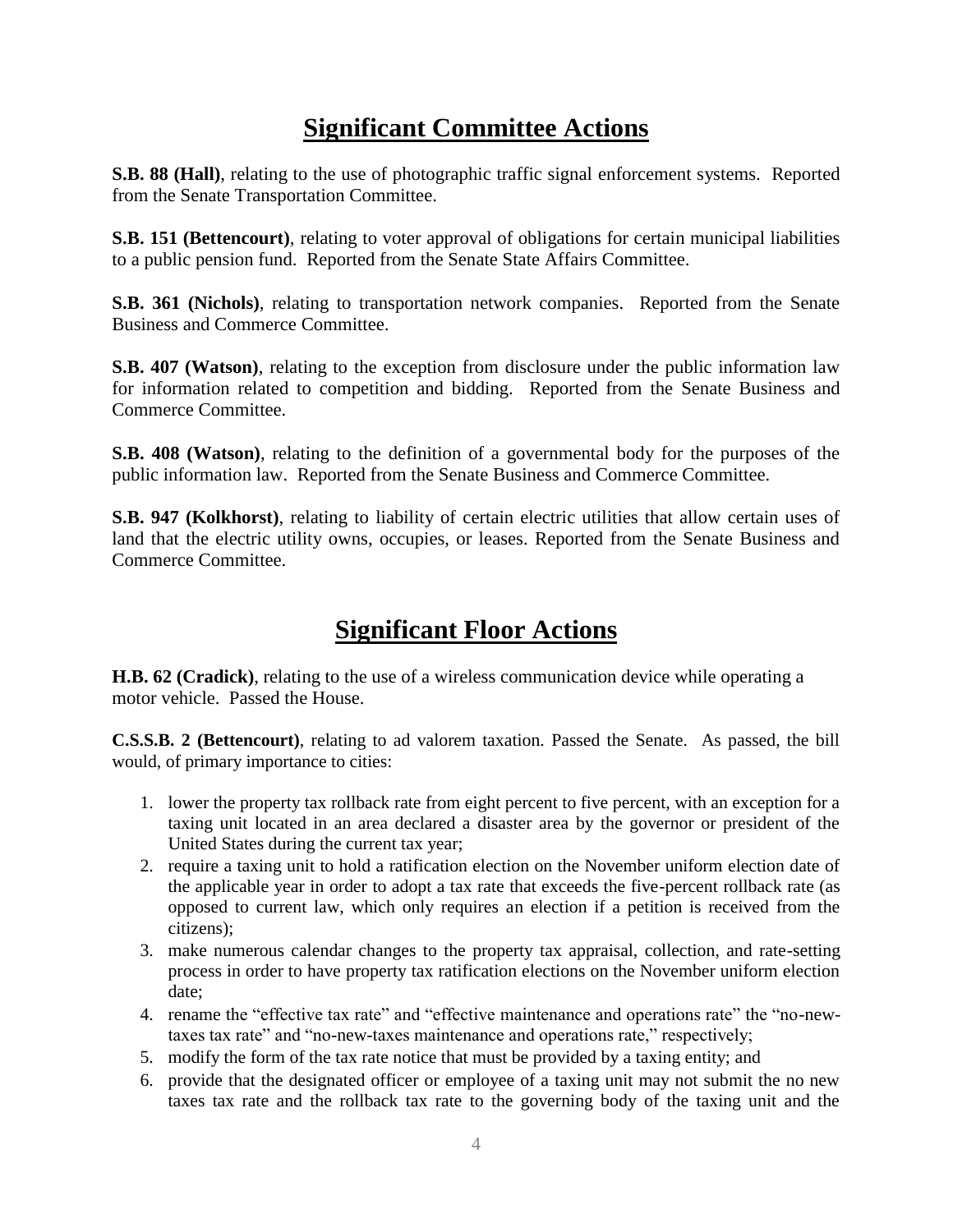governing body of the taxing unit may not adopt a tax rate until the county assessor-collector for each county in which the unit is located submits to the governing body of the unit the tax calculation worksheets used to calculate each tax rate along with a certification that the values used in the calculation of those tax rates are the same as the values shown in the unit's appraisal roll and the tax rates have otherwise been calculated correctly.

### **City-Related Bills Filed**

#### **Property Tax**

**H.B. 3908 (Bonnen) – Property Tax Exemption**: would provide that an eligible peace officer is entitled to a property tax exemption for the total appraised value of the officer's residence homestead if the residence homestead is located in a qualified high crime area. (See **H.J.R. 115**, below.)

**H.B. 3918 (Burrows) – Property Tax Appeals**: would provide that. in an appeal of certain appraisal review board determinations, the appraisal district has the burden of establishing the value of the property by a preponderance of the evidence presented at the hearing, and that if the appraisal district fails to meet that standard the protest shall be determined in favor of the property owner.

**H.B. 3920 (Thierry) – Property Tax Limitation**: would authorize the governing body of a taxing unit to adopt a limitation on the total annual amount of property taxes that may be imposed by the taxing unit on the residence homestead of a lower-income individual that is located in a homestead preservation district. (See **H.J.R. 116**, below.)

**H.B. 3928 (Hefner) – Property Tax Appraisal**: would, among other things, provide that: (1) a person is not required to file a new application for appraisal of land because of a change in ownership of the land if the change in ownership results from a transfer of the land from the former owner to a person who is related to the former owner within the second degree by affinity or third degree by consanguinity; and (2) if an appraisal roll is changed due to a transfer under (1), the property owner must pay to each affected taxing unit a penalty equal to 10 percent of the difference between the amount of tax imposed on the land and the amount of tax that would have been imposed had the land been taxed at market value.

**H.B. 3975 (Ashby) – Property Tax Appraisal**: would provide that for purposes of land qualifying for appraisal as timber land for property tax purposes, "land" includes roads, rights of way, buffer areas, fire breaks, property taken through the exercise of eminent domain, and other real property associated with the production of timber or forest products.

**H.B. 3999 (Isaac) – Appraisal of Affordable Housing**: would provide that, if certain property was sold pursuant to a shared or fixed appreciation affordable housing program established by a certain type of charitable organization the regulations of which provide that for a fixed period of time the organization is entitled to a portion of the appreciation in value of the property, if any, on sale of the property, the chief appraiser: (1) may not take into account the portion of the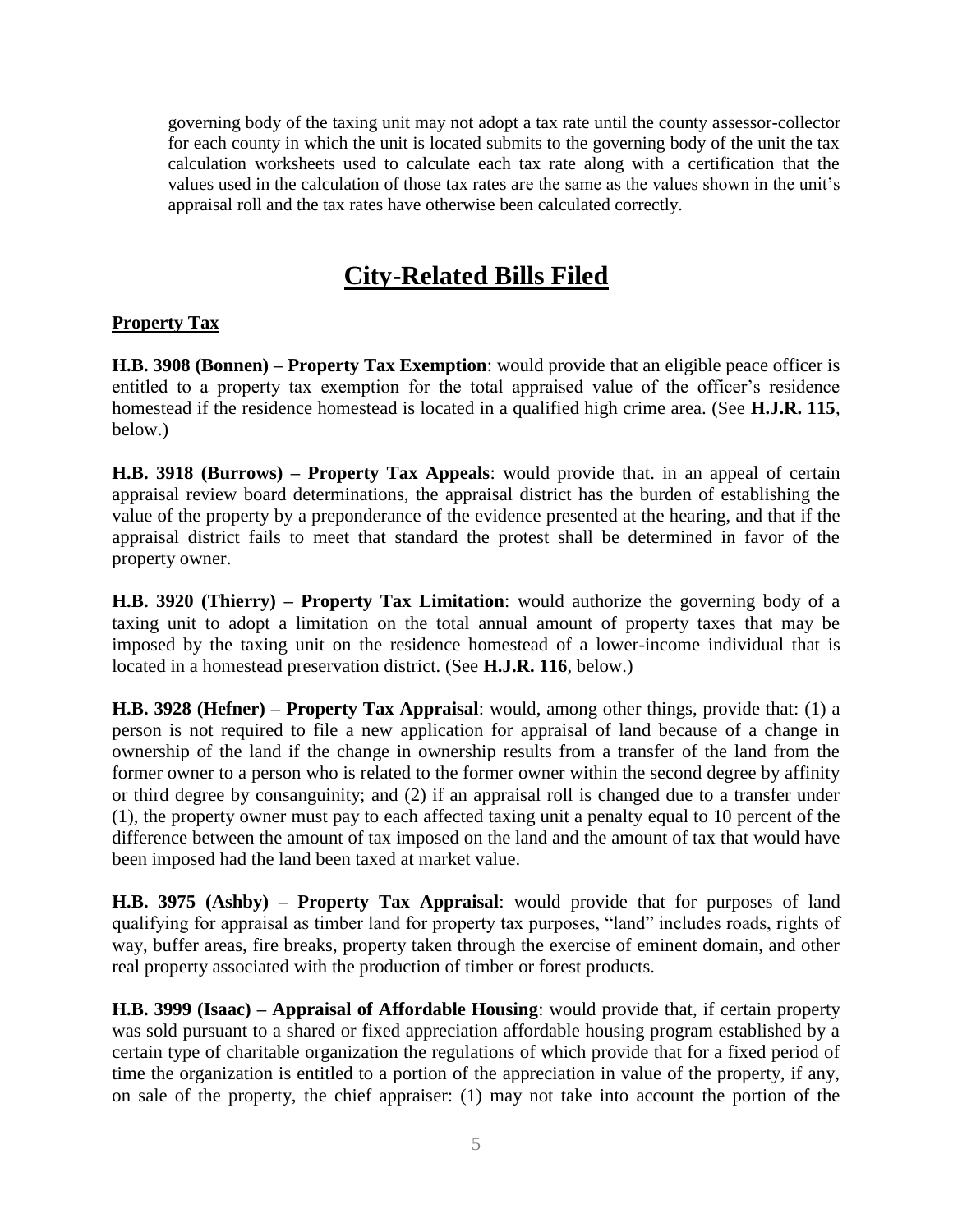appreciation in value of the property the organization would be entitled to receive if the property were sold on January 1 of the tax year in which the property is appraised when determining the appraised value of the property in that tax year; and (2) shall take into account when appraising the property the extent to which any regulations, resale restrictions, or conditions applicable to the property established by the organization reduce the market value of the property.

**H.B. 4152 (Gutierrez) – Property Tax Appeals**: would provide that: (1) in the hearing for certain property tax protests, the appraisal district shall: (a) present as evidence the appraisal method used to appraise the property in the current tax year and the previous tax year and identify the factors when applying that appraisal method to the property; (b) for property appraised using the cost method of appraisal, present evidence of the cost data and the adjustments made to that data to account for physical, functional, or economic obsolescence used to determine the market value of the property in the current tax year and the previous tax year; (c) for property appraised using the income method of appraisal, present evidence of the comparable rental income and operating expense data and the capitalization rate used to determine the market value of the property in the current tax year and the previous tax year; and (d) for property appraised using the market data method of appraisal, present evidence of the comparable sales data and any adjustments made to that data used to determine the market value of the property in the current tax year and the previous tax year; and (2) the protest shall be determined in favor of the property owner if the appraisal district fails to provide the evidence required in (1).

**H.B. 4219 (Perez) – Pollution Control Property Tax Exemption**: would, among other things: (1) require the Texas Commission on Environmental Quality (TCEQ) to adopt by rule a list of property that is used wholly as a facility, device, or method for the control of air, water, or land pollution; (2) require TCEQ to consider whether property previously determined by the executive director to be used wholly for the control of air, water, or land pollution continues to be used wholly for that purpose based on changes in the use of the property or changes in environmental regulations; (3) require TCEQ to review the list at least once every five years; (4) provide that the fact that property is included on a list adopted by TCEQ and that the executive director determined in a previous year that the property was used wholly as a facility, device, or method for the control of air, water, or land pollution does not preclude the chief appraiser from canceling the exemption if the chief appraiser determines that the facility, device, or method is no longer installed at the property or is no longer used wholly or partly for pollution control purposes; (5) provide that an exemption other than an exemption for property included on a list adopted by TCEQ under (1) expires at the end of the fifth tax year after the year in which the executive director issues a letter stating the executive director's determination that the facility, device, or method is used wholly or partly to control pollution; and (6) provide that to continue to receive an exemption described by (5) after the fifth year, the person seeking to renew the exemption must file a new permit application or permit exemption request with the executive director and file a new application for the exemption with the chief appraiser. (Companion bill is **S.B. 2028** by **Rodriguez**.)

**H.J.R. 115 (D. Bonnen) – Property Tax Exemption**: would amend the Texas Constitution to provide that an eligible peace officer is entitled to a property tax exemption for the total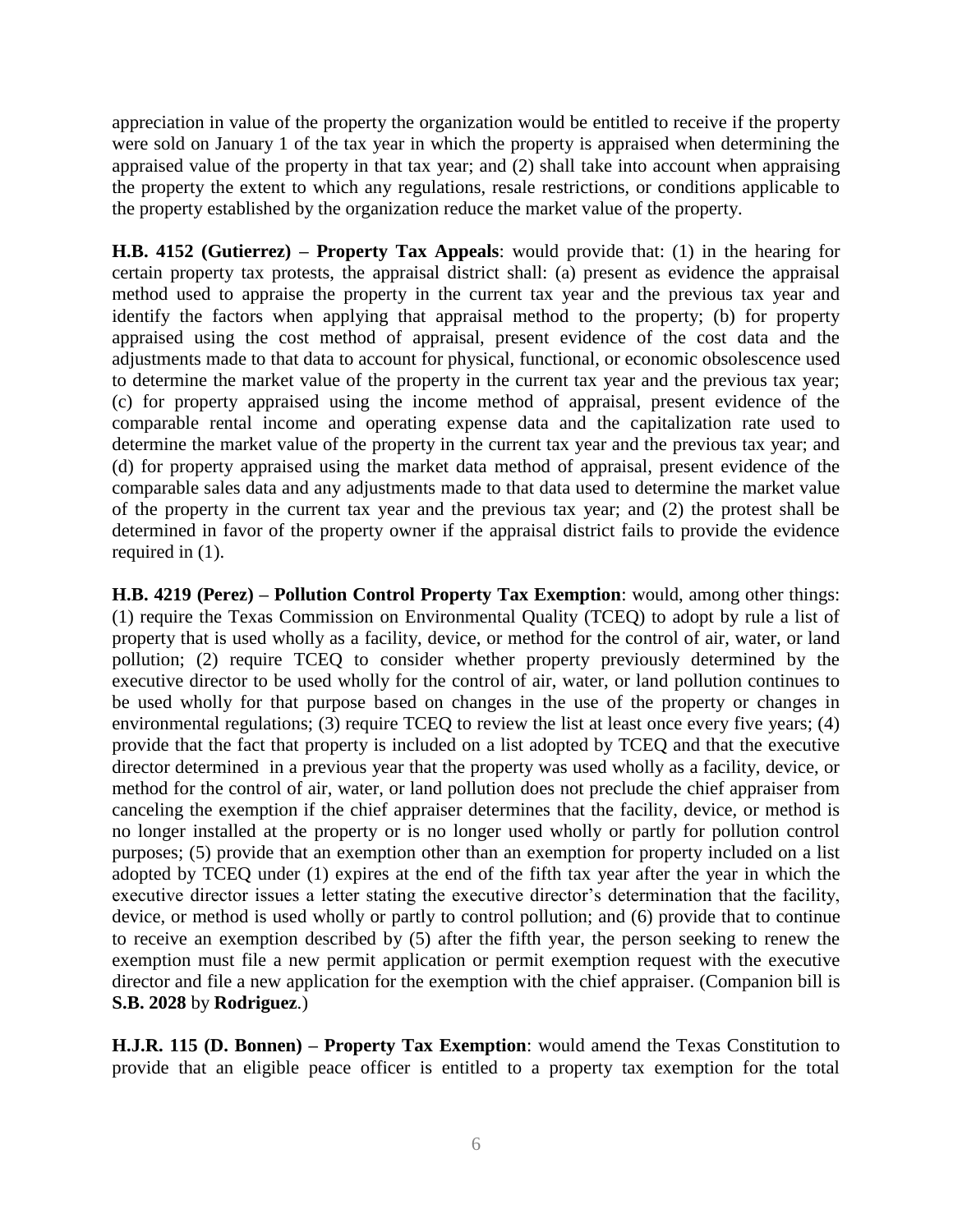appraised value of the officer's residence homestead if the residence homestead is located in a qualified high crime area. (See **H.B. 3908**, above.)

**H.J.R. 116 (Thierry) – Property Tax Limitation**: would amend the Texas Constitution to authorize the governing body of a taxing unit to adopt a limitation on the total annual amount of property taxes that may be imposed by the taxing unit on the residence homestead of a lowerincome individual that is located in a homestead preservation district. (See **H.B. 3920**, above.)

**S.B. 1847 (Bettencourt) – Property Tax Appraisal:** would provide that the appraisal review board, on motion of a property owner, may direct by written order changes in the appraisal roll or related appraisal records for the current tax year and for either of the two preceding tax years to correct an inaccuracy in the appraised value of the owner's tangible personal property that is the result of an error or omission in a rendition statement or property report filed for the applicable tax year.

**S.B. 1848 (Bettencourt) – Property Tax Appeals**: would increase the maximum amount of attorneys fees to be awarded to property owner who prevails in a judicial appeal of a property tax determination to the greater of: (1) \$27,000 or, if applicable, the amount based on a cost of living adjustment; or (2) an amount equal to 20 percent of the total amount by which the property owner's tax liability is reduced as a result of the appeal, but not to exceed \$153,000 or, if applicable, the amount based on a cost of living adjustment.

**S.B. 1906 (Bettencourt) – Property Tax Challenges**: would eliminate the ability of a taxing unit to challenge before the appraisal review board the level of appraisals of any category of property in the appraisal district or in any territory in the appraisal district.

**S.B. 1908 (Bettencourt) – Property Tax Appeals**: would provide that, if a property owner proposes an arbitrator, the appraisal district may not reject the arbitrator unless the appraisal district files a complaint with the comptroller objecting to the appointment of the arbitrator on the ground that the arbitrator is not qualified to serve.

**S.B. 1979 (Schwertner) – Eminent Domain**: would provide that, if additional property taxes are due because land has been diverted to a nonagricultural use as a result of a condemnation, the additional taxes and interest are the personal obligation of the condemning entity and not the property owner from whom the property was taken.

**S.B. 2043 (Bettencourt) – Freeport Property Tax Exemption**: would extend from 175 to 365 the number of days by which Freeport goods must be transported outside the state in order to be exempt from property taxation.

**S.B. 2061 (Kolkhorst) – Correction of Appraisal Roll**: would provide that an error in an appraisal roll that resulted in an incorrect appraised value from a property may not be corrected, unless it resulted in an appraised value that exceeds the market value of the property or the median appraised value of a reasonable number of comparable properties appropriately adjusted.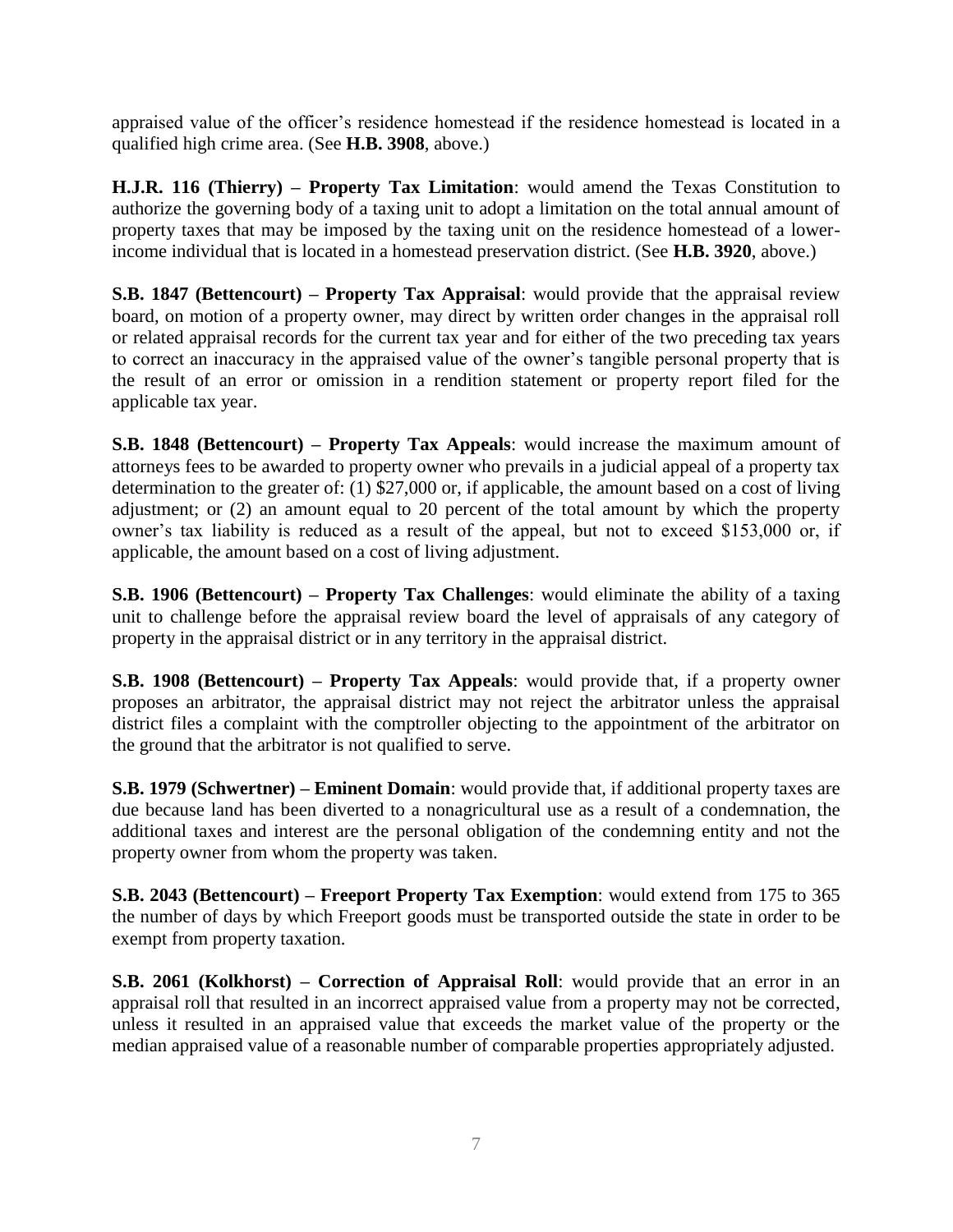**S.B. 2198 (Campbell) – Interest Accrual**: would, among other things, provide that for purposes of calculating interest accrual in relation to property taxes, interest accrues during a calendar year at an annual rate equal to the lesser of: (1) 12 percent; or (2) the sum of two percent and the prime rate quoted and published by the Federal Reserve Board on the first business day of the calendar year for which interest is being calculated.

**S.B. 2199 (Lucio) – Navigation Districts**: would provide that the governing bodies of the respective cities inside each navigation district, may, and on request of the district, shall, levy and have assessed and collected for the maintenance, operation, and upkeep of the district and the improvements constructed by the district an annual tax not to exceed 10 cents on the \$100 valuation on all property inside the district.

**S.B. 2207 (Hancock) – Property Tax Appeals:** would provide that: (1) a property owner may appeal to the court an increase in the appraised value of the owner's property by the chief appraiser of an appraisal district if the appraised value of the property was lowered in the preceding year under certain circumstances; (2) an appeal under (1) is for the limited purpose of determining whether the chief appraiser is able to meet the substantial evidence burden of proof; and (3) the court may award costs and reasonable attorney's fees to a property owner who prevails in an appeal under (1).

**S.B. 2239 (Bettencourt) – Revenue Cap**: this bill would make numerous changes to the process for calculating and adopting property tax rates. Of primary importance to cities, the bill would:

- 1. lower the property tax rollback rate from eight percent to four percent, and also modify the way in which property tax rates are calculated;
- 2. rename the "effective tax rate" and "effective maintenance and operations rate" the "no new taxes tax rate" and "no new taxes maintenance and operations rate," respectively;
- 3. require the comptroller to prescribe the form of the worksheets used by the designated officer or employee of each taxing unit in calculating the no new taxes tax rate and rollback tax rate for the taxing unit;
- 4. provide that the calculation worksheet form must be in an electronic format and be capable of:
	- a. being completed electronically;
	- b. performing calculations automatically based on the data entered by the designated officer or employee;
	- c. being certified by the designated officer or employee after completion; and
	- d. being submitted electronically to the comptroller on completion and certification;
- 5. require the comptroller to prepare an annual list that includes the total tax rate imposed by each taxing unit in the state for the year in which the list is prepared that shall be sorted alphabetically according to:
	- a. the county or counties in which each taxing unit is located; and
	- b. the name of each taxing unit;
- 6. require the comptroller to publish on the comptroller's Internet website the list required in Section Number 5, above, not later than January 1 of the following year;
- 7. require the comptroller to create and maintain a property tax database that: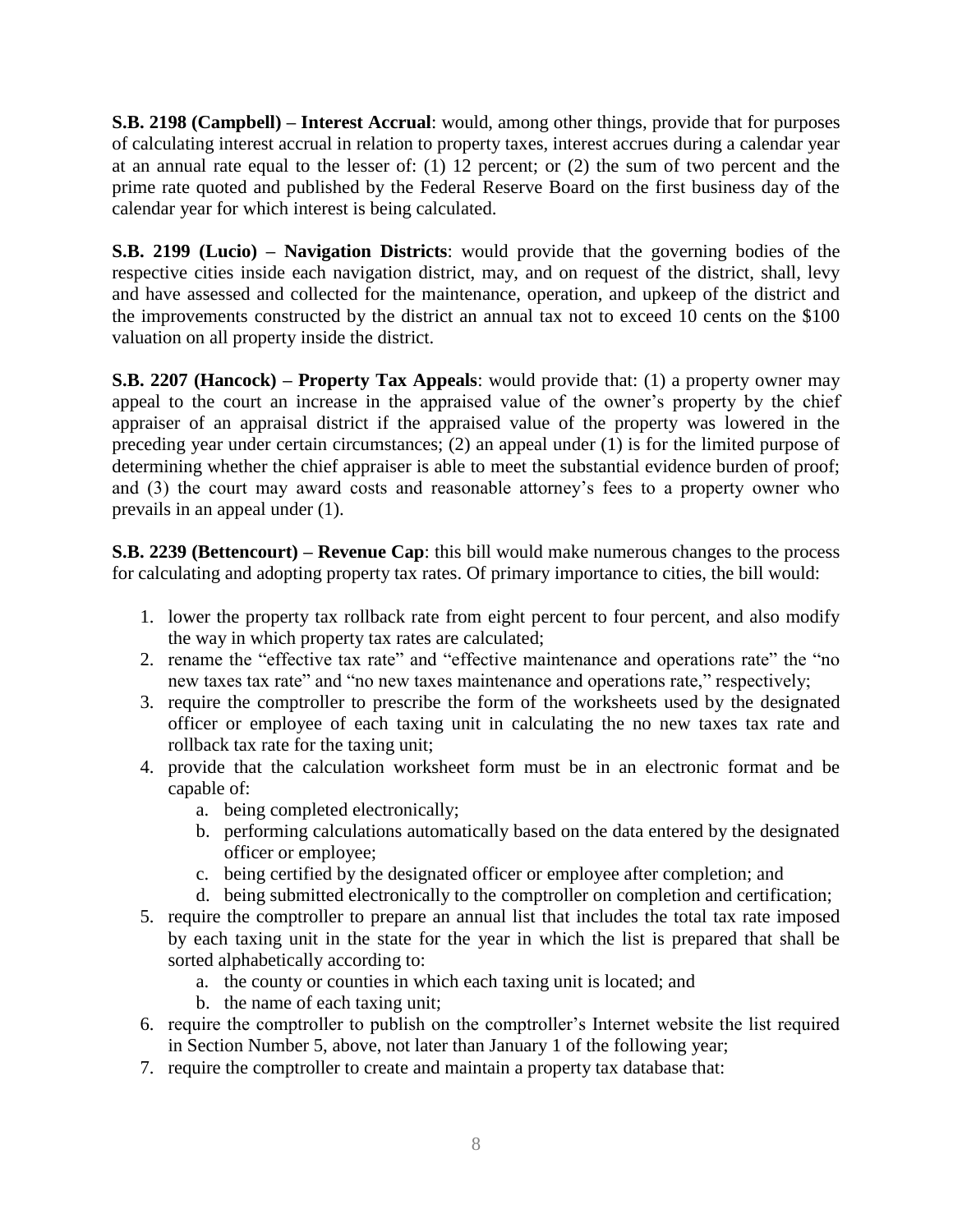- a. contains information that is provided by designated officers or employees of taxing units in the manner required by the comptroller;
- b. is continuously updated as preliminary and revised data become available to and are provided by the designated officers or employees of the taxing units;
- c. is accessible to the public; and
- d. is searchable by property address;
- 8. require the comptroller's property tax database to include, with respect to each property listed on an appraisal roll:
	- a. the property's identification number;
	- b. the property's market value;
	- c. the property's taxable value;
	- d. the name of the each taxing unit in which the property is located;
	- e. for each taxing unit other than a school district in which the property is located;
		- i. the no new taxes tax rate; and
		- ii. the rollback tax rate;
	- f. for each school district in which the property is located:
		- i. the rate to maintain the same amount of state and local revenue per weighted student that the district received in the school year beginning in the preceding tax year; and
		- ii. the rollback tax rate;
	- g. the tax rate proposed by the governing body of each taxing unit in which the property is located;
	- h. for each taxing unit other than a school district in which the property is located, the taxes that would be imposed on the property if the unit adopted a tax rate equal to:
		- i. the no new taxes tax rate; and
		- ii. the proposed tax rate
	- i. for each school district in which the property is located, the taxes that would be imposed on the property if the unit adopted a tax rate equal to:
		- i. the rate to maintain the same amount of state and local revenue per weighted student that the district received in the school year beginning in the preceding tax year; and
		- ii. the proposed tax rate
	- j. for each taxing unit other than a school district in which the property is located, the difference between the amount calculated for the no new taxes tax rate and the proposed tax rate;
	- k. for each school district in which the property is located, the difference between the amount calculated to maintain the same amount of state and local revenue per weighted student the district received in the school year beginning in the preceding year and the proposed tax rate;
	- l. the date and location of each public hearing, if applicable, on the proposed tax rate to be held by the governing body of each taxing unit in which the property is located; and
	- m. the date and location of the public meeting in which the tax rate will be adopted to be held by the governing body of each taxing unit in which the property is located;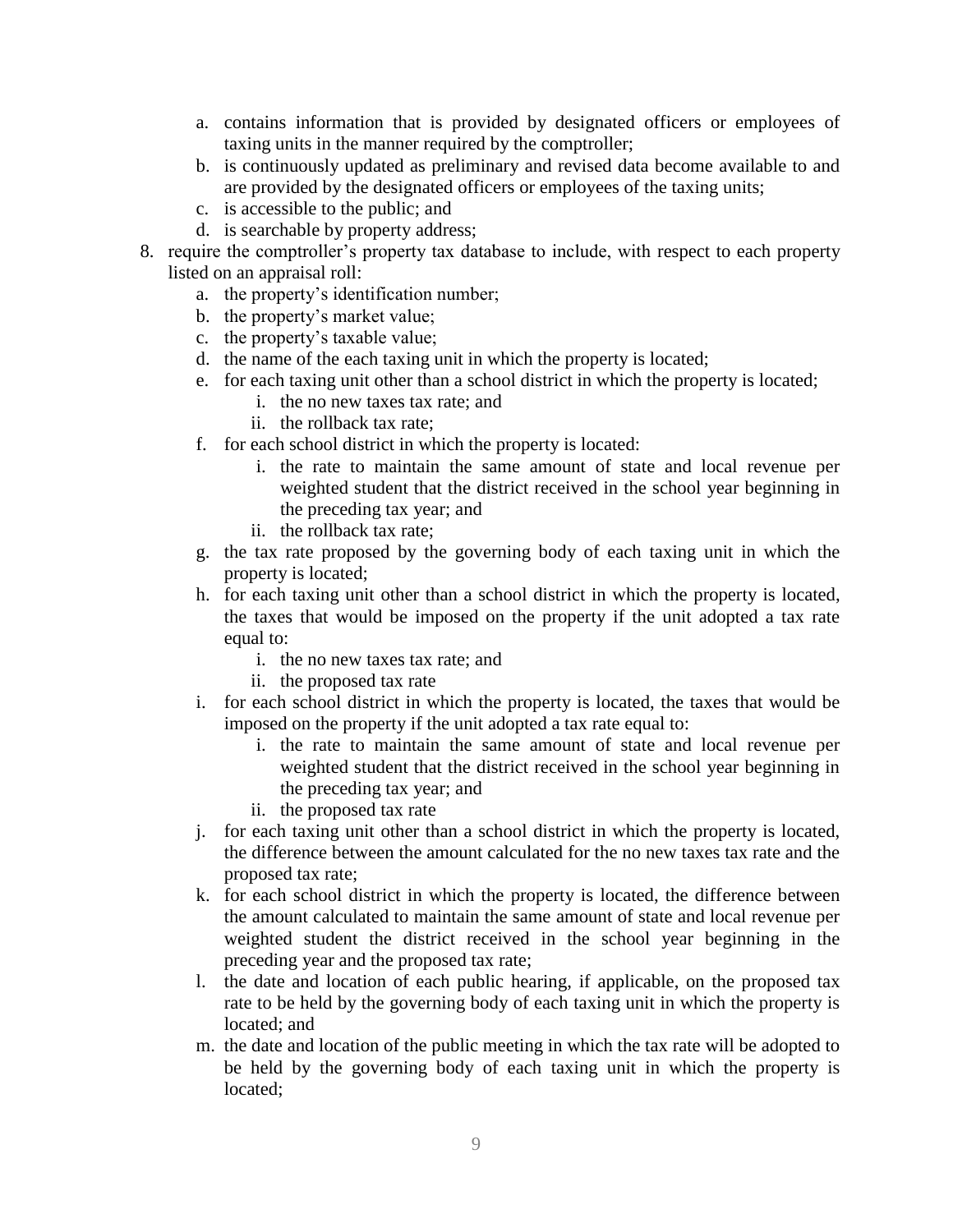- 9. require the property tax database to provide a link to the tax rate and budget information required to be posted on a taxing unit's website (See Section Number 23. of this summary)
- 10. require the officer or employee designated by the governing body of each taxing unit to calculate the no new taxes tax rate and the rollback tax rate for the unit to electronically submit to the comptroller:
	- a. the information described by Section Number 8, above, as the information becomes available; and
	- b. the property tax rate calculation worksheets prepared at the same time the officer or employee submits the tax rates to the governing body of the taxing unit;
- 11. require the comptroller to deliver by e-mail to the designated officer or employee confirmation of receipt of the property tax rate calculation worksheets submitted to the comptroller;
- 12. for the notice of appraised value sent to each property owner by the chief appraiser, delete the section stating the amount of tax that would be imposed on the property on the basis of the tax rate for the preceding year if the appraised value is greater than it was in the preceding year;
- 13. amend the definition of "debt" for purposes of calculating a property tax rate to mean a bond, warrant, certificate of obligation, or other evidence of indebtedness owned by a taxing unit that *has been approved at an election* and is payable solely from property taxes in installments over a period of more than one year, not budgeted for payment from maintenance and operations funds, and secured by a pledge of property taxes, or a payment made under contract to secure indebtedness of a similar nature issued by another political subdivision on behalf of the taxing unit;
- 14. require the designated officer or employee of a taxing unit to use the property tax rate calculation worksheet forms prescribed by the comptroller in calculating the no new taxes tax rate and the rollback tax rate;
- 15. require the designated officer or employee of a taxing unit to submit the property tax rate calculation worksheet to:
	- a. the chief appraiser of the appraisal district in which the taxing unit is located; and
	- b. the chief financial officer or the auditor for the taxing unit;
- 16. provide that the designated officer or employee of a taxing unit may not submit the no new taxes tax rate and the rollback tax rate to the governing body of the taxing unit and the governing body of the taxing unit may not adopt a tax rate until:
	- a. the chief appraiser submits to the governing body of the unit a written certification that the values used in the calculations are the same as the values shown in the unit's appraisal roll; and
	- b. the chief financial officer or the auditor for the unit submits to the governing body of the unit a written certification that the rollback tax rate has been calculated correctly;
- 17. require the comptroller to adopt rules governing the form of the certifications required by Section Number 16 of this summary, above, and the manner in which they are required to be submitted;
- 18. by August 7 or as soon thereafter as practicable, require the chief appraiser of the appraisal district in which the property is located to deliver by regular mail or e-mail to each property owner a notice that the estimated amount of taxes to be imposed on the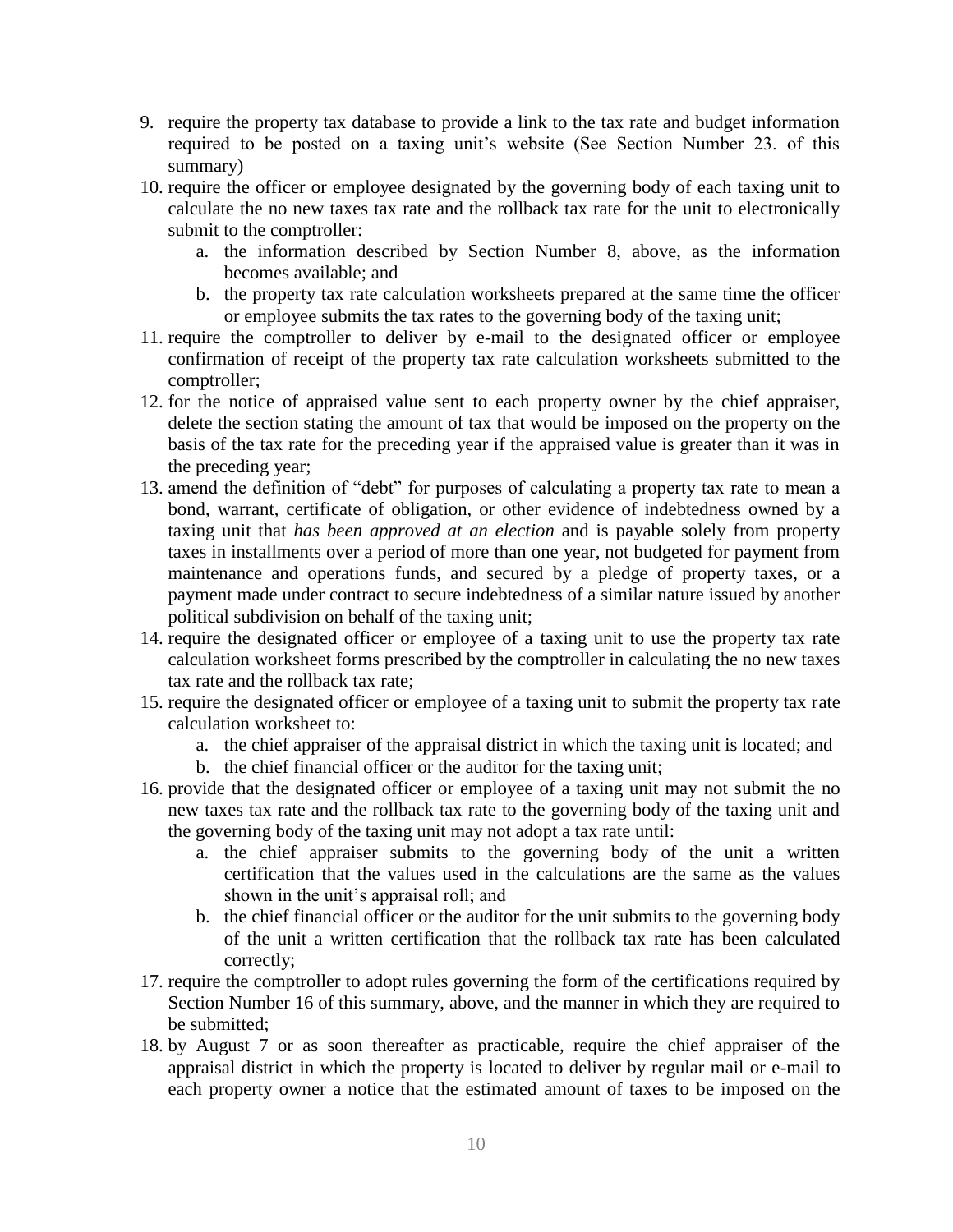owner's property by each taxing unit in which the property is located may be found in the comptroller's property tax database, and the notice must include:

- a. the address of the internet website at which the information may be found;
- b. a statement that the property owner may request a written copy of the information from the assessor for each taxing unit in which the property is located; and
- c. the address and telephone number of each assessor from whom the written copy may be requested;
- 19. provide that the governing body of a taxing unit may not hold a public hearing on a proposed tax rate or a public meeting to adopt a tax rate until the  $14<sup>th</sup>$  day after the date the officer or employee designated by the governing body of the unit to calculate the no new taxes tax rate and the rollback tax rate for the unit electronically submits to the comptroller the information required for the comptroller's property tax database;
- 20. provide that the governing body of a taxing unit other than a school district may not adopt a tax rate until:
	- a. the comptroller has included the information for the unit's current tax year in the comptroller's property tax database; and
	- b. the chief appraiser of the appraisal district in which the taxing unit participates has delivered the notice required by Section Number 18 of this summary, above;
- 21. provide that the governing body of a taxing unit that imposes an additional sales and use tax may not adopt a tax rate until the chief financial officer or the auditor for the unit submits to the governing body of the unit a written certification that the amount of additional sales and use tax revenue that will be used to pay debt service has been deducted from the total amount published and that any additional sales and use tax revenue in excess of the total amount published has been deducted from the amount needed to fund maintenance and operation expenditures.
- 22. require each taxing unit to maintain an Internet website; and
- 23. require each taxing unit to post on its Internet website the following information in a format prescribed by the comptroller:
	- a. the name and official contact information for each member of the governing body of the taxing unit;
	- b. the mailing address, e-mail address, and telephone number of the taxing unit;
	- c. the taxing unit's budget for the preceding two years;
	- d. the taxing unit's proposed or adopted budget for the current year;
	- e. the change in the amount of the taxing unit's budget from the preceding year to the current year, by dollar amount and percentage;
	- f. for a taxing unit other than a school district, the amount of property tax revenue budgeted for both maintenance and operations and debt service, respectively, for:
		- i. the preceding two years; and
		- ii. the current year
	- g. the tax rate for both maintenance and operations and debt service, respectively, adopted by the taxing unit for the preceding two years;
	- h. the tax rate for both maintenance and operations and debt service, respectively, adopted by the taxing unit for current year; and
	- i. the most recent financial audit of the taxing unit.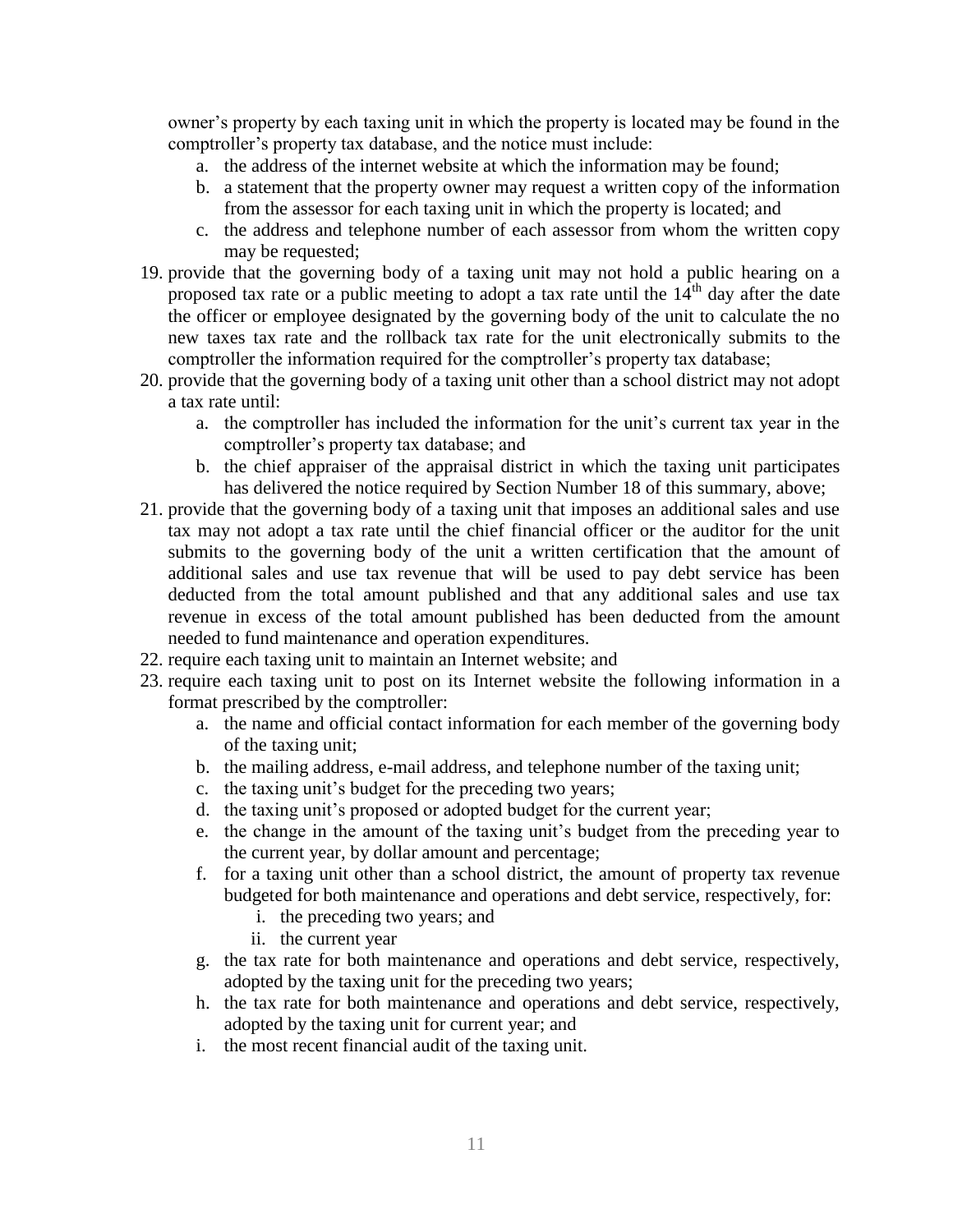#### **Sales Tax**

**H.B. 4052 (Murphy) – Sales Tax Exemption**: would exempt from sales taxes a service performed by an employee of a temporary employment service for an employer to supplement the employer's existing work force on a temporary basis, if: (1) the service is normally performed by the employer's own employees; (2) the employer provides all supplies and equipment necessary to perform the service; (3) the employer does not rent, lease, purchase, or otherwise acquire for use the supplies and equipment described by (2) from the temporary employment service or an entity that is a member of an affiliated group of which the temporary employment service is also a member; (4) the temporary employment service is not a member of the employer's affiliated group; and (5) the employee of the temporary employment service is under the supervision of the employer to whom the employee of the temporary employment service is furnished. (Companion bill is **S.B. 745** by **Kolkhorst**.)

**H.B. 4054 (Murphy) – Sales Tax Exemption**: would provide that bakery items, regardless of whether the items are heated by the consumer or seller, are exempt from sales taxes.

**H.B. 4207 (Swanson) – Sales Tax Exemption**: would repeal the sales tax exemption on the sale of newspapers sold or distributed by individual copy or by subscription.

**S.B. 1962 (Creighton) – Sales Tax Exemption**: would exempt from sales taxes: (1) an admission to the championship game of the National Football League; and (2) the sale of an audio master recording by the producer of the master. (Companion bill is **H.B. 2562** by **Shine**.)

**S.B. 2055 (West) – Sales Tax Exemption**: would exempt from sales taxes goods and services related to the repair, remodeling, and maintenance of aircraft. (Companion bill is **H.B. 1682** by **Bohac**.)

#### **Purchasing**

#### **H.B. 3913 (Shine) – Construction Retainage**: this bill would:

- 1. define "beneficial use" use to mean, following completion of all or a portion of work under a public works contract: (a) for a public works project, the ability of a governmental entity to place the project into operation for the project's intended purpose; or (b) for a public building, the ability of a governmental entity to be issued a certificate of occupancy or temporary certificate of occupancy for the building.
- 2. define "retainage" to mean the percentage of a public works contract payment withheld by a governmental entity to secure performance of the contract.
- 3. define "warranty" to mean the period of time specified in a contract during which certain terms applicable to the warranting of work performed under the contract are in effect.
- 4. provide that a governmental entity shall deposit in an interest-bearing account the retainage of a periodic contract payment of a public works contract and pay the retainage remaining in the account, including any interest earned on the retainage, to the prime contractor on completion of the contract.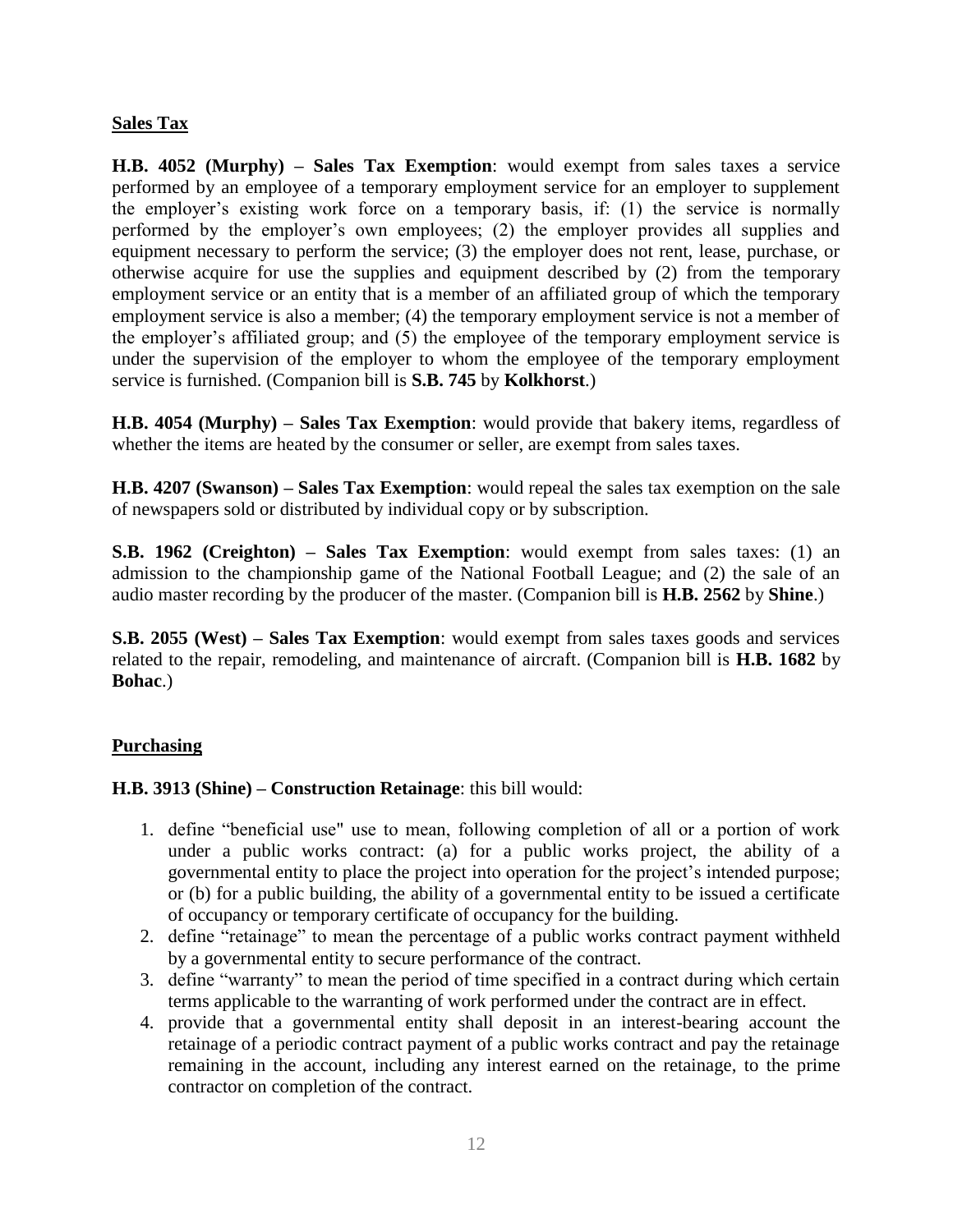- 5. provide that, if the total value of a public works contract is \$1 million or more, a governmental entity: (a) may not withhold retainage in an amount that exceeds five percent of the contract price; and (b) after the governmental entity has beneficial use of the public work that is the subject of the contract, may not withhold retainage in an amount that exceeds two percent of the contract price, excluding interest earned on the retainage.
- 6. provide that, if the total value of a public works contract is less than \$1 million, a governmental entity, on receipt of beneficial use of the public work that is the subject of the contract, may not withhold more than one-half of the total retainage under the contract.
- 7. a governmental entity may not withhold retainage: (a) after completion of the contract by the prime contractor, including during the warranty; or (b) for the purpose of requiring the prime contractor, after completion of the contract, to perform work on manufactured goods or systems that were: (i) specified by the designer of record; and (ii) properly installed by the contractor.

**S.B. 2233 (Taylor) – Procurement**: would provide that: (1) a purchasing cooperative shall maintain an Internet website with a continually updated list of purchases made through the cooperative or through agreements that must include for each purchase: (a) the name of the purchaser; (b) the name of the vendor; (c) the amount of the purchase; (d) the date of the purchase; and (e) the fees paid to the cooperative or managing entity; (2) a local government may not enter into a contract to purchase construction-related goods or services through a purchasing cooperative in an amount greater than \$50,000 unless the purchase is approved by the governing body of the local government at a public meeting and other conditions in current law are met; (3) the current laws relating to construction procurement may be enforced through an action for declaratory or injunctive relief filed not later than the 10th business day after the date on which the contract bid evaluations are made public; and (4) an economic development corporation is subject to the same construction procurement laws as a city. (Companion bill is **H.B. 3020** by **Cyrier**.)

#### **Elections**

**H.B. 3912 (Kuempel) – Automatic Recounts**: would require an automatic recount for an election that results in: (1) a candidate defeated or eliminated by one-half of one percent or less of the votes cast for that office; or (2) a measure submitted to voters for the approval of bonds approved or defeated by one-half of one percent or less of the votes cast on that measure.

**H.B. 3943 (Turner) – Voter Identification**: would, among other things: (1) require the secretary of state to establish a program using mobile units to provide election identification certificates to voters; (2) provide that a mobile unit under (1) may be used at special events or at the request of a constituent group; (3) require the county clerk to provide a location at the county clerk's office and at each subcourthouse located in the county for the Department of Public Safety to issue an election identification certificate during regular business hours; (4) provide that, upon offering to vote, a voter must present to an election officer at the polling place: (a) one form of acceptable photo identification; or (b) one form of acceptable proof of identification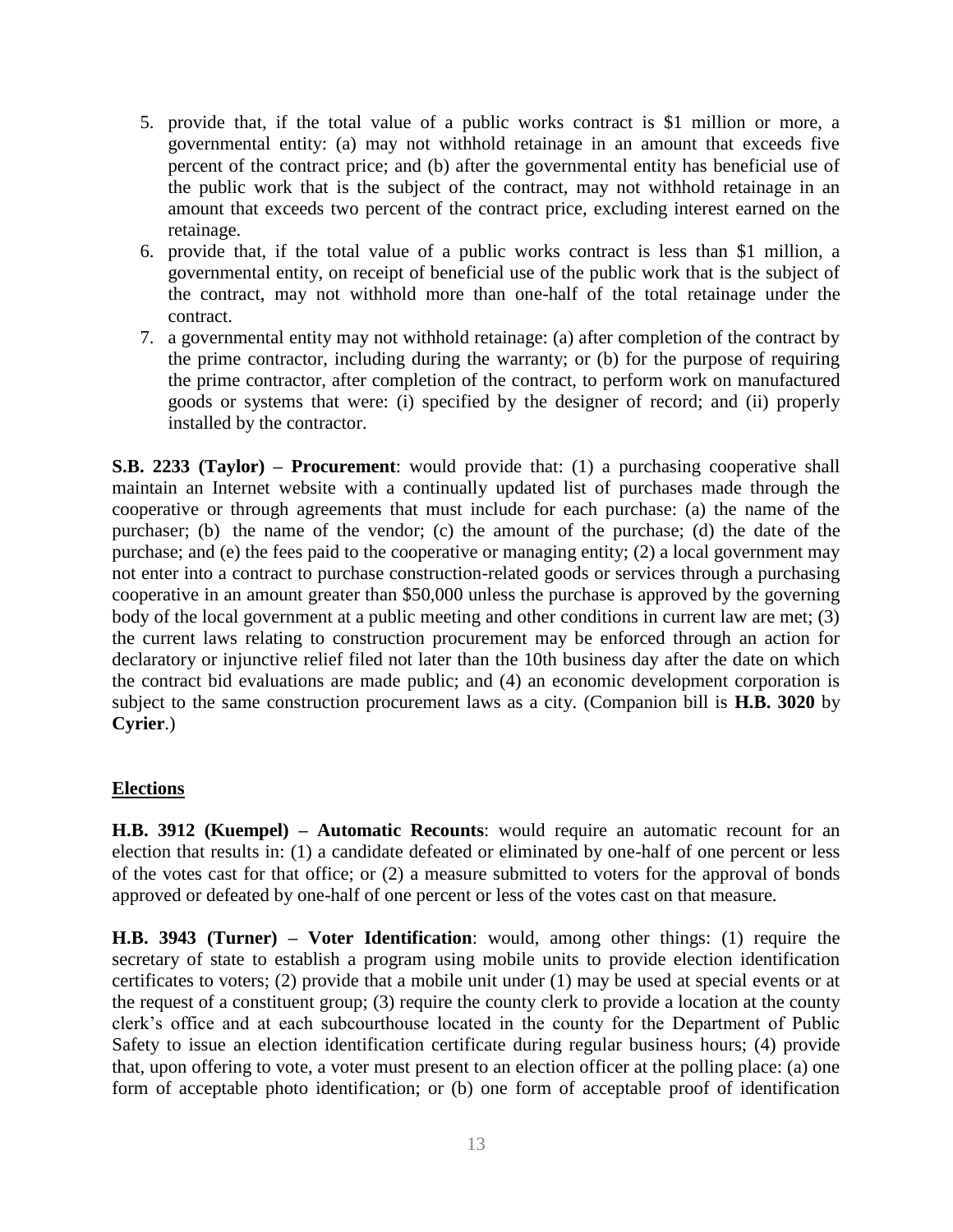accompanied by a declaration of the voter's identity; (5) prohibit an election officer from refusing to accept documentation presented to meet the requirements of (4) solely because the address on the documentation does not match the address on the list of registered voters; (6) provide that if a voter does not meet the requirement for identification under (4)(a), an election officer shall notify the voter that the voter may be accepted for voting if the voter meets the requirement for identification in (4)(b) if the person executes a declaration under penalty of perjury declaring the voter's identity; (7) provide that the following documentation constitutes an acceptable form of photo identification: (a) a driver's license or personal identification card issued to the person by the Department of Public Safety or the equivalent agency of another state; (b) a United States military identification card that contains the person's photograph; (c) a United States citizenship certificate issued to the person that contains the person's photograph; (d) a United States passport issued to the person; (e) a license to carry a handgun issued to the person by the Department of Public Safety; (f) an election identification certificate issued to the person by the Department of Public Safety; (g) a valid identification card that contains the person's photograph and is issued by: (i) an agency or institution of the federal government; or (ii) an agency, institution, or political subdivision of any state; (h) a photo identification card issued to the person by a city, county, or state governmental entity or the United States for the purpose of obtaining public benefits, including veteran's benefits, Medicaid, or Medicare; (i) an official Native American tribal document that: (i) contains the person's photograph; and (ii) is issued by a tribe that is federally recognized; (j) a student identification card issued by an institution of higher education or a private or independent institution of higher education that contains the person's photograph; or (k) a United States Department of Veterans Affairs identification card, including a Veteran Health Identification Card, that contains the person's photograph; (8) provide that the following documentation is acceptable as proof of identification for voting: (a) a government document showing the name and address of the voter, including the voter's voter registration certificate; (b) one of the following documents that shows the name and address of a voter: (i) a copy of a current utility bill; (ii) a bank statement; (iii) a government check; or (iv) a paycheck; or (c) a certified copy of a domestic birth certificate or other document confirming birth that is admissible in a court of law and establishes the person's identity; (9) provide that a person 70 years of age or older may use a form of identification listed in (7) that has expired for the purposes of voting if the identification is otherwise valid; and (10) provide that except as provided by (9), a form of acceptable identification listed in (7) that has not expired or expired not earlier than four years before the date of presentation may be used as an acceptable form of photo identification if the identification is otherwise valid.

**H.B. 3981 (Schofield) – Voter Information**: would require that any form completed by a voter and provided to an election officer shall include: (1) the voter's name, address, date of birth, and voter unique identifier (if available); and (2) the number from either a driver's license, election identification certificate, or personal identification card issued to the person by the Department of Public Safety or last four digits of the person's social security number. (Companion bill is **S.B. 1905** by **Bettencourt**.)

**H.B. 3994 (Fallon) – Joint Elections**: would: (1) require the governing body of a political subdivision to request an election services contract with the county elections administrator to perform all duties and functions of the political subdivision; (2) provide that, if the elections ordered by the authorities of two or more political subdivisions are to be held on the same day in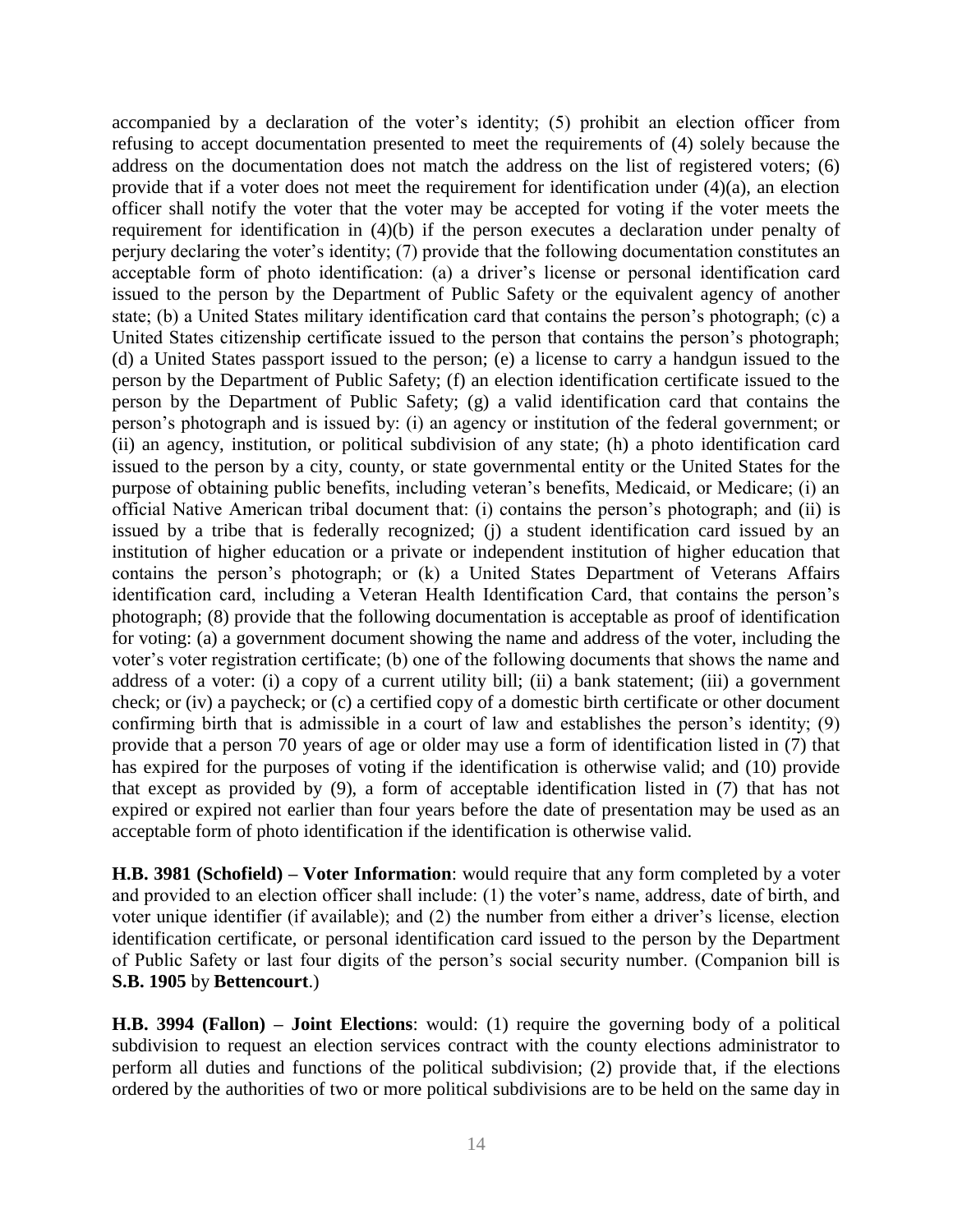all or part of the same county, the governing bodies of the political subdivisions must enter into an agreement to hold the elections jointly in the election precincts that can be served by common polling places; (3) provide that if an election ordered by the governor and the elections ordered by the authorities of one or more political subdivisions are to be held on the same day in all or part of the same county, the commissioners court of a county in which the election ordered by the governor is to be held and the governing bodies of the other political subdivisions must enter into an agreement to hold the elections jointly in the election precincts that can be served by common polling places; (4) require a regular county polling place to be used for a common polling place in a joint election; (5) provide that where possible, a single ballot containing all the offices or propositions stating measures to be voted on at a particular polling place shall be used in a joint election; and (6) require cities to use county election precincts for all elections.

**H.B. 4034 (Bohac) – Voter Information**: would provide that, if an applicant provides a date of birth, driver's license number, or social security number on the applicant's application for an early voting ballot to be voted by mail or federal postcard application that is different from or in addition to the information maintained by the voter registrar, the early voting clerk shall notify the voter registrar.

**H.B. 4131 (Fallon) – Voter Assistance**: would, among other things: (1) provide that, to be eligible to serve as an interpreter for the purpose of communicating with an election officer, a person must be a registered voter in this state; (2) provide that an election officer commits a Class A misdemeanor if the officer knowingly permits an unlawful vote or ineligible ballot to be cast in a manner that will be counted; (3) provide that an election officer commits a Class A misdemeanor if the election officer knowingly allows a voter who is ineligible for assistance receive assistance; (4) prohibit a voter from being assisted by: (a) a candidate for office; (b) a person previously convicted of an election-related offense; or (c) a person who is not an election judge or clerk and who receives or is offered or promised compensation for assisting voters; (5) provide that before a person other than an election officer provides assistance to a voter, the person must complete, sign, and submit a voter assistance affidavit, and an election officer must review the affidavit form and confirm that the form is complete and the assisting person is eligible to assist the voter; (6) provide that an election officer commits a Class A misdemeanor if the officer knowingly fails to comply with (5); and (7) require a presiding election judge to, not later than the  $10<sup>th</sup>$  day after election day, deliver written notice to the attorney general, including certified copies of the carrier envelope and corresponding ballot application of any ballot rejected because: (a) the voter was deceased; (b) the voter already voted in person in the same election; (c) the signatures on the carrier envelope and ballot application were not executed by the same person; (d) the carrier envelope certificate lacked a witness signature; or (e) the carrier envelope certificate was improperly executed by an assistant.

**H.B. 4133 (Fallon) – Election-Related Offenses**: would, among other things: (1) provide that a person commits an offense if a person intentionally destroys or causes the destruction of election records required to be preserved under state law; (2) provide that a person commits an offense if the person copies or otherwise records certain voter information obtained from a registration application; and (3) require the precinct election records to be preserved by the authority to whom they are distributed for at least 12 months after election day in an election not involving a federal office.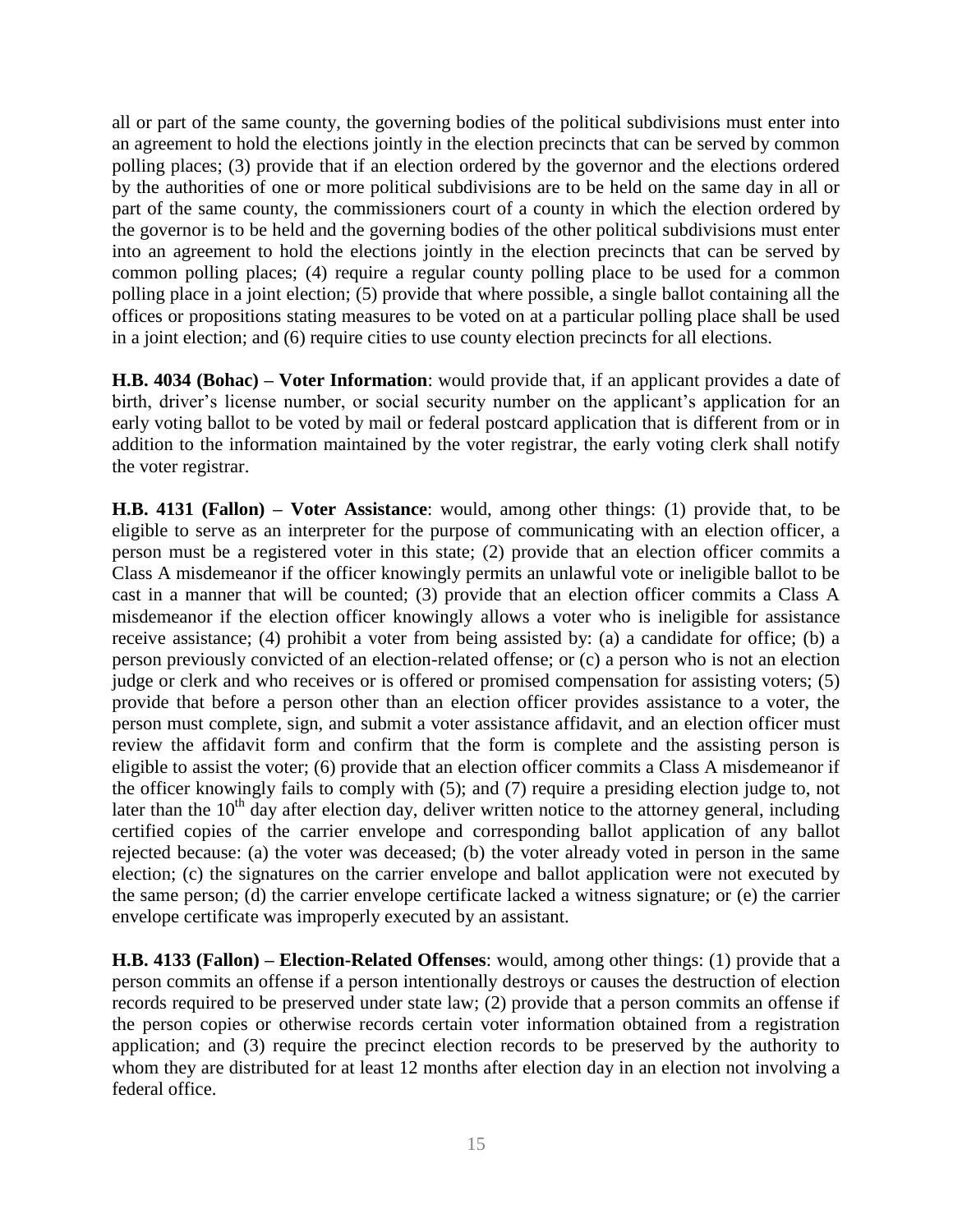**H.B. 4134 (Fallon) – Election Fraud**: would provide that: (1) a person commits an offense if, with the intent to establish, promote, maintain, benefit from, or participate in a vote harvesting organization, the person commits, attempts to commit, or conspires to commit one or more election-related offenses; and (2) a person who engages in, or intentionally or knowingly benefits from, organized election fraud activity is liable to a candidate or other person harmed by the activity.

**H.B. 4180 (Coleman) – County Election Services**: would, among other things: (1) provide that a county election officer may set a deadline for the submission of a request to enter into a contract to perform election services; and (2) make it optional (it is currently mandatory) for a county elections administrator to enter into a contract to furnish certain election services and allow the elections administrator to set a deadline for submitting a request to enter into a contract to provide election services.

**H.B. 4265 (Swanson) – Early Voting Period**: would provide that the period for early voting by personal appearance begins on the  $15<sup>th</sup>$  day before election day and continues through the fourth day before election day.

**S.B. 1885 (Bettencourt) – Temporary Branch Early Voting Polling Places**: would provide that, in a county with a population of 100,000 or more, the location of a movable temporary branch early voting polling place may be changed only: (1) once during the early voting period; or (2) after at least half of the early voting period has concluded.

**S.B. 2010 (V. Taylor) – Ballot Propositions and Petitions**: would: (1) require the secretary of state to adopt a petition form that may be used for a petition authorized or required to be filed by a law outside the Texas Election Code; (2) provide that the authority to which a petition using the form adopted under (1) is submitted may not invalidate a petition because the petition did not contain certain information regarding the signer of the petition that the petition form failed to provide; (3) require the authority to which a petition is submitted to provide the petition to the secretary of state for certification; (4) require the secretary of state to certify whether the signers of a petition provided to the secretary are registered voters of the applicable territory and shall deliver the results of the certification to the authority; and (5) prohibit an authority from invalidating a petition signature based on the signer's ineligibility to sign the petition if the secretary of state certified the signer.

**S.B. 2011 (V. Taylor) – Early Voting**: would, among other things: (1) provide that a temporary branch early voting polling place may be located in a movable structure, but the structure may not change locations during the early voting period; (2) in an election held by a political subdivision for which the ballot includes a proposition seeking voter approval of the issuance of bonds, require a temporary branch polling place to: (a) remain at the same location for the entire period during which early voting by personal appearance is conducted in the district; and (b) allow for early voting by personal appearance to be conducted during the same days and hours as voting is conducted at the main early voting polling place; (3) require that early voting by personal appearance at each permanent or temporary branch polling place be conducted on the same days and during the same hours as voting is conducted at the main early voting polling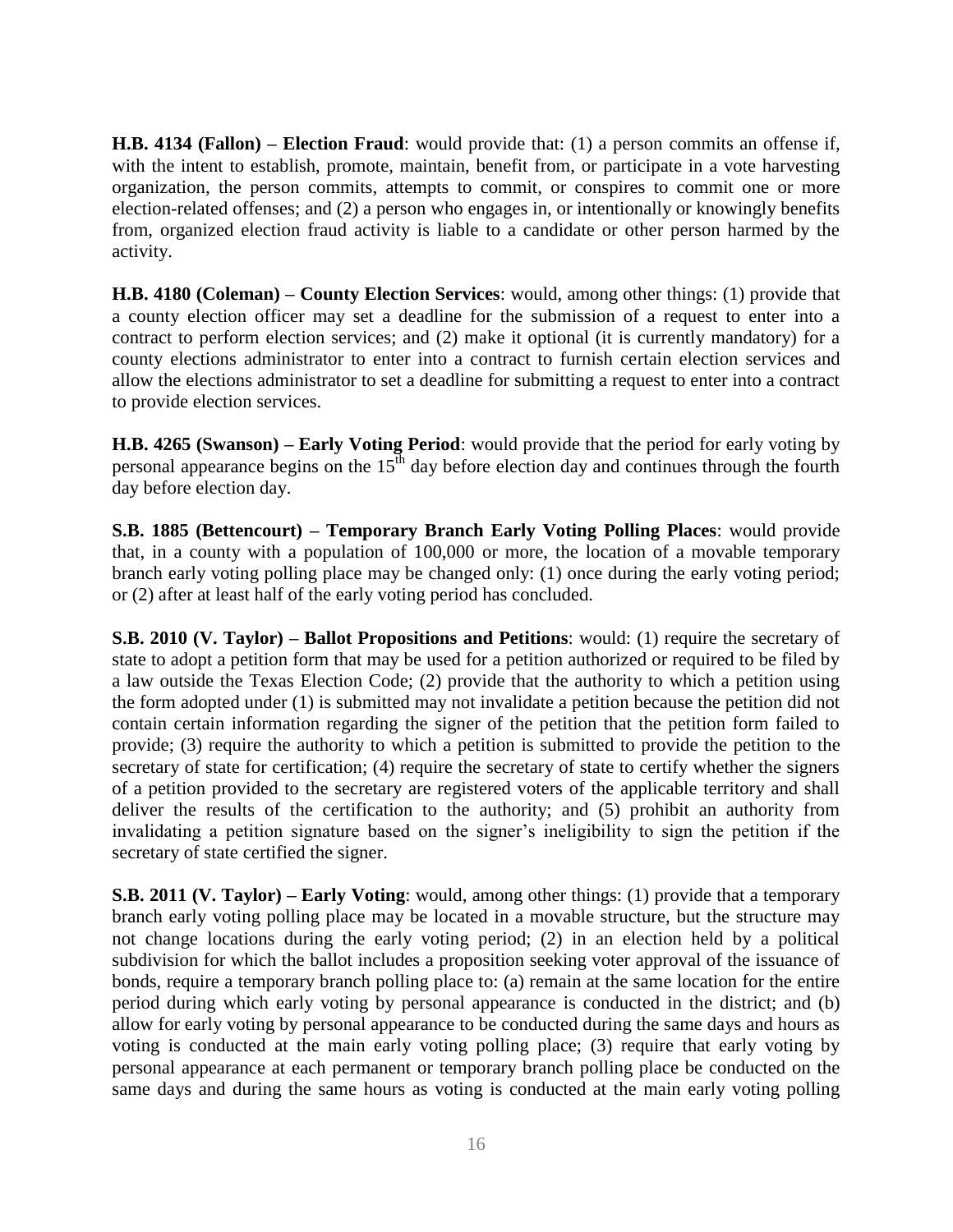place; (4) require the early voting clerk to post notice for each election starting any dates and the hours that voting on Saturday or Sunday will be conducted at a temporary branch polling place, if the early voting clerk is a county clerk or city secretary; and (5) require cities to use county election precincts for all elections.

**S.B. 2090 (Hall) – Election Procedures**: would require the secretary of state to compile a list of uniform procedures for conducting an election, including procedures for conducting an election, recalculating votes, canvassing votes, and the rights and responsibilities of poll watchers.

**S.B. 2147 (Huffman) – Election Fraud**: would provide, among other things, that a person commits an offense, if, with the intent to establish, maintain, or participate in a vote harvesting organization, the person commits or conspires to commit certain Texas Election Code offenses. (Companion bills are **H.B. 2139** by **Schofield** and **S.B. 2149** by **Huffman**.)

**S.B. 2197 (Bettencourt) – Voter Identification**: would require the secretary of state to establish methods to obtain a photograph of each registered voter for use on the voter's voter registration certificate.

#### **Open Government**

**H.B. 3896 (Gutierrez) – Legal Notices**: would authorize a city with a population of 25,000 or less and in which no newspaper is published to satisfy a requirement in any law to provide notice by publication in a newspaper by posting the notice on its Internet website beginning on the earliest date provided for in the requirement and continuing until the day after the date the action for which notice was required occurs.

**H.B. 4066 (Gooden) – Public Officer Access**: would: (1) give a public officer (i.e., an elected member of the city council) a right of access to city information (including confidential information), and a right to require the city compile, analyze, describe, report, summarize, manipulate, and otherwise prepare information for the officer; (2) give a public officer a right of access to information (including confidential information) of a public entity created by the city, and a right to require the public entity compile, analyze, describe, report, summarize, manipulate, and otherwise prepare information for the officer; (3) require a city or public entity created by the city to respond to a request for information from a public officer at no charge and promptly, but not later than the seventh day (or at a time otherwise agreed to by the officer); (4) give a public officer unrestricted access to physical information of the city or a public entity; (5) prohibit a city or public entity created by the city from requiring a public officer to sign a confidentiality agreement, but require the officer to maintain the confidential nature of information; (6) allow a public officer to release any information received from the city or public entity created by the city to the officer's attorney to receive legal advice, but only after the officer notifies the city or public entity of the officer's intention and the release is either authorized by the city/public entity or the attorney has signed a confidentiality agreement; (7) allow an attorney required to sign a confidentiality agreement, as described in (6), to seek an attorney general decision regarding whether the information is confidential; (8) allow a person or the attorney general on request of a person to file suit for a writ of mandamus to compel a city or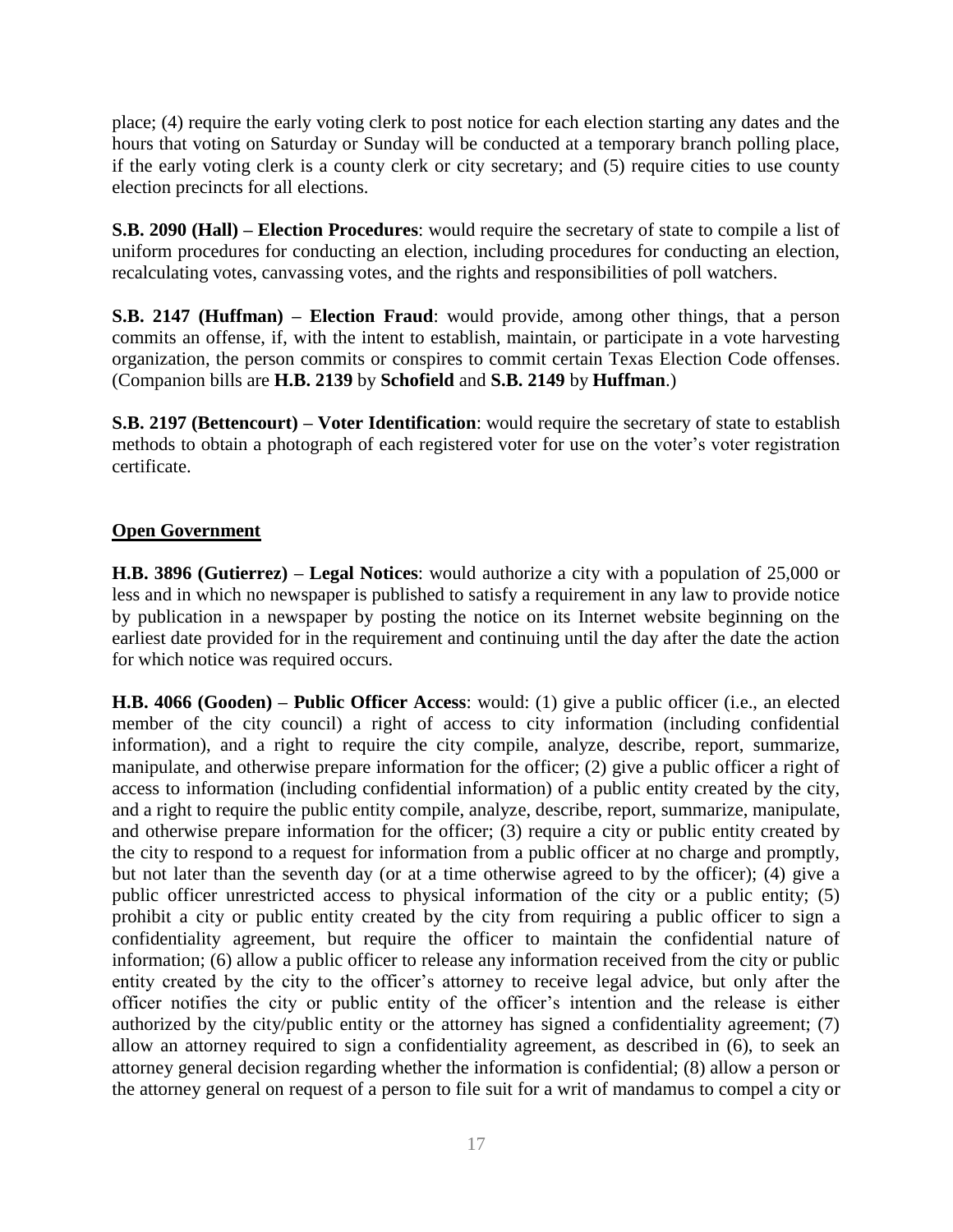public entity to provide information as described above; and (9) provide that a public information officer or the officer's agent commits a Class A misdemeanor offense for failing or refusing to provide information as described above.

**H.B. 4144 (Paddie) – Public Information Act**: would provide, among other things, that: (1) an organization, corporation, commission, committee, institution, or agency that asserts that it is not a governmental body and that receives a written request for information from a requestor must ask for a decision from the attorney general about whether the entity is a governmental body; and (2) an entity in (1) that files a suit seeking to withhold information on the basis that it is not a governmental body or seeking to establish that it is not a governmental body may not file suit against the person requesting the information.

**H.B. 4157 (M. González) – Simultaneous Translation**: would provide that the governing body of a city must provide professional simultaneous translation from English to Spanish of a public meeting of the governing body if a person requests the translation in writing to the municipal secretary or clerk not later than the third day before the date of the meeting.

**H.B. 4201 (Perez) – Mug Shots**: would provide that (1) a law enforcement agency may not publish on the agency's Internet website any photograph taken pursuant to an arrest, lawful detention, or other involvement in the criminal justice system unless the person depicted in the photograph has been finally convicted for the offense in connection with which the photograph was taken; (2) a law enforcement agency may not release a photograph of an individual taken pursuant to an arrest, lawful detention, or other involvement in the criminal justice system unless the person requesting the photograph includes in the request: (a) the name of the individual who is the subject of the photograph; and (b) the approximate date the photograph was taken or date on which the incident giving rise to the photograph occurred; and (3) section (2) does not apply to a law enforcement agency for the release of a photograph to another law enforcement agency.

**S.B. 2047 (Bettencourt) – Municipal Management District**: would impose various changes to the governance and operation of municipal management districts, including: (1) providing that a district created after September 1, 2017, may not include single-family detached residential property; (2) requiring a district that maintains an Internet website to post the district's financial records on the website or provide a link on the website to another Internet website on which the information is posted; (3) prohibiting a board from imposing an assessment on residential property; (4) prohibiting a district from using the proceeds of a bond to finance an improvement project or service outside the district; and (5) requiring written notice of a proposed bond issued by a district to be mailed to: (a) the governing body of each city and county in which the district is located; (b) each senator and member of the house of representatives who represents any part of the territory of the county in which the district is located; and (c) each person who owns real property in the district.

#### **Other Finance and Administration**

**H.B. 3859 (Frank) – Right of Conscience**: would provide that: (1) a child welfare service provider is protected from discrimination or any adverse action by a governmental entity if the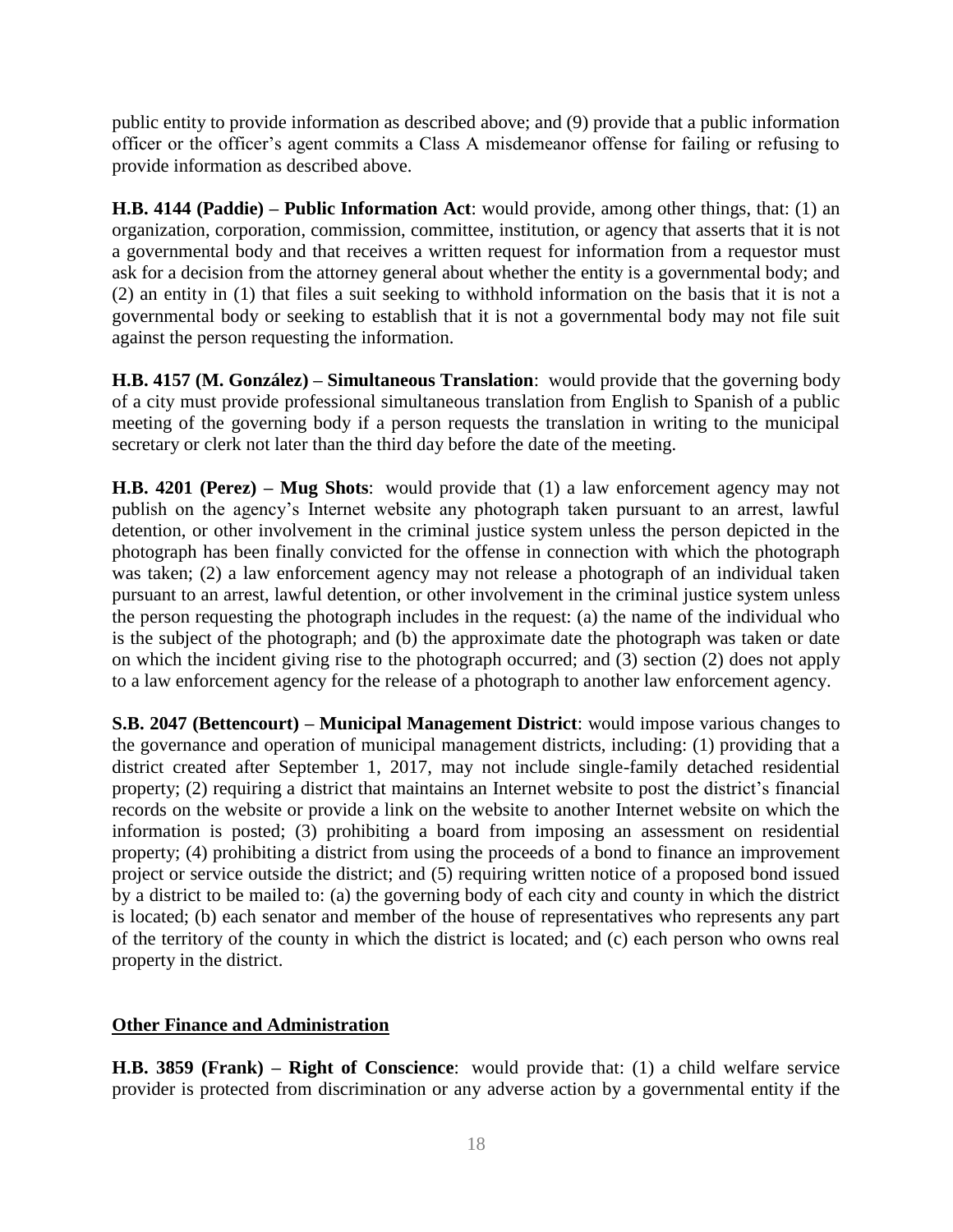child welfare service provider makes decisions based on their religious beliefs that are contrary to any ordinance, rule, order, decision, practice or other exercises of a governmental entity; (2) a child welfare service provider may assert an actual or threatened violation described in (1) as a claim or defense in a judicial or administrative proceeding and obtain relief; (3) relief can be by declaratory relief, injunctive relief, compensatory damages for pecuniary and non-pecuniary losses (not to exceed \$250,000 for each distinct controversy) and reasonable attorney's fees, court costs, and other reasonable expenses; (4) any action under the bill must be brought not later than the second anniversary of the date the provider actually knew of the violation; and (5) sovereign and governmental immunity to suit and from liability are waived and abolished to the extent of liability described in (3); and (5) a claimant may sue a governmental entity or official for damages allowed by (3). (Companion bills are **H.B. 1805** by **Sanford** and **S.B. 892** by **Perry**.)

**H.B. 3907 (Frullo) – Fireworks**: would: (1) if authorized under state law, give a local fire prevention officer authority to inspect a retail fireworks site, and enact certain limitations on related fees; (2) provide that a "local fire prevention officer" under (1) means a county fire marshal or, in some instances, a fire prevention officer of an emergency service district; and (3) require the building of an indoor retail fireworks site be a free-standing single-tenant durable building that prevents customers from handling fireworks. (Companion bill is **S.B. 1896** by **Perry**.)

**H.B. 3947 (Laubenberg) – Preemption**: would provide that a suit to enjoin enforcement of a local regulation may be brought by a state licensee that is subject to the local regulation if the local regulation: (1) establishes requirements for, imposes restrictions on, or otherwise regulates the business activity of the state licensee in a manner that is more stringent than the requirements, restrictions, and regulations imposed on the state licensee under state law; or (2) would result in an adverse economic impact on the state licensee.

**H.B. 3956 (Geren) – Sermons**: would provide that a governmental unit may not, in any civil action or other civil or administrative proceeding to which the governmental unit is a party, compel the production or disclosure of a written copy or audio or video recording of a sermon delivered by a religious leader during religious worship of a religious organization or compel the religious leader to testify regarding the sermon. (Companion bill is **S.B. 24** by **Huffman**.)

**H.B. 3998 (C. Anderson) – Animal Shelters**: would change the applicability of the Veterinary Licensing Act (Act) to:

- 1. provide that the Act applies to the practice of veterinary medicine when performed: (a) in an animal shelter or releasing agency; or (b) on an animal for which a shelter or shelter veterinarian is the owner/designated caretaker or has possession, custody, or control;
- 2. provide that after a shelter takes possession and has custody or control of an animal, an agent, employee, or volunteer of the shelter may administer: (a) a nonprescription drug to the animal; or (b) a prescription vaccine or drug (other than rabies vaccine or a controlled substance) if the vaccine or drug is: (i) necessary to prevent the animal's death or alleviate the animal's pain or suffering; (ii) necessary to prevent or control a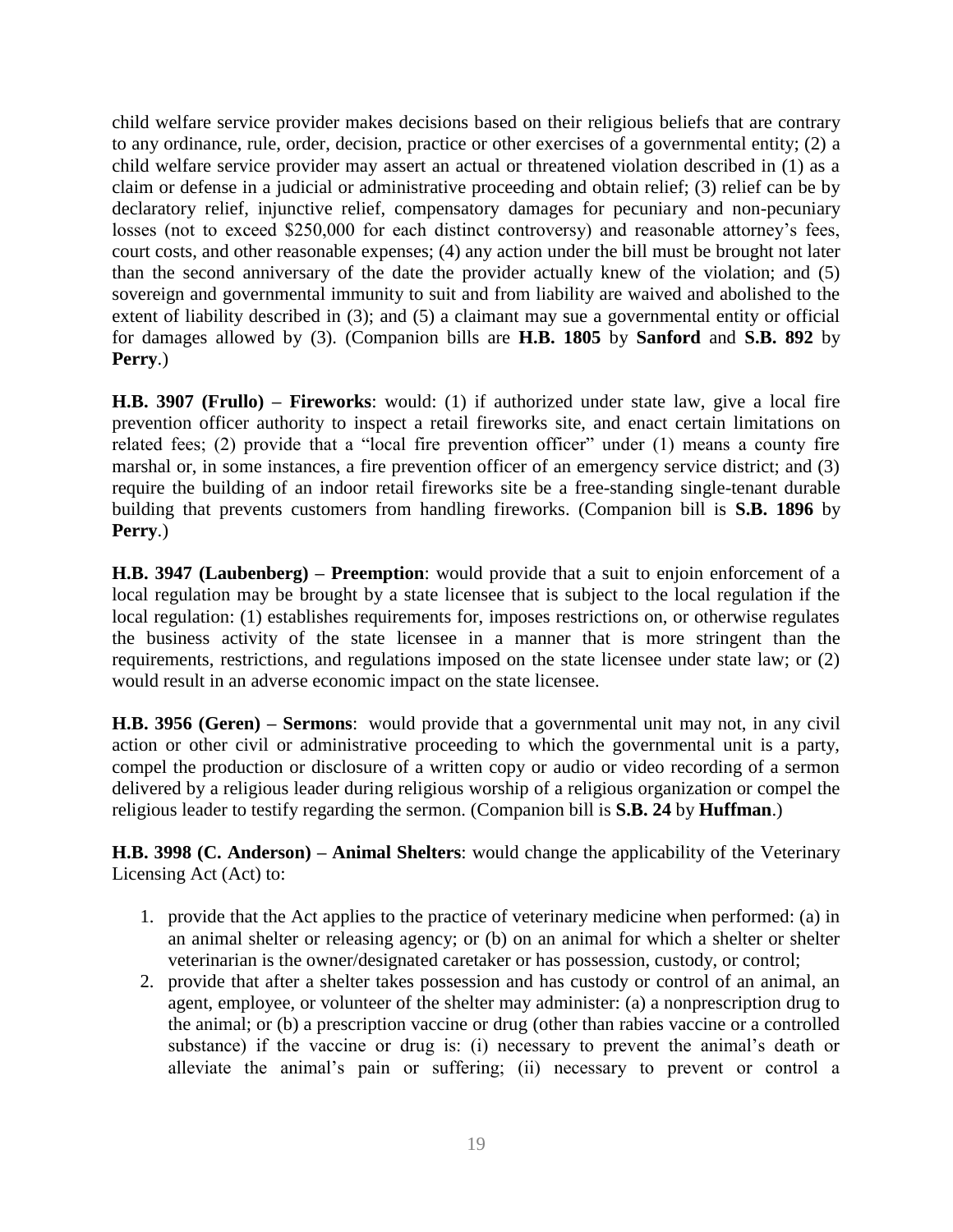communicable disease or internal or external parasite; or (iii) administered at the direction of a veterinarian or the guidance of a protocol as described in (7);

- 3. require that a nonsurgical sterilization or any surgery performed in or on behalf of a shelter must be performed by a veterinarian or a full-time student of a veterinarian college;
- 4. exempt from the Act an animal shelter employee who euthanizes an animal in the course and scope of the person's employment if the person has completed training as provided in state law;
- 5. prohibit the Act from being construed to prevent an agent, employee, or volunteer of a shelter from providing emergency care to an animal or preventing an animal's pain or suffering;
- 6. authorize a veterinarian, after a shelter takes possession of an animal, to: (a) perform a surgical or nonsurgical sterilization of a dog or cat in some circumstances; (b) administer or prescribe a vaccine or drug to the animal; or (c) provide any other treatment reasonably believed to promote the animal's health and welfare;
- 7. authorize a shelter veterinarian who complies with certain requirements to develop certain written animal care and treatment protocol for use by agents, employees, and volunteers of the shelter who do not hold a license under the Act;
- 8. require a shelter veterinarian to keep and maintain a recordkeeping system regarding the treatment provided to each animal under the veterinarian's care, and allow an employee or volunteer to contribute to such records; and
- 9. establish a veterinarian advisory committee to the State Board of Veterinary Medical Examiners. (Companion bill is **H.B. 4057** by **Cryier**.)

**H.B. 4007 (Kuempel) – Occupational Regulation**: would make changes to the licensing and regulation of various occupations and would: (1) in regard to code enforcement officers, repeal: (a) the criminal penalty for violating the prohibition against a person claiming to be a code enforcement officer or using the title "code enforcement officer" when the person does not have a certificate of registration; and (b) administrative penalties for a violation of the licensing laws related to code enforcement officers; and (2) in regard to sanitarians, repeal: (a) the criminal penalty for violating the prohibition against a person claiming to be a sanitarian when the person does not have a certificate of registration; and (b) administrative penalties for a violation of the licensing laws related to sanitarians.

**H.B. 4095 (Klick) – Assisted Living Facilities**: would: (1) require the Health and Human Services Commission to issue a technical memorandum providing guidance on the minimum life safety code standards for assisted living facilities and provide that the memorandum is legally binding and must be followed by a person conducting a life safety code survey; (2) authorize a city fire marshal to grant a waiver for a violation of a life safety requirement or fire safety standard cited in a official statement of violation from the commission, provided that the waiver will not have any adverse effect on the safety of the residents in the assisted living facility; (3) require the commission to specify an edition of the life safety code of the National Fire Protection Association to be used for assisted living facilities; and (4) require the commission to recognize a certificate of occupancy or other approval issued by a city or county indicating that a structure complies with all building, fire, and health requirements of the city or county. (Companion bill is **S.B. 1049** by **Uresti**.)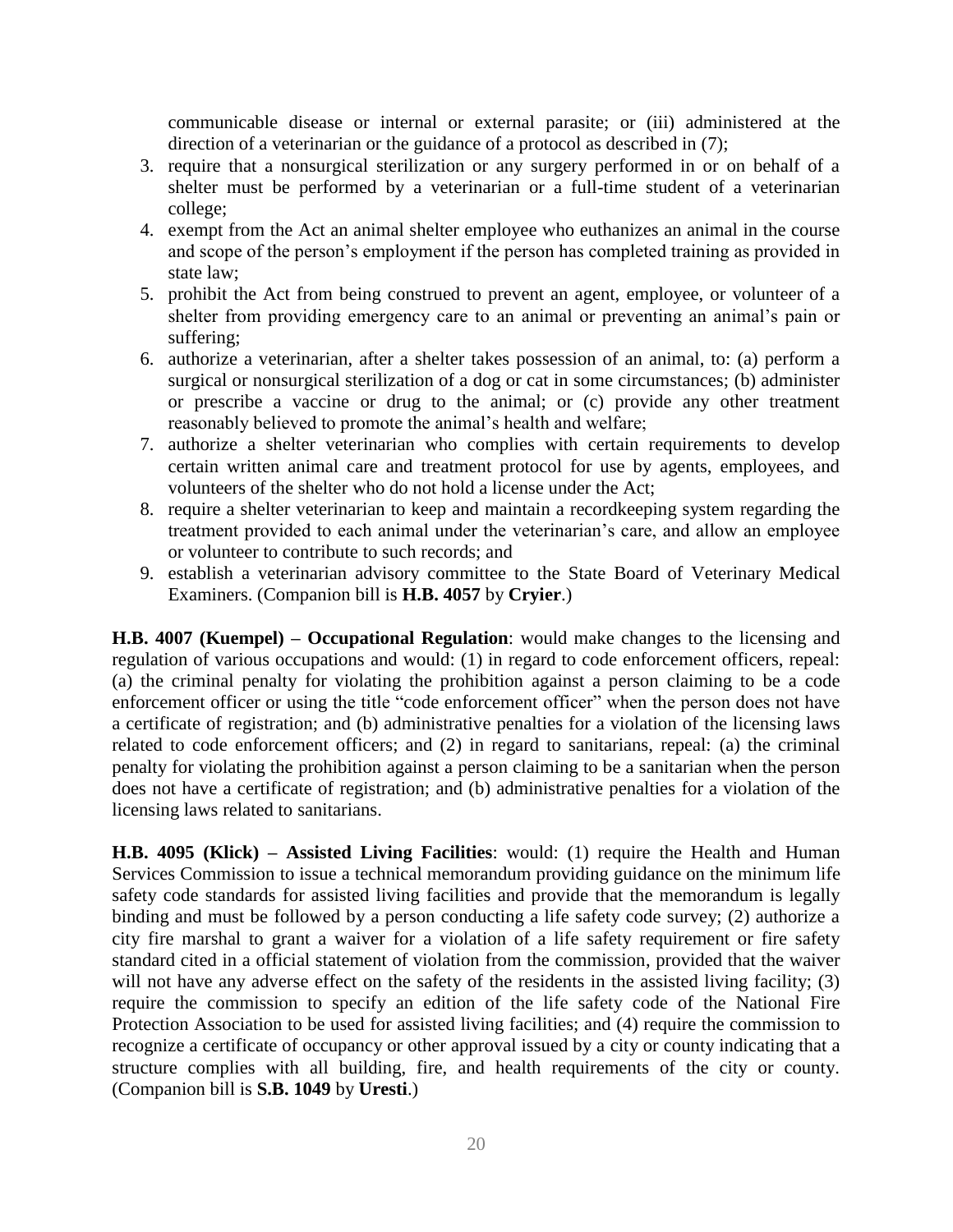**H.B. 4097 (Cain) – Preemption/Discrimination**: would provide that: (1) a county, municipality, or other political subdivision may not adopt or enforce a local law that creates a protected classification or prohibits discrimination on a basis not contained in the laws of the state; and (2) a local law that is adopted by a political subdivision and in violation of (1), above, before the date the bill is enacted is null and void. (Companion bill is **S.B. 92** by **Hall**.)

**H.B. 4119 (Fallon) – Personal Financial Statement**: would change the content requirements of a personal financial statement that must be filed by certain city officers and candidates in cities with a population of 100,000 or more to include information about family members engaged in lobbying activities.

**H.B. 4186 (Raymond) – Block Grants**: would provide that an agency's rules shall ensure, in regard to any categorical program administered by the provider which has been combined into a block grant, that no individual who would have been eligible to receive services before the categorical assistance program was combined into a block grant shall be ineligible solely because the program has been combined into a block grant.

**H.B. 4208 (Swanson) – Official Language**: would designate English as the official language of this state. (Companion bill is **S.B. 373** by **Hall**.)

**H.B. 4232 (Moody) – Retirement Systems**: would provide that, if the most recent actuarial valuation of a public retirement system, other than the Texas Municipal Retirement System, reflects a funded ratio that is below 85 percent the system is liable to each active member in an amount equal to the member's contribution rate.

**H.B. 4243 (Hinojosa) – Government Bathrooms**: would provide: (1) that a governmental entity, including a city, that has control over a bathroom or changing facility in a building owned or leased by the entity shall allow a person to use a bathroom or changing facility located in the building consistent with the person's gender identity or gender expression; and (2) for an attorney general complaint and enforcement process. (Companion bill is **S.B. 1113** by **Garcia**.)

**H.B. 4246 (Arévalo) - Elderly Rights**: would provide that an elderly individual has the right to be treated with dignity and respect for the personal integrity of the individual, without regard to sexual orientation, gender identity or expression.

**H.B. 4252 (Anchia) – State-Federal Relations**: would abolish the Office of State-Federal Relations.

**H.B. 4257 (Walle) – Trauma Funding:** would reduce the amount of funding to the state highway fund and emergency medical services and trauma funding account if the state doesn't have sufficient revenue for general fund expenditures.

**S.B. 1879 (Menendez) – Animal Regulation**: would make various changes to the law regarding dangerous wild animals, including: (1) repealing the current law governing dangerous wild animals; (2) changing the definition of "dangerous wild animal" to include fewer animals; (3)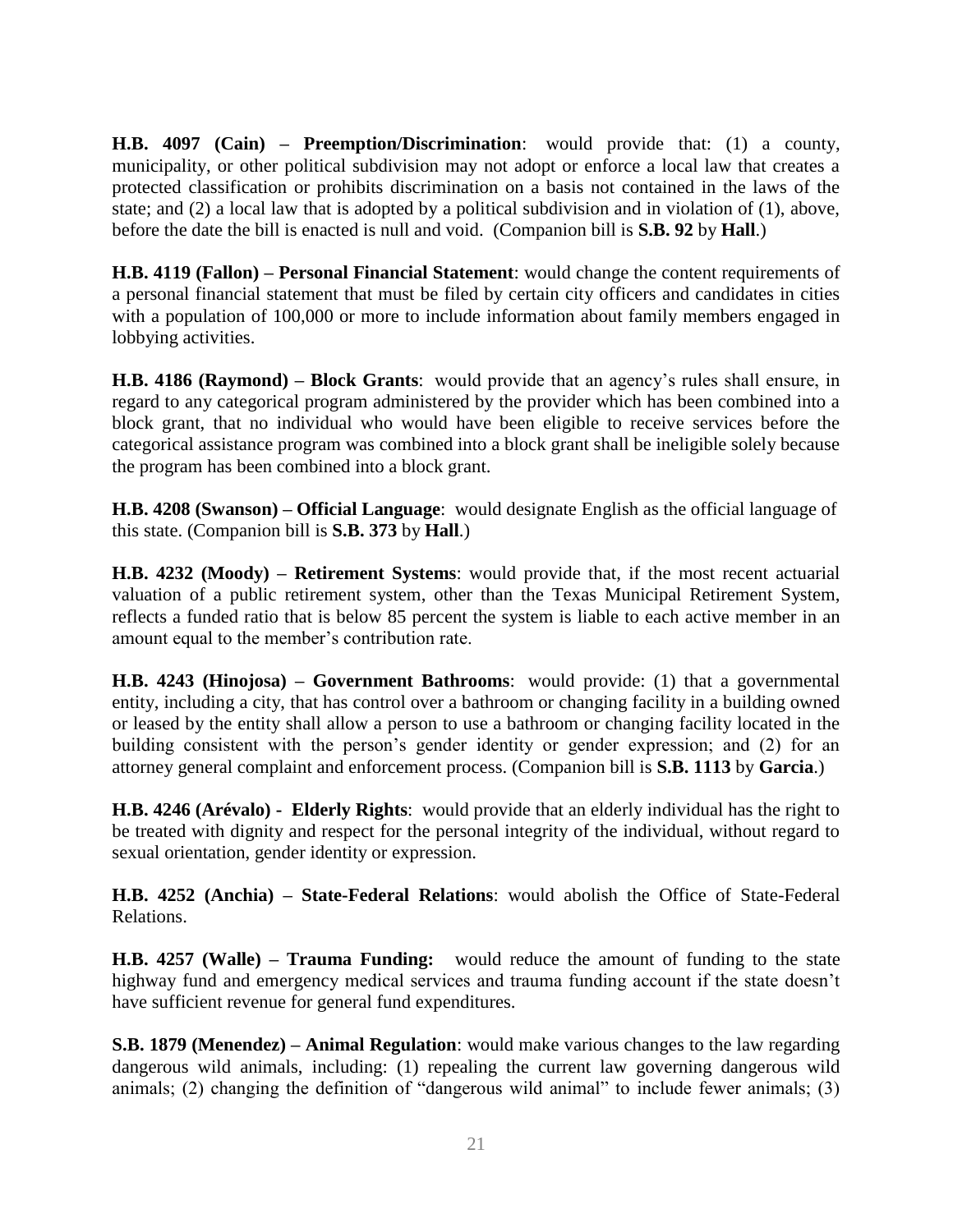prohibiting a person from owning, possessing, harboring, or having custody of a dangerous wild animal; (4) excepting certain persons from the prohibition in (3), including cities and animal shelters housing an animal upon seizure or on request of an animal control authority or law enforcement agency; (5) requiring certain owners of dangerous wild animals to register the animal with the Department of State Health Services; (6) providing the circumstances under which a dangerous wild animal may be seized and disposed of, which involves an animal control authority or peace officer; and (7) incorporating the new definition of "dangerous wild animal" into the disorderly conduct and cruelty to nonlivestock offenses. (Companion bill is **H.B. 2274** by **Guillen**.)

**S.B. 1951 (Hughes) – Prevailing Wage Rates**: would: (1) allow the use of a third-party survey to determine prevailing wage rates; and (2) provide that any survey used to determine a general prevailing rate must be conducted within a three-year period preceding the date the public body calls for bids for the public work. (Companion bill is **H.B. 2689** by **Murphy**.)

**S.B. 2015 (Creighton) – Federal Action**: would: (1) establish a joint legislative committee to review any federal action to determine whether such action is unconstitutional; (2) provide that any federal action found by the joint legislative committee to be unconstitutional be sent to the legislature for a determination and then on to the governor for approval or disapproval; (3) provide that any federal action declared to be unconstitutional has no legal effect in Texas; (4) prohibit the state or a political subdivision of the state from spending money to implement a federal action declared unconstitutional; (5) authorize the attorney general (and others) to prosecute a person who attempts to implement or enforce an unconstitutional federal action for official oppression, as well as other provisions of law; and (6) entitle a person to seek a declaratory judgment that a federal action is unconstitutional and give all courts original jurisdiction over such a proceeding. (Companion bill is **H.B. 2338** by **Bell**.)

**S.B. 2044 (Bettencourt) – Lobbying**: would: (1) prohibit a city that is wholly or partly funded by tax proceeds from: (a) spending tax proceeds to directly or indirectly influence or attempt to influence the outcome of any legislation pending before the legislature; and (b) employing a person required to register as a lobbyist to engage in activities on behalf of the city for which registration is required; and (2) provide that a taxpayer of a city may seek injunctive relief to prevent a violation of (1), and if a taxpayer prevails in such an action, may recover reasonable attorney's fees and costs.

**S.B. 2045 (Bettencourt) – Lobbying**: would require a city to: (1) submit to the Texas Ethics Commission statements showing total expenditures for lobbying activities during a regular legislative session, including the name of each person required to register as a lobbyist with whom the local governmental entity has a contract to provide lobbying services, and the total amount paid to each person; and (2) post the statements in (1) on the city's website.

**S.B. 2065 (Hancock) – Occupational Regulation**: would: (1) amend the licensing and regulation of various occupations and activities; (2) in regard to temporary common workers (i.e., day laborers): (a) provide that a person may operate as a temporary common worker employer if the person meets the state law requirements and is not prohibited by a governmental subdivision; (b) allow a city of more than one million to establish city regulations that impose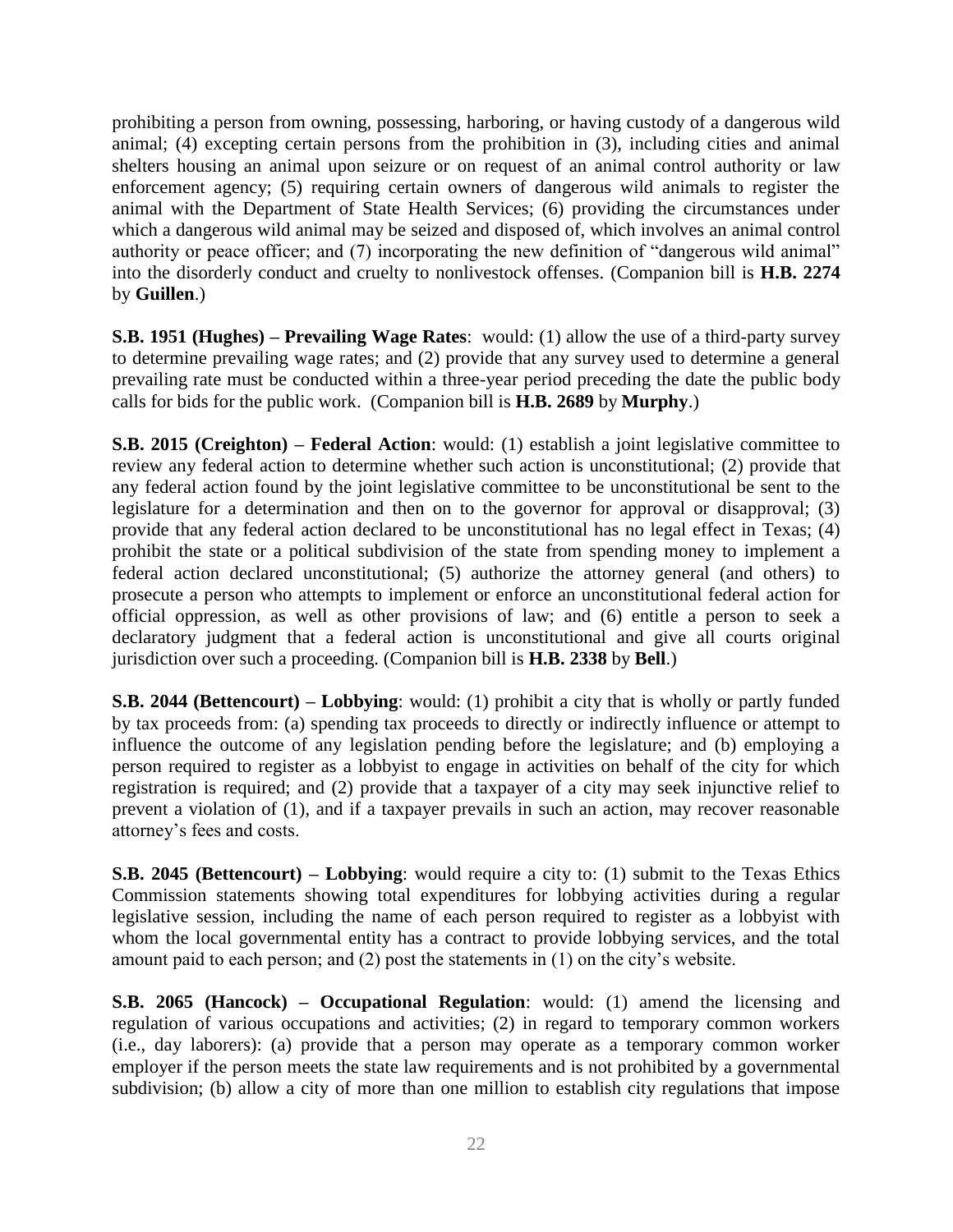stricter standards of conduct and practice than imposed by state law; (c) authorize a governmental subdivision to enforce the state laws governing temporary common workers employers within the boundaries of the governmental subdivision; and (d) repeal the authority of the Texas Department of Licensing and Regulation to regulate temporary common worker employers; and (3) in regard to vehicle towing, booting, and storage: (a) eliminate required state licensing for vehicle booting companies; (b) prohibit a person from engaging in booting operations unless authorized by a "local authority" defined to mean an institution of higher education, a county, city, special district, junior college district, housing authority, or other political subdivision; (c) authorize a local authority to regulate booting activities in areas in which the entity regulates parking or traffic, and specify certain things that must be included in such regulations; (d) provide that when a tow truck is used for a nonconsent tow to remove a vehicle in right-of-way by a peace officer who has determined that the vehicle blocks the roadway or endangers public safety, the operator of the tow truck and the towing company are both agents of the law enforcement agency and have the same liability limitations as the law enforcement agency; and (e) repeal incident management towing permits and related insurance requirements.

**S.B. 2091 (Hall) – Local Debt**: would, among other things: (1) provide that an election held by a political subdivision to authorize the issuance of bonds or a tax increase has no effect regarding the issuance of the bonds or the tax increase unless more than 25 percent of the registered voters of the political subdivision vote in the election in which the bond or tax proposition is on the ballot; (2) provide that in an election held by a political subdivision for which the ballot includes a proposition seeking voter approval of the issuance of bonds or a tax increase, a temporary branch polling place must: (a) remain at the same location for the entire period during which early voting by personal appearance is conducted in the district; and (b) allow for early voting by personal appearance to be conducted during the same day sand hours as voting is conducted at the main early voting polling place; (3) require an election authorizing the issuance of bonds or a tax increase by a political subdivision to be held as a joint election, and provide that a single ballot containing all the offices or propositions stating measurers to be voted on at a particular polling place must be used in a joint election; (4) require a political subdivision to hold an election prior to issuing all bonds, including revenue bonds; and (5) provide that refunding bonds and bonds issued in an amount less than \$2,000 to repair a building or structure that may be built using the proceeds of bonds are subject to the election and notice requirements applicable to other bond issuances.

**S.B. 2115 (L. Taylor) – Vehicle Towing and Booting**: would, among other things, provide that while a city may regulate the fees that may be charged in connection with the booting of a vehicle, the fee for removal of a boot may not exceed the national average fee for removal of a boot.

**S.B. 2146 (L. Taylor) – Hotel Occupancy Tax**: would, among other things: (1) modify the definition of "venue" for purposes of a venue project to exclude a facility financed wholly or partly by hotel occupancy taxes that will not be primarily used for community, civic, and charitable events that are attended only by residents of the community; (2) provide that a convention center facility that qualifies as a venue project and is financed wholly or partly with hotel occupancy tax revenue must be in the vicinity of the convention center; (3) provide that, in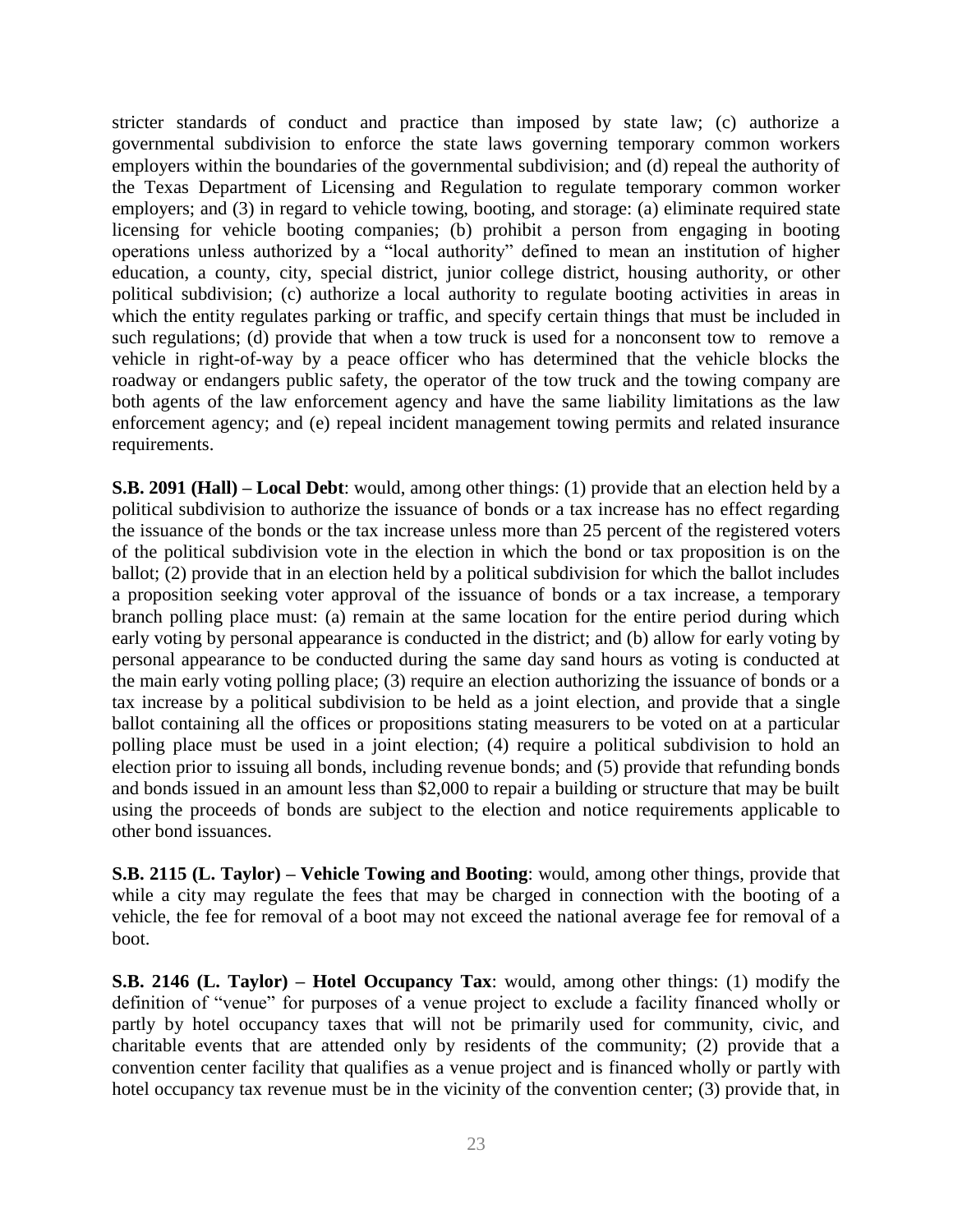order to be eligible for hotel occupancy tax funding, a "convention center facility" or "convention center complex" must be primarily used to host conventions and meetings, with the term "meetings" defined as "gatherings of people that enhance and promote tourism and the convention and hotel industry;" (4) provide that, if a city adopts an ordinance imposing a hotel occupancy tax for the first time, the imposition of the tax does not apply to the use or possession, or the right to the use or possession, of a room under a contract executed before the date the imposition of the tax takes effect, unless the contract is subject to change or modification by reason of the imposition of the new tax; and (5) clarify that hotel occupancy tax dollars can be spent on the promotion of tourism by enhancing and upgrading any existing sports facilities or fields in certain cities. (Companion bill is **H.B. 1896** by **Bohac**.)

**S.B. 2157 (Zaffirini) – Disabled Parking**: would, in regard to an offense of impermissibly parking a vehicle in a parking space designated by a city for persons with disabilities: (1) provide that a judge may defer imposition of a judgment to allow a defendant to complete a disabled parking course approved by the city; (2) authorize a court to require a defendant requesting a course under (1) to pay an administrative fee of not more than \$10; (3) establish procedures regarding a defendant's failure to complete a course under (1); (4) authorize a city to appoint certain persons to file a charge against a person who commits an offense if they have had certain training; and (5) allow a city to use not more than 40 percent of certain fine revenue to provide community education about parking for people with disabilities and establish a related advisory body.

**S.B. 2178 (Huffines) – Judicial Review of Regulations**: would: (1) authorize a state licensee to bring a suit to enjoin enforcement of a city regulation when the regulation: (a) establishes requirements for, imposes restrictions on, or otherwise regulates the business activity of a state licensee in a manner that is more stringent than state law; or (b) would result in an adverse economic impact on the state licensee; (2) provide that, if a state licensee shows by a preponderance of the evidence that city regulations are more stringent than state law or have an adverse impact, a city must show by clear and convincing evidence that the city regulation does not conflict with state law and is necessary and narrowly tailored to protect against actual and specific harm to the public health or safety; and (3) require a court to award court costs and attorneys fees to be paid by a city if a state licensee prevails in a suit under (1). (Companion bill is **H.B. 3947** by **Laubenberg**.)

#### **Municipal Courts**

**H.B. 3898 (Guerra) – Jury Service**: would exempt breast-feeding mothers from jury service.

**H.B. 3900 (Neave) – Expunctions**: would reduce the waiting period from 180 to 60 days for a person to be eligible for the expunction of arrest records and files related to a class C misdemeanor.

**H.B. 4132 (Wilson) – Municipal Parks**: would provide that a person commits a Class C misdemeanor offense if the person violates a rule prescribed and approved by the governing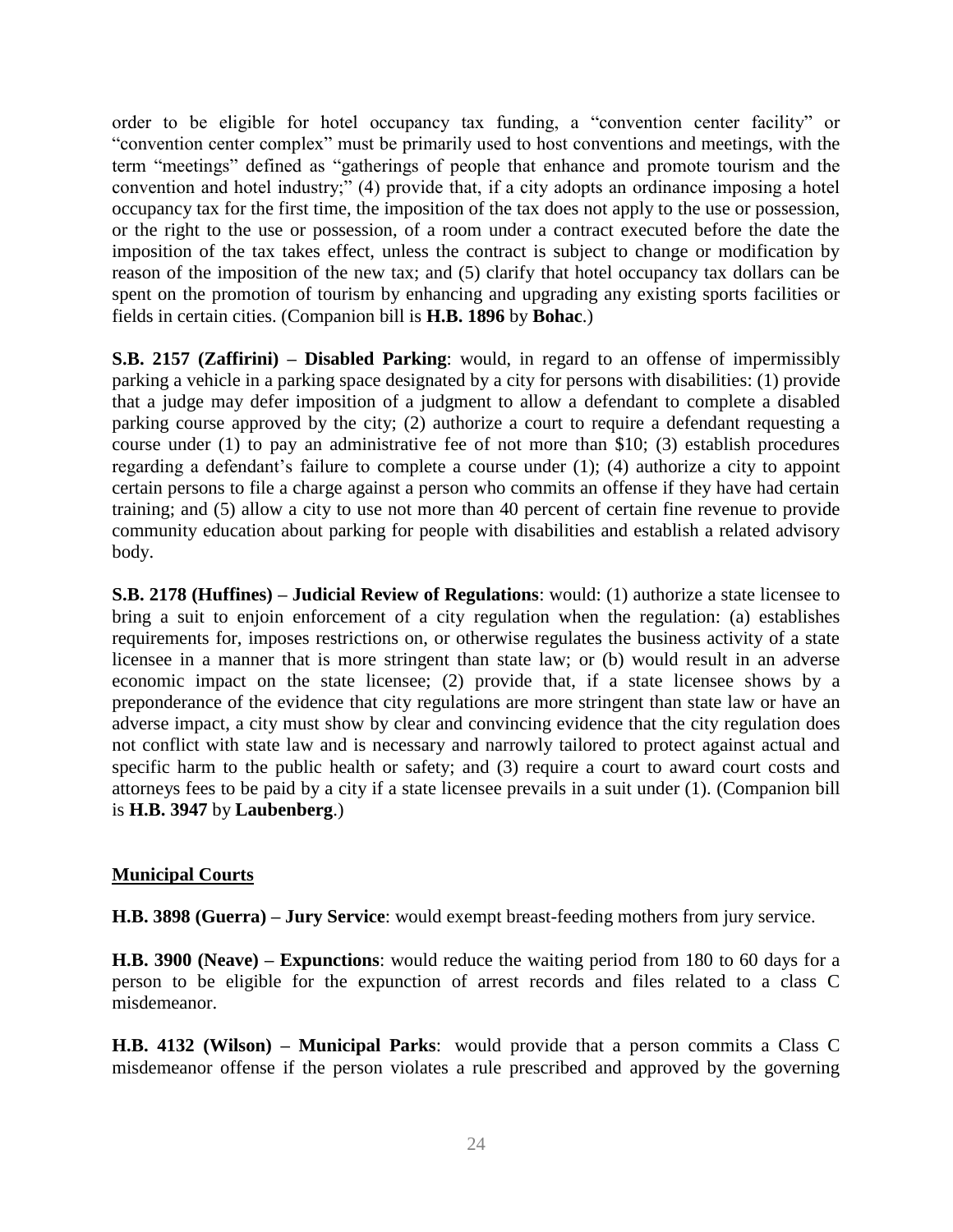body of the municipality that maintains the park, playground, historical museum, or historic or prehistoric site and the fine collected shall be deposited in the general fund of the municipality.

**H.B. 4143 (Alonzo) – Order of Nondisclosure**: would provide the procedures for a person to obtain an order of nondisclosure for a fine-only misdemeanor other than an offense under the Transportation Code or a city ordinance violation.

**H.B. 4147 (Kacal) – Municipal Court of Record**: would provide that if a county does not have a county court at law, an appeal from a municipal court of record can be made to the county court.

**H.B. 4258 (Blanco) – Municipal Jail**: would create a study on mental health screening and treatment for inmates in municipal jails.

**S.B. 1911 (Zaffirini) – Self-Help Resources**: would require a municipal court clerk to: (1) post a link to the Office of Court Administration's self-help legal resources website and the State Law Library on the municipal court's internet website; and (2) display a sign in the clerk's office with the same information.

#### **S.B. 1913 (Zaffirini) – Municipal Courts**: would, among other things:

- 1. require a written notice to appear to include information regarding the alternatives to the full payment of any fine or court costs assessed against an individual, if convicted;
- 2. require a complaint in municipal court to include information regarding the alternatives to the full payment of any fine or costs assessed, if the accused is convicted and unable to pay;
- 3. provide that to impose a fine and costs, a judge must make a written determination that the defendant has sufficient resources or income to pay all of part of the fine and costs;
- 4. prohibit a court from issuing a capias pro fine for a defendant's failure to pay, unless the court holds a hearing on the defendant's ability to satisfy the judgment and either: (a) the defendant fails to appeal; or (b) the court makes a written determination that the defendant is not indigent or is indigent and has failed to make a good faith effort;
- 5. allow a municipal court to order a defendant to attend a work and job skills training program;
- 6. expand the entities where a defendant can perform community service to also include: (a) a religious organization; (b) a neighborhood association; or (c) an educational institution;
- 7. provide that 8 hours of community service is equivalent to the discharge of not less than \$100 of fines or costs;
- 8. prohibit a city from entering into a contract with an attorney or vendor for the collection of amounts in cases where the accused has failed to appear;
- 9. reduce the collection fee a city can pay to an attorney or vendor for collection of unpaid debts from 30 percent to 15 percent;
- 10. repeal the time payment fee provision requiring a defendant to pay \$25 to enroll in a payment plan; and
- 11. allow a municipal court judge to waive the \$30 Omni fee imposed by the Department of Public Safety's driver responsibility program.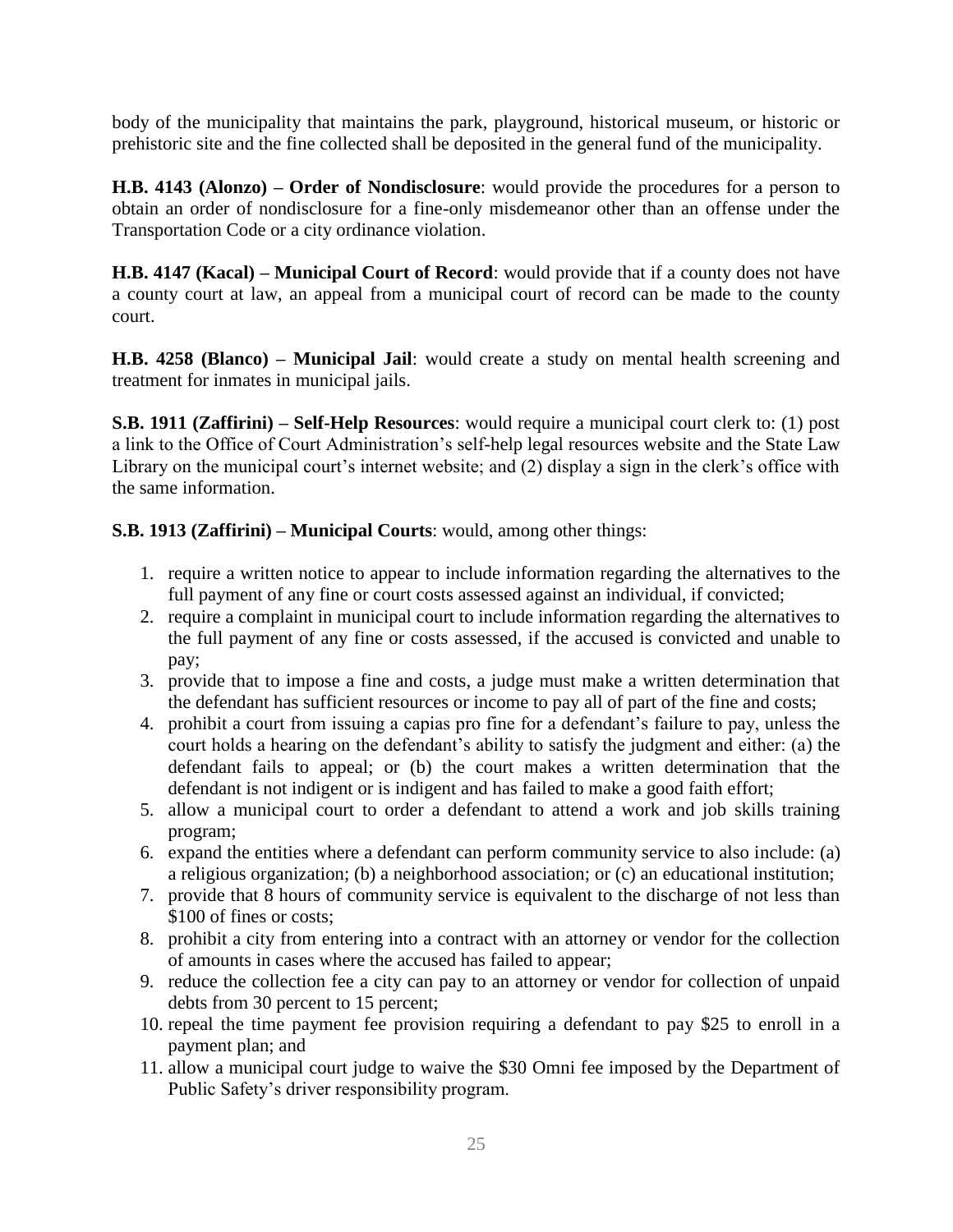**S.B. 2053 (West) – Court Costs**: would remove the "abused children's counseling" and "comprehensive rehabilitation" funds from the list of fund allocations from the state consolidated court cost. (Companion bill is **H.B. 3739** by **Murr**.)

**S.B. 2220 (Huffman) – Court Costs**: would remove the "abused children's counseling" and "comprehensive rehabilitation" funds from the list of fund allocations from the state consolidated court cost. (Companion bills are **H.B. 3739** by **Murr** and **S.B. 2053** by **West**.)

**S.B. 2185 (Miles) – Driver Responsibility Program/Traffic Fines**: would, among other things: (1) repeal the driver responsibility program; (2) increase the state traffic fine imposed on moving violations from \$30 to \$60; (3) reduce from 5 to 2.5 percent the administrative portion a city may retain to administer the remission of the fine to the comptroller; (3) reallocate the state traffic fine allocation to give 58.5 percent to the state's general fund (with certain "overflow" funds continuing to go to the Texas Mobility Fund) and 41.5 to the state's designated trauma facility and emergency services account; (4) impose additional fines on driving while intoxicated and similar offenses, ranging from \$1,000 - \$2,000 per year; (5) increase the fine for driving without insurance to \$250 per year; and (6) provide that a city shall remit the fines in (4) and (5) to the comptroller each quarter for deposit into the trauma facility and emergency services account, and may retain 2.5 percent for administrative costs. (Companion bill is **H.B. 2068** by **Phillips**.)

#### **Community and Economic Development**

**H.B. 3927 (Schaefer) – Economic Development Corporations**: would require the board of directors of an economic development corporation to annually submit to the comptroller a report regarding bonds issued by the corporation.

**H.B. 4033 (Isaac) – Affordable Housing**: would provide that: (1) a city may not adopt or enforce a requirement in any form, including through an ordinance or regulation or as a condition for granting a building permit, that establishes a maximum sales price for a privately produced housing unit or residential building lot; and (2) the prohibition in (1) applies to an area in a homestead preservation district and a reinvestment zone.

**H.B. 4072 (Dukes) – Industrialized Housing**: would expand the maximum size of a structure to be classified as industrialized housing or buildings as follows: (1) a residential structure that exceeds 14 stories or 168 feet in height; and (2) a commercial structure that exceeds 14 stories or 168 feet in height.

**H.B. 4136 (Gutierrez) – Casino Gambling**: would allow up to 12 casinos in this state pursuant to a county approval election. (See **H.J.R. 119**, below.)

**H.B. 4185 (Bell) – Annexation**: would provide that: (1) the owner of real property that is located in the extraterritorial jurisdiction of a city may petition the municipality to annex the property and provide certain services listed in the bill, not later than the first anniversary of the date the municipality approves the petition, to the property; and (2) if the city fails to provide the services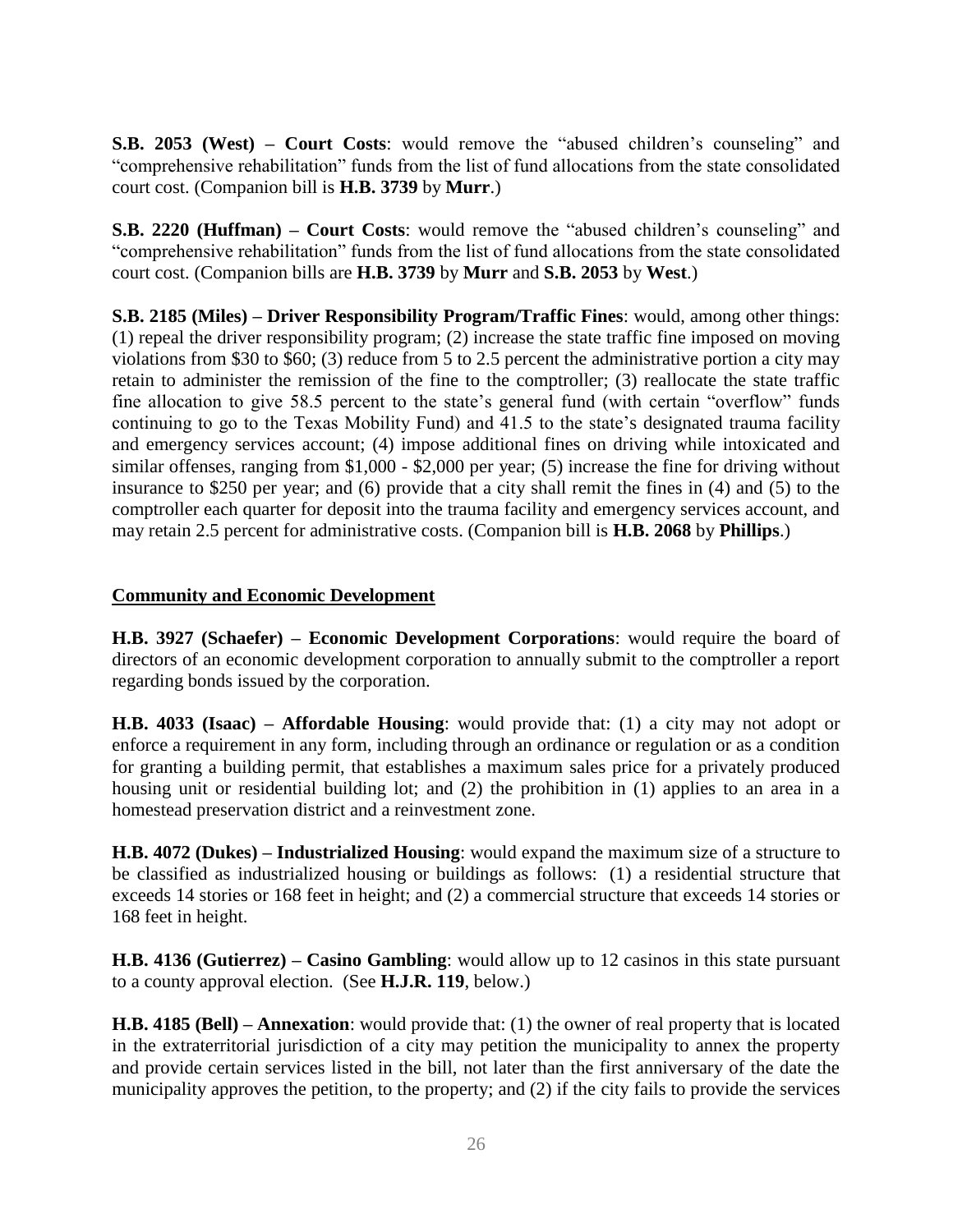described by the petition or an agreement within the period provided by (1), including any agreed-to extension, the city shall disannex the property and release that property from its ETJ.

**H.B. 4202 (Workman) – Development Permits**: would provide that a city may adopt expedited procedures for granting or denying permits, but the procedures may not require: (1) a private employer to offer wages higher than required by the state's minimum wage law; or (2) on-site monitoring of a private employer by a nongovernmental entity.

**H.B. 4225 (Elkins) – Payday Lending**: would authorize a payday or auto title lender to prohibit class action lawsuits against the lender by contract.

**H.J.R. 119 (Gutierrez) – Casino Gambling**: would amend the Texas Constitution to allow up to 12 casinos in this state pursuant to a county approval election. (See **H.B. 4136**, above.)

**S.B. 1838 (Hughes) – Charter Schools**: would provide that: (1) a city shall consider an openenrollment charter school a school district for purposes of zoning, permitting, code compliance, and development; and (2) an open-enrollment charter school is not required to pay municipal impact fees, unless the governing body of the charter school consents to the payment of the fees by entering a contract with the city that imposes the fees. (Note: Independent school districts are exempt from impact fees under current law.)

**S.B. 1846 (Bettencourt) – Subdivision Regulations**: would allow a replat without vacating a preceding plat in certain circumstances (this bill repeals a bracket which currently allows this particular replat only in a city with a population of 1.3 million or more).

**S.B. 1855 (Uresti) – Defense Communities**: would provide that a defense base development authority may participate as a member or partner of a limited liability company, a limited liability partnership, or other entity to finance a project designated as a redevelopment project.

**S.B. 1863 (Lucio) – Municipal Management Districts**: would impose various changes to the governance and operation of municipal management districts. (Companion bill is **H.B. 1064** by **Paul**.)

**S.B. 1980 (Schwertner) – Developer Participation Agreements**: would provide that: (1) the amount of a bond for a developer participation agreement must be for the contract price for the improvements; (2) a city may not require the developer to include in the amount of the bond any other improvement related to the development that the developer did not contract with the municipality to construct; (3) a city and developer may agree that, instead of a performance bond, the developer may submit an irrevocable letter of credit in the amount required for the bond; (4) as part of the agreement, the city may not pay any amount to the developer, issue a building permit related to the development other than a permit necessary for the improvements that are the subject of the contract, or approve a subdivision plat for the developer until: (a) the improvements are complete or in the final phase of construction if the improvements are constructed in phases; and (b) the developer has submitted to the city an affidavit stating that the developer has paid all costs associated with the construction.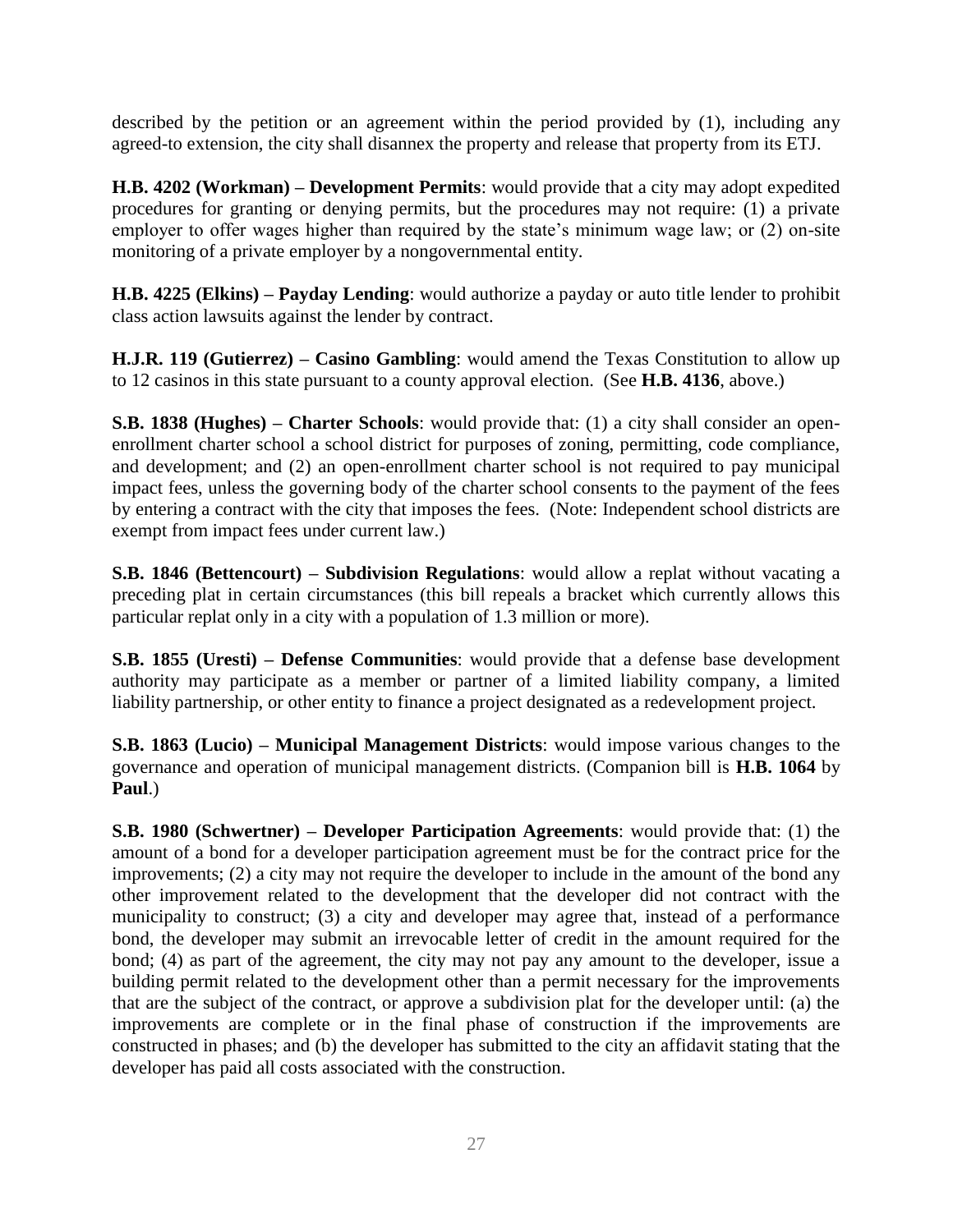**S.B. 1983 (Miles) – Urban Agriculture**: would establish the Texas Urban Agricultural Innovation Authority which could, among other things, make certain grants and loans to persons who own or lease real property for agricultural purposes in a city with a population of at least 500,000.

**S.B. 1984 (Miles) – Urban Farming**: would create: (1) an urban farming pilot program and authorize operation of the program in an area designated as an enterprise zone in a city with a population of 500,000 or more; and (2) the Select Committee on Urban Farming.

**S.B. 2000 (Watson) – Major Events Reimbursement Program**: would add an FIA Formula E automobile race to the list of events eligible for funding under the Major Events Reimbursement Program.

**S.B. 2014 (Creighton) – Special Districts**: would provide, among other things, that: (1) the Texas Commission on Environmental Quality may approve the creation of a special district that includes any portion of the land covered by the city's consent to creation of the district; and (2) the legislature may create and may validate the creation of a district that includes any portion of the land covered by the city's consent to the creation of the district. (Note: Cities that frequently have special districts created in their ETJ should carefully review this bill.)

**S.B. 2047 (Bettencourt) – Municipal Management District**: would impose various changes to the governance and operation of municipal management districts, including: (1) providing that a district created after September 1, 2017, may not include single-family detached residential property; (2) requiring a district that maintains an Internet website to post the district's financial records on the website or provide a link on the website to another Internet website on which the information is posted; (3) prohibiting a board from imposing an assessment on residential property; (4) prohibiting a district from using the proceeds of a bond to finance an improvement project or service outside the district; and (5) requiring written notice of a proposed bond issued by a district to be mailed to: (a) the governing body of each city and county in which the district is located; (b) each senator and member of the house of representatives who represents any part of the territory of the county in which the district is located; and (c) each person who owns real property in the district.

**S.B. 2098 (Hall) – Excavating**: would among other things, provide that a subcontractor who performs an excavation operation may not begin the excavation unless the subcontractor has complied with the state's "call before you dig" statute, regardless of whether the general contractor that hired the subcontractor has compiled with the requirements.

**S.B. 2136 (Lucio) – Grant Program**: would establish a matching grant program for community development for a city or county that is a nonentitlement area under the community development block grant program and in good standing with the Department of Agriculture and HUD.

#### **Personnel**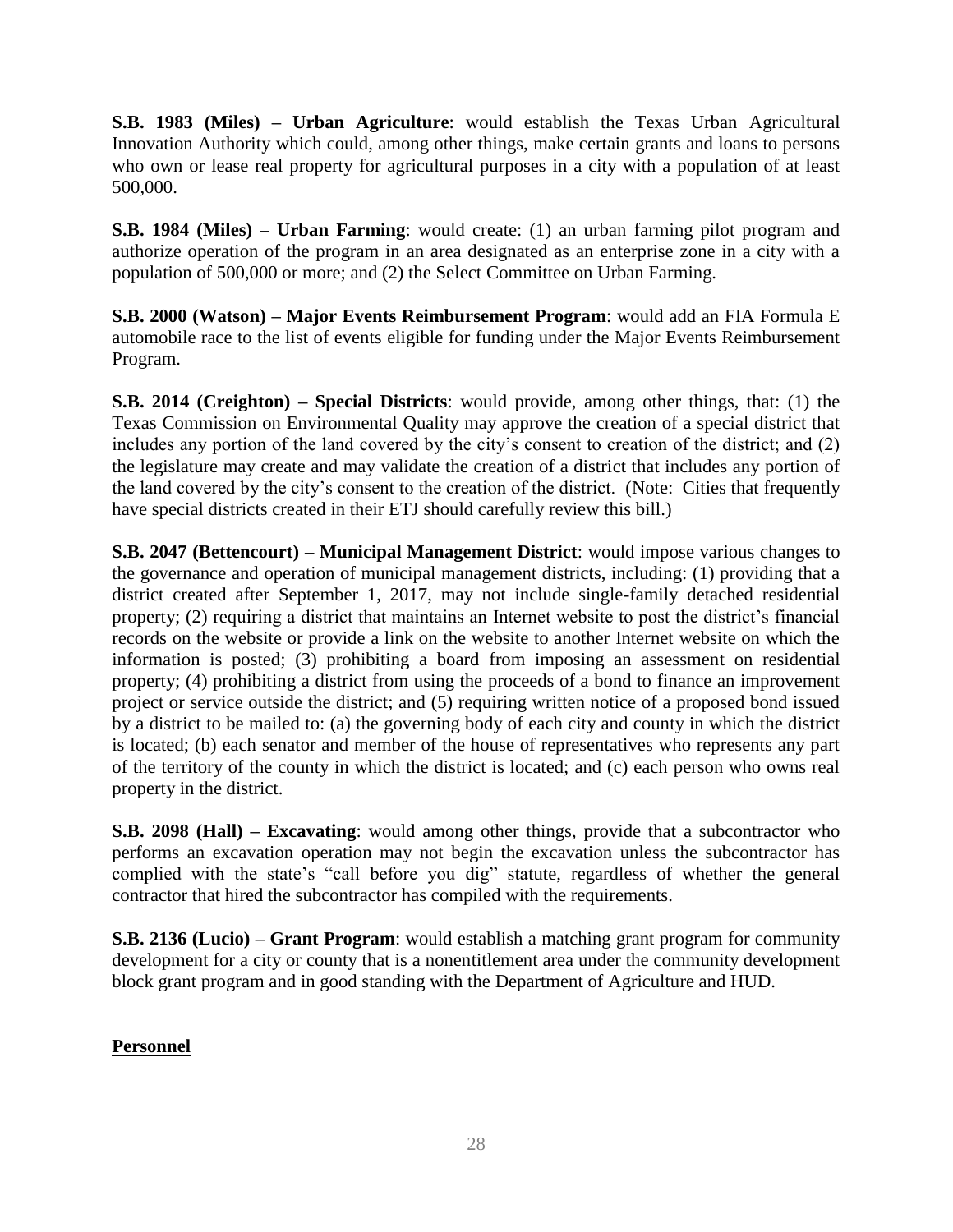**H.B. 3899 (Neave) – Rest Breaks**: would provide: (1) that a governmental entity contracting with a contractor shall require the contractor and any subcontractor to provide at least a 10 minute paid rest break within every four-hour period of work to each employee performing work under the contract; and (2) for procedures and mandatory contractual provisions to implement the bill.

**H.B. 3929 (Lucio) – Disabilities**: would, among other things: (1) provide that an individual with a disability who qualifies for an employment preference (i.e., the person is eligible to receive supported employment service from the Texas Workforce Commission or through the Medicaid waiver program) is entitled to a preference in employment with a state agency or political subdivision over other applicants for the same position who do not have a greater qualification; (2) authorize a state agency or political subdivision to designate an open position for employment as a "vocational rehabilitation services position" and only accept applications for that position from individuals who are entitled to an employment preference; (3) authorize a state agency or political subdivision to hire for an open position an individual who is entitled to an employment preference without announcing or advertising the position if certain requirements are met; and (4) authorize an individual entitled to an employment preference who is aggrieved by a decision of a state agency or political subdivision in regard to hiring or retaining the individual to appeal the decision by filing a written complaint with the administrative head of the agency or political subdivision, who must respond not later than the 15th business day after receiving the complaint. (Companion bill is **S.B. 1111** by **Rodriguez**.)

**S.B. 1961 (Lucio) – Police/Fire Collective Bargaining**: would provide that a political subdivision shall provide its fire fighters and police officers with compensation and other conditions of employment that are substantially equal to compensation and other conditions of employment that prevail in comparable fire and police departments. (Companion bill is **H.B. 3193** by **Alvarado**.)

**S.B. 2181 (Menendez) – Child Abuse or Neglect**: would: (1) prohibit an employer from taking any adverse employment action against a "professional" who in good faith reports child abuse or neglect (current law defines the term "professional" to mean an individual who is licensed or certified by the state or who is an employee of a facility licensed, certified, or operated by the state and who, in the normal course of official duties or duties for which a license or certification is required, has direct contact with children. The term includes teachers, nurses, doctors, daycare employees, employees of a clinic or health care facility that provides reproductive services, juvenile probation officers, and juvenile detention or correctional officers); and (2) allow a professional to sue for injunctive relief, damages, or both for a violation of the prohibition in (1).

#### **Public Safety**

**H.B. 34 (Smithee) – Electronic Recording of Interrogations**: would, among other things: (1) require a police department to make an audio or audiovisual electronic recording of custodial interrogations of persons suspected of or charged with felony offenses; (2) set out good cause reasons that make electronic recording infeasible; and (3) exempt the electronic recording from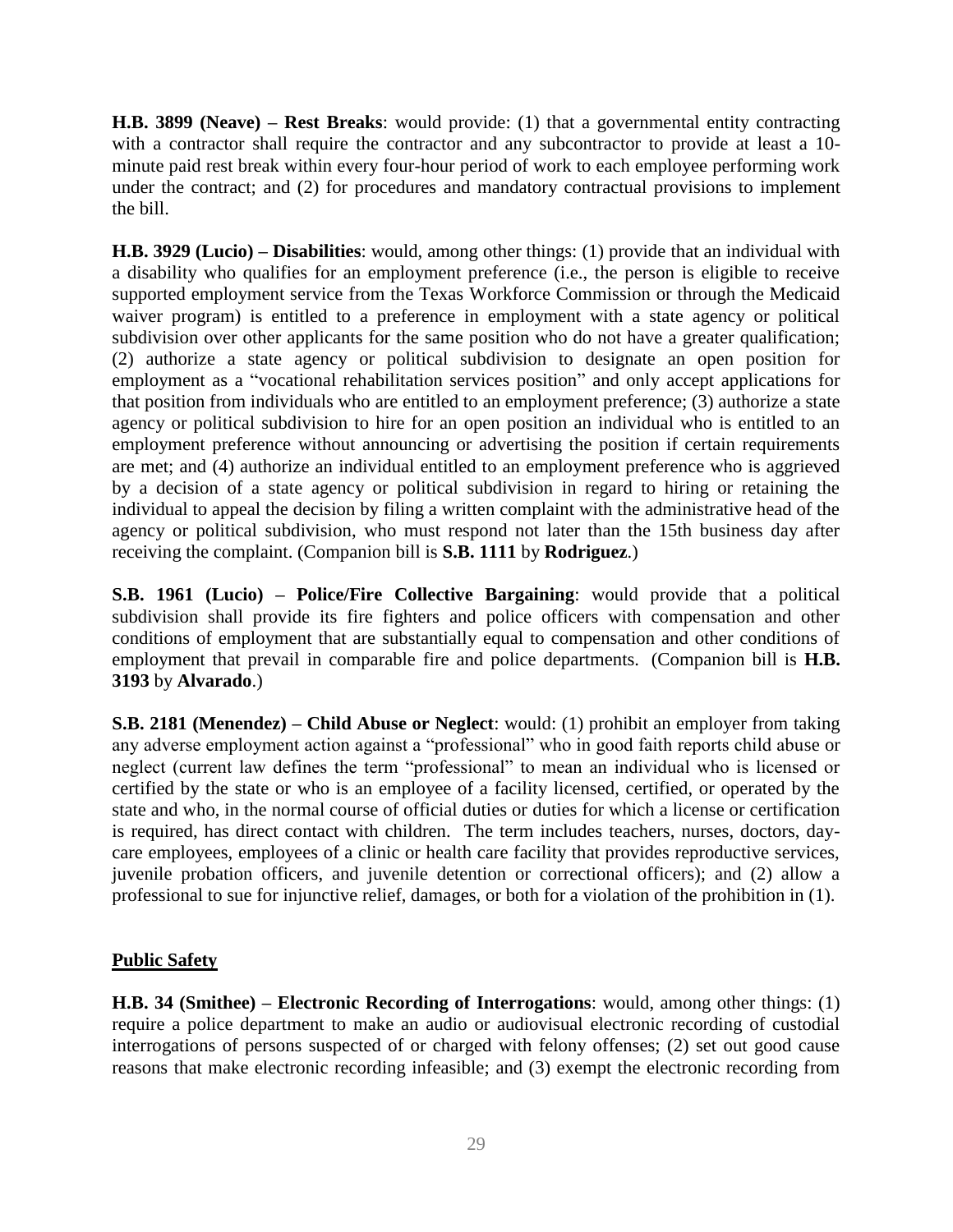release under the Texas Public Information Act, except when it must be released under the law enforcement exception.

**H.B. 3906 (Frullo) – Local Disasters**: would provide that: (1) the presiding officer of the governing body of a political subdivision may declare a local state of disaster if the presiding officer finds a disaster has occurred or that the occurrence or threat of disaster is imminent; (2) an order or proclamation declaring, continuing, or terminating a local state of disaster must include: (a) a description of the nature of the disaster; (b) a designation of the area threatened; and (c) a description of the conditions that have brought the local state of disaster about or made possible the termination of the local state of disaster; (3) If the political subdivision to which the order or proclamation applies maintains an Internet website, a copy of the order or proclamation shall also be posted on the political subdivision's Internet website; and (4) the presiding 4 officer of a political subdivision may request the governor to waive or suspend a deadline imposed by a statute or the orders or rules of a state agency on the political subdivision, including a deadline relating to a budget or ad valorem tax, if the waiver or suspension is reasonably necessary for the political subdivision to cope with a local disaster. (Companion bill is **S.B. 1897** by **Perry**.)

**H.B. 3915 (Lucio III) – Automobile Burglary and Theft Prevention Authority (ABTPA)**: would provide that the ABTPA shall use the money appropriated for ABTPA purposes to provide financial support to law enforcement agencies, local prosecutors, and judicial agencies for the criminal enforcement of statutes concerning commercial motor vehicles.

**H.B. 3921 (Parker) – Financial Exploitation**: would provide that: (1) financial institutions and dealer or investment advisers shall adopt internal policies, programs, plans or procedures that may authorize the financial institution, dealer, or investment advisors to report the suspected financial exploitation of a vulnerable adult to other appropriate agencies, including the appropriate law enforcement agency; (2) to the extent permitted by state or federal law, a financial institution, dealer, or investment advisor shall provide, on request, access to or copies of records relevant to the suspected financial exploitation of a vulnerable adult to a law enforcement agency either as part of a report to the law enforcement agency or at the request of the law enforcement agency in accordance with an investigation; (3) a peace officer shall accompany and assist the person making a court-ordered entry into the place of resident of a vulnerable adult of reported financial exploitation if the probate court determines that action is necessary; and (4) the Department of Family and Protective Services or investigating state agency may establish procedures to exchange with another state agency or governmental entity information that is necessary for the DFPS, state agency, or governmental entity to properly execute its respective duties and responsibilities to provide services to vulnerable adults. (Companion bill is **S.B. 2067** by **Hancock**.)

**H.B. 3922 (Stucky) – Licensed Carry**: would provide for a defense to prosecution for an active judicial officer, including a municipal court, who is licensed to carry and who carries a concealed handgun onto premises where handgun carry is prohibited by a "30.06" sign.

**H.B. 3931 (Schaefer) – Transportation Network Companies**: would: (1) prohibit registered sex offenders from providing passenger transportation through an online application; and (2)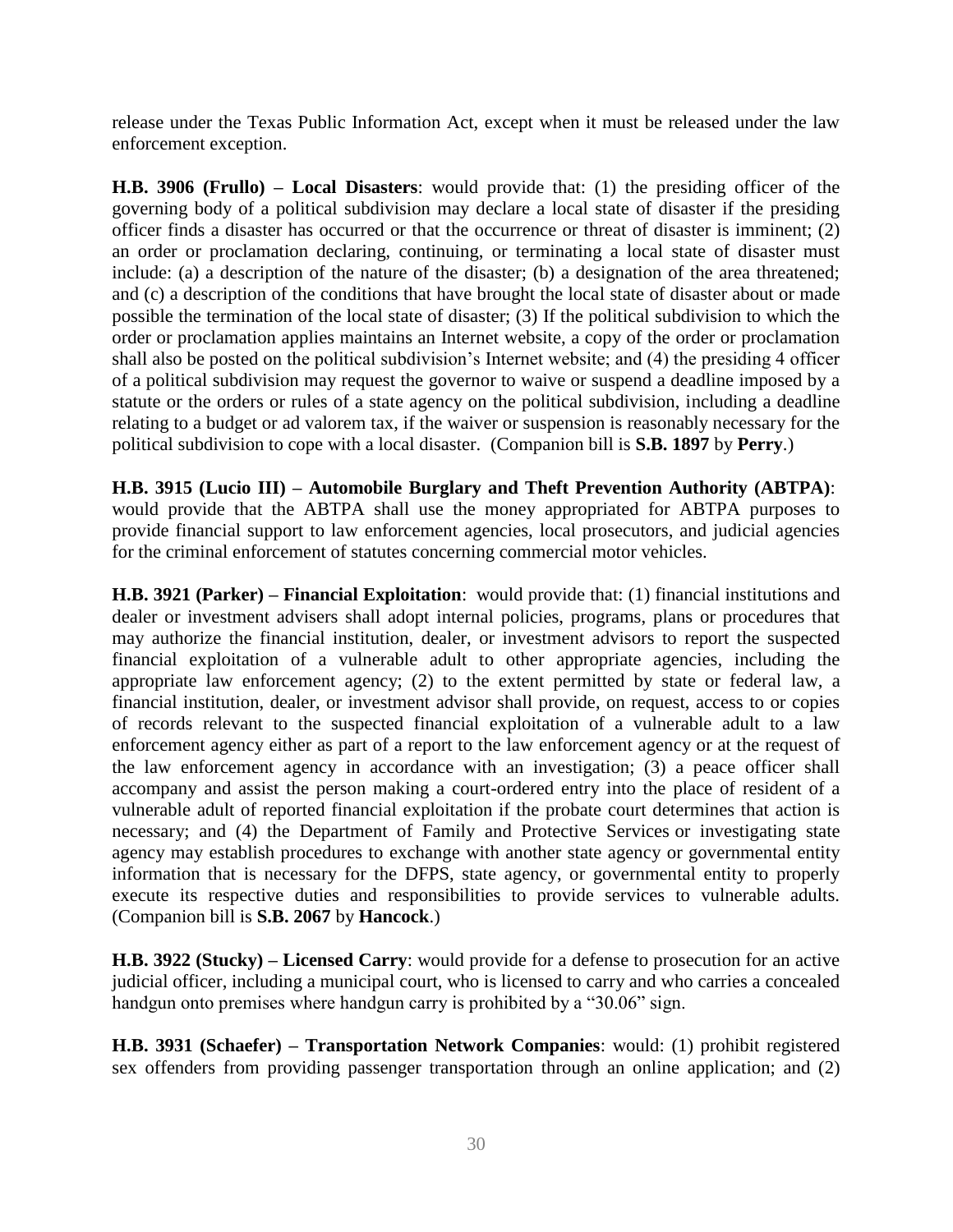prohibit cities from regulating: (a) street-hail taxicab services, (b) prearranged limo service, and (c) prearranged rides through an online app. (Companion bill is **S.B. 113** by **Huffines.)** 

**H.B. 3942 (Rose) – Law Enforcement Training**: would provide that law enforcement officer training must include training on appropriate use of and response to persons on the child safety check alert list.

**H.B. 3950 (L. Gonzales) – Motor Vehicle Accident Reports**: would repeal the requirement that the operator of a vehicle involved in an accident make a written report of the accident to the Texas Department of Transportation if the accident is not investigated by a law enforcement officer and results in injury to or the death of a person or damage to the property of any one person to an apparent extent of \$1,000 or more.

**H.B. 3957 (Stickland) – Emergency Services**: would require a private entity operating a toll project under a contract with a toll project entity to reimburse a political subdivision for costs incurred in providing police, fire, or emergency medical services on the toll project.

**H.B. 3965 (Faircloth) – Reporting Criminal Offenses**: would allow a person with knowledge of the commission of a crime to report the offense to any attorney who prosecutes criminal cases on behalf of the state.

**H.B. 3972 (Johnson of Dallas) – Financial Exploitation**: would, among other things, provide that a peace officer shall accompany and assist the person making a court-ordered entry into the place of resident of a vulnerable adult of reported financial exploitation if the probate court determines that the action is necessary. (Companion bills are **H.B. 3921** by **Parker** and **S.B. 2067** by **Hancock**.)

**H.B. 3980 (Pickett) – Red Light Cameras**: would: (1) require a city to hold an election on whether the city may operate red light cameras before installing red light cameras in their jurisdiction; (2) provide the required proposition ballot language; (3) require that a city that has already installed red light cameras must hold an election on the first uniform election date after the effective date of the bill; and (4) provide that a subsequent election on a failed proposition may not be held before the second anniversary of the previous election.

**H.B. 4003 (Tinderholt) – Interlock Device Database**: would require: (1) a magistrate and court submit to the Texas Department of Public Safety (DPS) the name of a defendant who is required to install an ignition interlock device; and (2) the DPS to maintain a computerized central database of defendants who are restricted to the use of a motor vehicle equipped with an ignition interlock device, and require that the database provide information in a format that allows a law enforcement agency to make the information available to a peace officer through a mobile data terminal.

**H.B. 4013 (Frullo) – Juveniles**: would: (1) allow a peace officer who takes possession of a child in an emergency without a court order to release the child to: (a) a licensed and authorized residential child-care facility; (b) a juvenile probation department; (c) the Department of Family and Protective Services (department); or (d) any other person authorized by law to take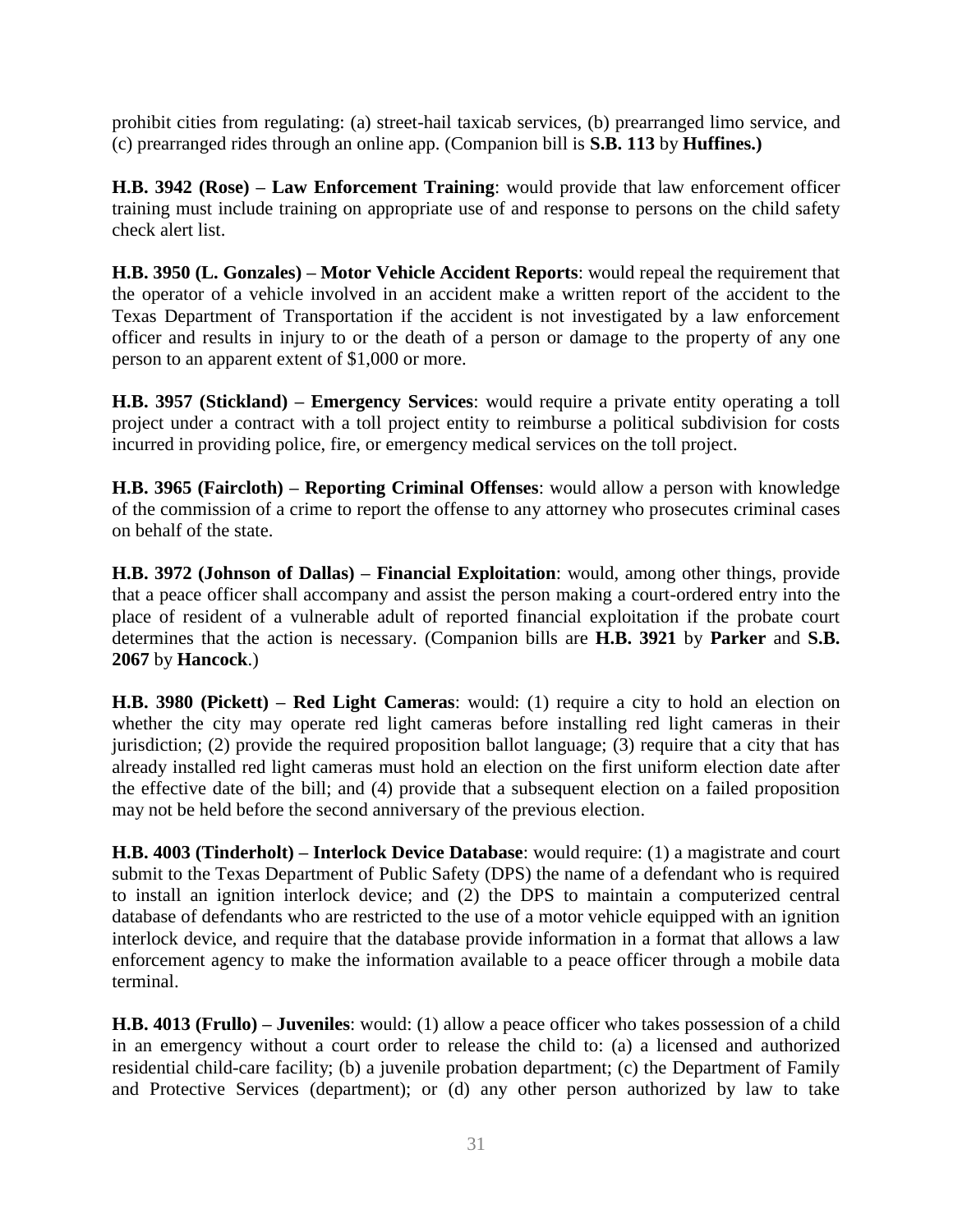possession of the child; and (2) require an officer who releases a child under (1) to a person other than a governmental entity to: (a) verify that the child is not a missing child; (b) verify that the person does not have an outstanding warrant, a protective order issued against the person, and is not a registered sex offender; (c) obtain any other information the department considers relevant; (d) determine whether the person is listed as a person who abused or neglected a child; (e) verify that the person is at least 18 years of age; and (f) complete a form prescribed by the department with information about the child's placement. (Companion bill is **S.B. 1571** by **Huffman**.)

**H.B. 4028 (Rodriguez) – Transportation Network Companies**: would: (1) require a special driver's license for a transportation network company driver; (2) require the Department of Public Safety to adopt procedures to create and maintain a registry of all persons issued a transportation network company driver's license; and (3) require a driver to submit a set of fingerprints for a background check to obtain the driver's license.

**H.B. 4043 (Bernal) – Neighborhood Electric Vehicle**: would define "neighborhood electric vehicle" to mean a vehicle that can attain a maximum speed of 35 miles per hour on a paved level surface, and is manufactured and certified to comply with certain federal safety standards or manufactured and certified to comply with federal safety requirements for a motorcycle.

**H.B. 4060 (Collier) – Non-Custodial Interrogations**: would, with certain exceptions, require that a law enforcement agency make an electronic recording of all non-custodial interviews.

**H.B. 4061 (Hinojosa) – Task Force**: would create a task force on intentional violent deaths which will include one representative from a law enforcement organization.

**H.B. 4077 (Dukes) – Pawnbroker Reporting**: would provide that, before the end of each business day following the day goods are acquired by a pawnbroker, the pawnbroker shall electronically report goods purchased, accepted in pawn, or otherwise acquired by the pawnbrokers to law enforcement agencies through a reporting database that is searchable by those agencies statewide and is generally accepted by law enforcement agencies or designed by the Finance Commission.

**H.B. 4091 (Coleman) – Office-Involved Injury or Death**: would, in regard to required reports to the attorney general regarding certain use of force injuries or deaths caused by peace officers: (1) define "officer-involved injury or death" to mean an officer-involved use of force that causes injury or death to another; (2) define "officer-involved use of force" to mean an incident during which a peace officer uses an action or force to compel compliance by an unwilling person; (3) require a report about an officer-involved use of force to include the name of the peace officer, name of the person against whom force was used, a description of any injuries sustained, and a detailed description of the use of force; (4) require that the report in (3) be prepared as soon as practicable after an officer-involved use of force; and (5) provide that a report regarding officerinvolved use of force is public information and not confidential, regardless of any other law.

**H.B. 4102 (Neave) – Evidence Testing Grant Program**: would provide that: (1) the criminal justice division of the governor's office shall establish and administer a grant program and shall disperse funds to assist law enforcement agencies in testing evidence collected in relation to a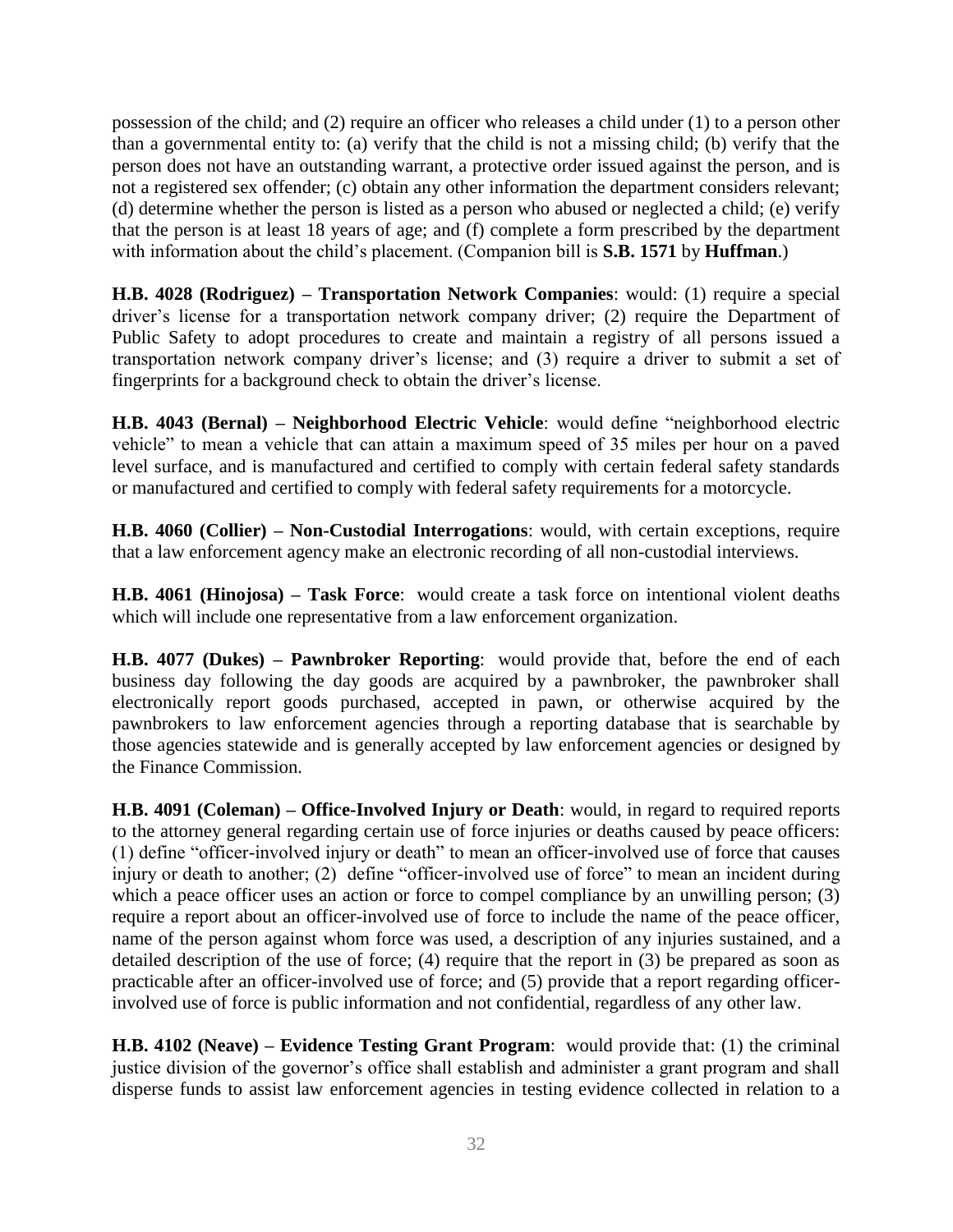sexual assault or other sex offenses; and (2) grant funds may be used only for the testing by an accredited crime laboratory of evidence that was collected in relation to a sexual assault or other sex offense.

**H.B. 4121 (White) – Rapid DNA Technology**: would require the use of rapid DNA technology to identify, document, and record a person arrested for certain offenses, including a person arrested for any misdemeanor offense after having been previously convicted of or placed on deferred adjudication for certain other offenses.

**H.B. 4159 (Coleman) – Vehicle Stops**: would: (1) prohibit an officer from: (a) conducting a search based solely on a person's consent to the search; and (b) making a stop for an alleged violation of a traffic law or ordinance as a pretext for investigating a violation of another penal law; (2) require that a law enforcement agency's racial profiling policy: (a) include a plan to provide the public information about the complaint process on each ticket, citation, or warning issued by a peace officer; and (b) require the collection of information on all vehicle stops and whether a police officer used physical force against anyone during the stop; (3) provide that data collected as part of a racial profiling policy is admissible in a court of law as evidence of racial profiling; (4) require certain analysis, investigations, and counseling/training regarding racial profiling; (5) require each law enforcement agency to adopt and implement a detailed written policy regarding the administration of a motor vehicle stop investigation; (6) prohibit a peace officer from: (a) conducting a roadside investigation during a motor vehicle stop for an offense other than the traffic violation without suspicion based on a preponderance of the evidence that the driver committed the other offense; (b) continuing a roadside investigation during a motor stop into an offense other than the traffic violation after a driver refuses consent to be searched, unless the peace officer has additional suspicion based on a preponderance of the evidence that the driver committed the other offense; (c) arresting a driver during a motor vehicle stop for a traffic violation to conduct a search incident to arrest unless the officer has probable cause to believe the driver committed an offense more serious than a class C misdemeanor; (7) provide that a peace officer who violates a prohibition in (6) is subject to an administrative penalty of not less than a one-day suspension; and (8) provide (with certain exceptions) that a person, including a child, charged with committing a misdemeanor publishable by fine only may be issued a citation instead of being taken before a magistrate.

**H.B. 4172 (Coleman) – Training**: would, among other things, require a peace officer to complete training on de-escalation and crisis intervention techniques.

**H.B. 4188 (Collier) – Non-Custodial Interviews**: would, with certain exceptions, require that a law enforcement agency make an electronic recording of all non-custodial interviews.

**H.B. 4201 (Perez) – Mug Shots**: would provide that (1) a law enforcement agency may not publish on the agency's Internet website any photograph taken pursuant to an arrest, lawful detention, or other involvement in the criminal justice system unless the person depicted in the photograph has been finally convicted for the offense in connection with which the photograph was taken; (2) a law enforcement agency may not release a photograph of an individual taken pursuant to an arrest, lawful detention, or other involvement in the criminal justice system unless the person requesting the photograph includes in the request: (a) the name of the individual who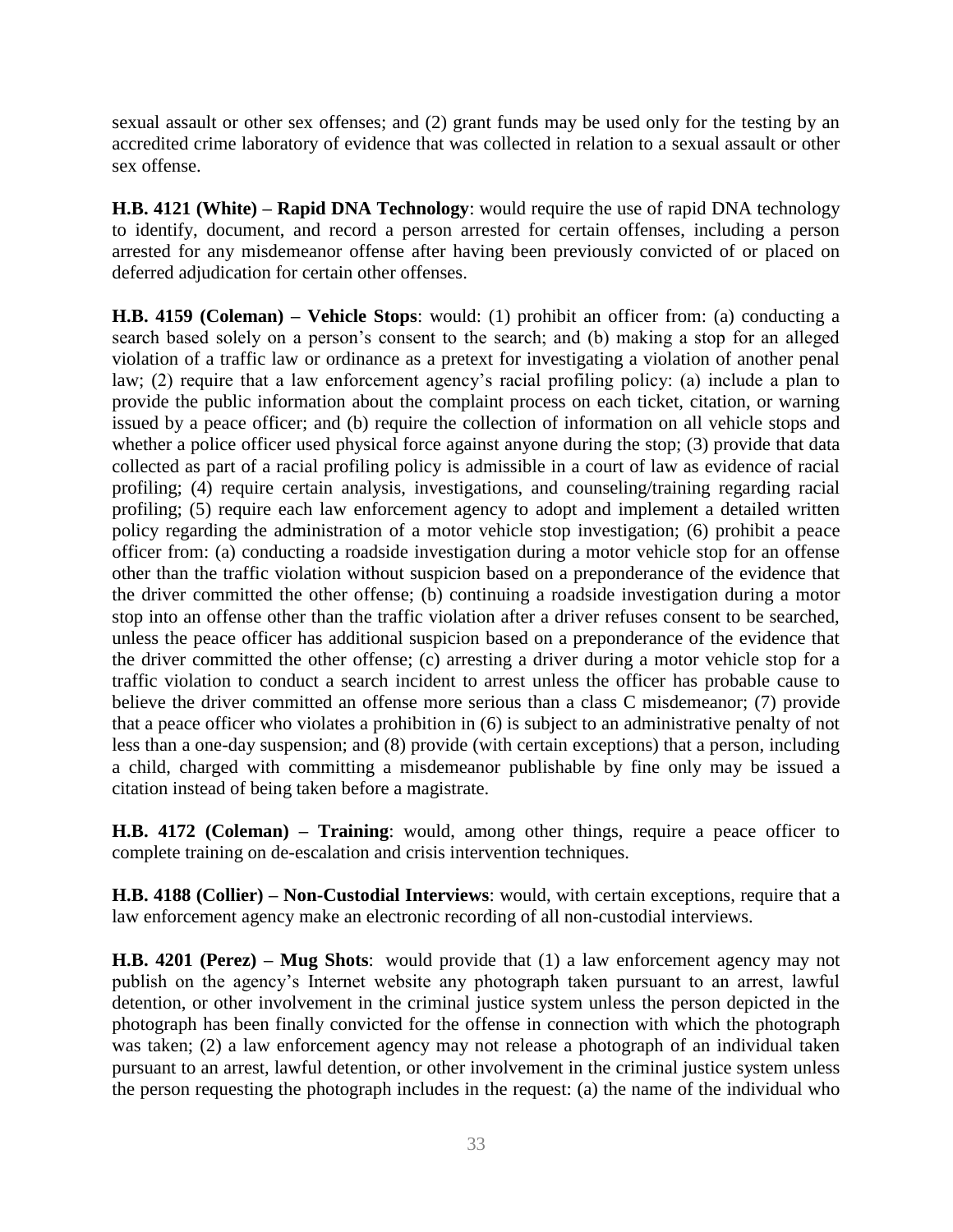is the subject of the photograph; and (b) the approximate date the photograph was taken or date on which the incident giving rise to the photograph occurred; and (3) section (2) does not apply to a law enforcement agency for the release of a photograph to another law enforcement agency.

**H.B. 4215 (Swanson) – Distracted Driving**: would: (1) prohibit a city from regulating or prohibiting district driving, including the use of a wireless communication device while operating a vehicle; (2) allow a city to enforce state law regarding distracted driving; and (2) provide that a person causing, or involved in, a collision from the operating of a moving vehicle commits an offense if the person was engaged in an activity that: (a) is not related to the operation of the motor vehicle; and (b) interferes with the driver's ability to pay attention to the road. (Companion bill is **S.B. 1356** by **Hall**.)

**S.B. 30 (West) – Police Interaction**: would: (1) require a local school district or openenrollment charter school to offer instruction on proper interaction with a peace officer during a traffic stop; (2) provide that the curriculum should be based on recommendations made by the Stakeholder Task Force on Police and Citizen Interactions; and (3) require civilian interaction training for peace officers.

**S.B. 1849 (Whitmire) – Sandra Bland Act**: in memory of Sandra Bland, this bill is a product of the House Committee on County Affairs' interim hearings discussing the circumstances and policies that led to her death. This bill would:

- 1. require a peace officer to make a good faith effort to divert a person suffering a mental health crisis or substance abuse to a proper treatment center in the officer's jurisdiction;
- 2. require a person who is arrested without a warrant and detained in jail on a misdemeanor to be released on personal bond;
- 3. provide that the Judicial Commission shall adopt reasonable rules establishing minimum standards for jails regarding use of force, prevention of sexual assault, management of intoxicated inmates, and continuity of medication;
- 4. reduce the timeframe an officer has to complete a training program that includes implicit bias from not later than the second anniversary to not later than the first anniversary of the date the officer is licensed;
- 5. require training on de-escalation techniques;
- 6. prohibit an officer from conducting a search based solely on a person's consent to the search;
- 7. prohibit an officer from making a stop for an alleged violation of a traffic law or ordinance as a pretext for investigating a violation of another penal law;
- 8. require that information regarding the complaint process for reporting racial profiling of a law enforcement agency be provided on each ticket, citation, or warning issued by an officer;
- 9. require a law enforcement agency to review data collected on motor vehicle stops to determine whether the number of vehicles driven by a member of a particular race or ethnicity is disproportionate to the population of that race or ethnicity in the city;
- 10. provide that the police chief must annually review the data collected on racial profiling to determine if there is an agency-wide or individual racial profiling problem and certify to TCOLE that the review was completed;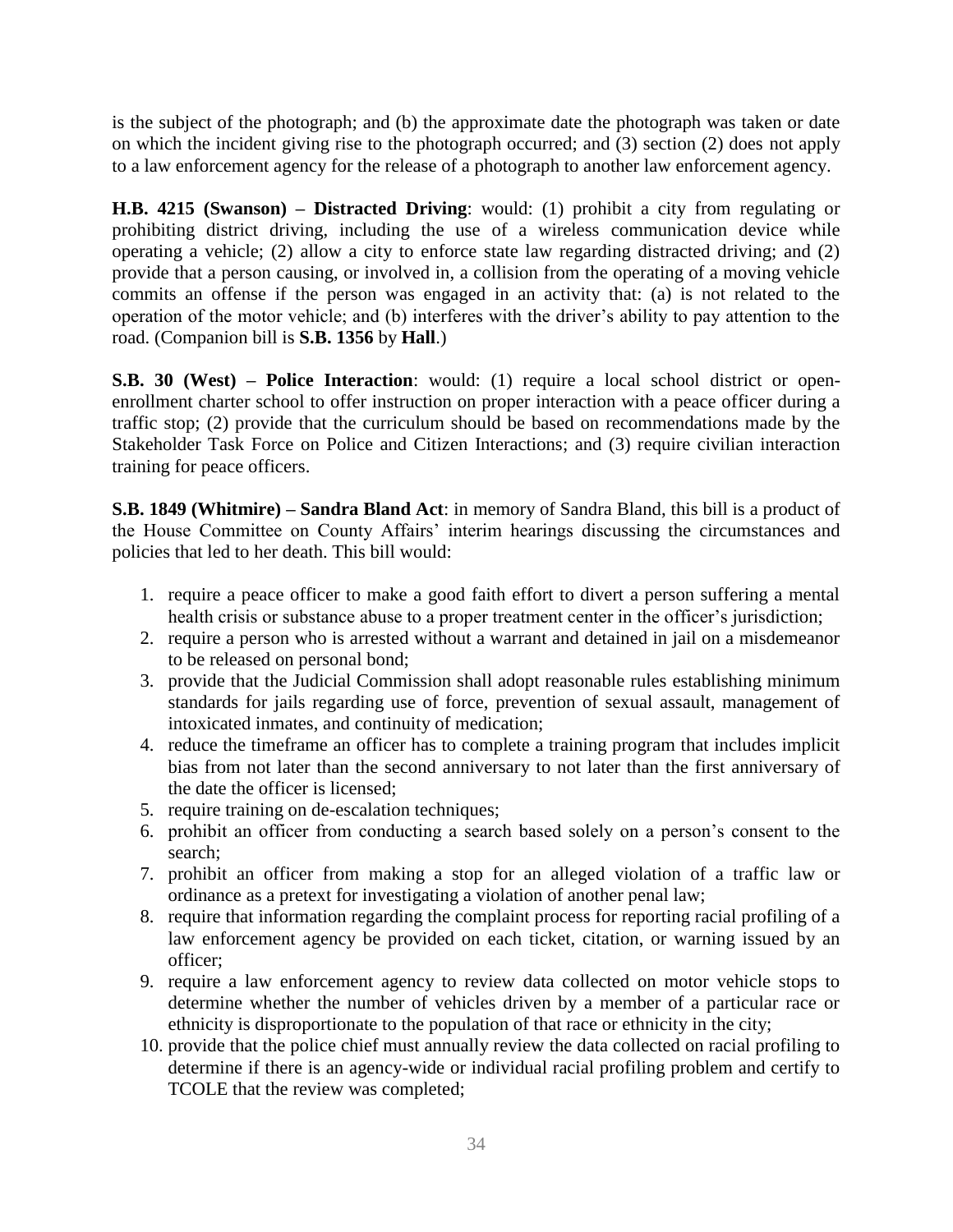- 11. provide that a law enforcement agency must provide appropriate counseling and training to any officer found to have engaged in racial profiling;
- 12. require a law enforcement agency to adopt and implement a detailed written policy regarding the administration of a motor vehicle stop;
- 13. prohibit an officer from arresting a driver during a motor vehicle stop for a traffic violation to conduct a search incident to arrest unless the officer has probably cause to believe that the driver has committed an offense more serious than a class C misdemeanor;
- 14. require an officer to issue a citation to a person charged with a fine only misdemeanor, that is not an alcohol-related offense, instead of taking the person before a magistrate;
- 15. require an officer who stops a motor vehicle for a fine only misdemeanor to promptly notify the person that the alleged violation is a misdemeanor punishable by fine only and the officer may not arrest a person solely on the basis of that offense;
- 16. provide that the complaint process in chapter 614 of the Government Code applies to cities covered by a meet and confer or collective bargaining agreement;
- 17. require a law enforcement agency to adopt and implement standard procedures for processing a complaint filed by a member of the public;
- 18. provide that citations issued by police officers must include the e-mail address, telephone number, internet address, and physical location where a complaint can be filed by a member of the public against a peace officer;
- 19. provide procedures for investigation and disciplinary action based on the complaint against the officer. (Companion bill is **H.B. 2702** by **Coleman**.)

**S.B. 1858 (Lucio) – Public Health Alert**: would establish a statewide system for public health or safety threat notifications and, among other things, provide that a city must notify the Department of State Health Services of a public health emergency if the city receives notice of a suspected public health emergency, verifies the emergency, and determines it poses a credible threat to the public's health and safety.

**S.B. 1859 (Lucio) – Human Trafficking**: would provide that the Department of Public Safety will create a human trafficking unit that shall collaborate with federal and local law enforcement to investigate human trafficking and arrest persons determined to have engaged in human trafficking.

**S.B. 1975 (Whitmire) – Committee**: would establish the Texas Peace Officers' Memorial Ceremony Committee to recognize and honor peace officers who were killed in the line of duty. (Companion bill is as **H.B. 2820** by **Pickett**.)

**S.B. 2037 (Zaffirini) – 9-1-1 Service by Text Message**: would provide that to the extent practicable and within available resources, a public safety answering point must receive emergency 9-1-1 communications by call and text message.

**S.B. 2054 (West) – Firearms**: would expand the prohibition against carrying a firearm into the secured area of an airport from only the terminal area to any secured area.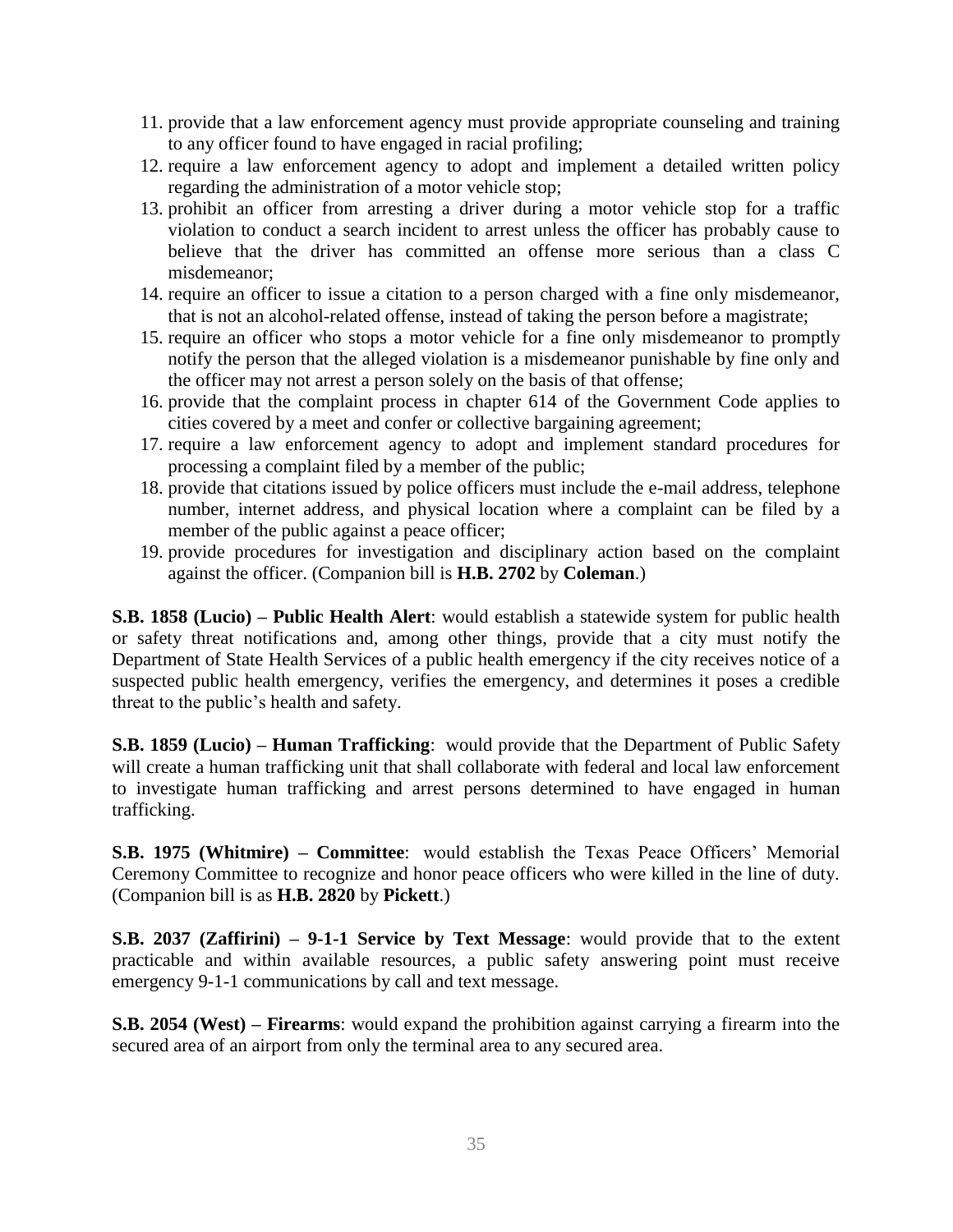**S.B. 2076 (Rodriguez) – Vehicle Titling**: would make various changes regarding the title of motor vehicles, and: (1) provide that an identification number inspection must be completed under certain circumstances and that such an inspection may be performed only by certain persons (including a law enforcement officer) who has completed appropriate training; (2) allow a city to impose a fee of not more than \$40 for an inspection described in (1) which must be credited to the general fund of the city to defray costs associated with the inspection; and (3) change the definition for a "house trailer" in Rules of the Road to mean a recreational vehicle that is less than 45 feet in length (rather than the current 40 feet in length). (Companion bill is **H.B. 2462** by **Pickett**.)

**S.B. 2094 (Perry) – Immigration**: would provide that the office of the governor shall develop and maintain a grant program that awards grants for the expenses incurred by a local law enforcement agency related to the attendance of a law enforcement officer of the agency in a training program.

**S.B. 2135 (Lucio) – Veterans**: would: (1) provide that a county shall provide procedures to a city that a city may use to inform the Veterans County Service Office when a veteran has been arrested in the city; and (2) require a city to notify the county service officer of arrested veterans when a veteran has been interested in the city.

**S.B. 2137 (Lucio) – Motor Vehicle Inspections**: would provide that: (1) if the auto theft unit of a municipal law enforcement agency conducts a vehicle identification number inspection required by the Department of Motor Vehicles (DMV) to verify the identity of a vehicle or part of a vehicle for title transfer, the agency may impose a fee of \$40; (2) the municipal treasurer shall credit the fee to the general fund of the municipality, as applicable, to defray the agency's cost associated with the inspection; and (3) the fee shall be waived by the DMV or agency imposing the fee if the person is applying for an inspection for an assigned identification number and it he current registered owner.

**S.B. 2205 (Hancock) – Automated Driving Systems**: would prohibit a city from imposing a fee, registration, franchise, or regulation on a motor vehicle that contains and automated driving system or its operator.

#### **Transportation**

**H.B. 3854 (Morrison) – Shipping Container Transport**: would allow vehicles transporting certain agricultural products to have a gross weight of up to 90,000 pounds if transporting from place of production to place of first processing/marketing.

**H.B. 3855 (Morrison) – Signs**: would, in regard to certain signs regulated by the Texas Department of Transportation, replace references to "outdoor advertising" and "off-premise sign" with the term "commercial sign" and define the term "commercial sign" to mean a sign that is intended to be leased, or for which payment of any type is intended to be or is received, for the display of any good, service, brand, slogan, message, product, or company. (Note: This bill may be an attempt to address the holding in *Auspro v. Texas Dep't of Transportation*.)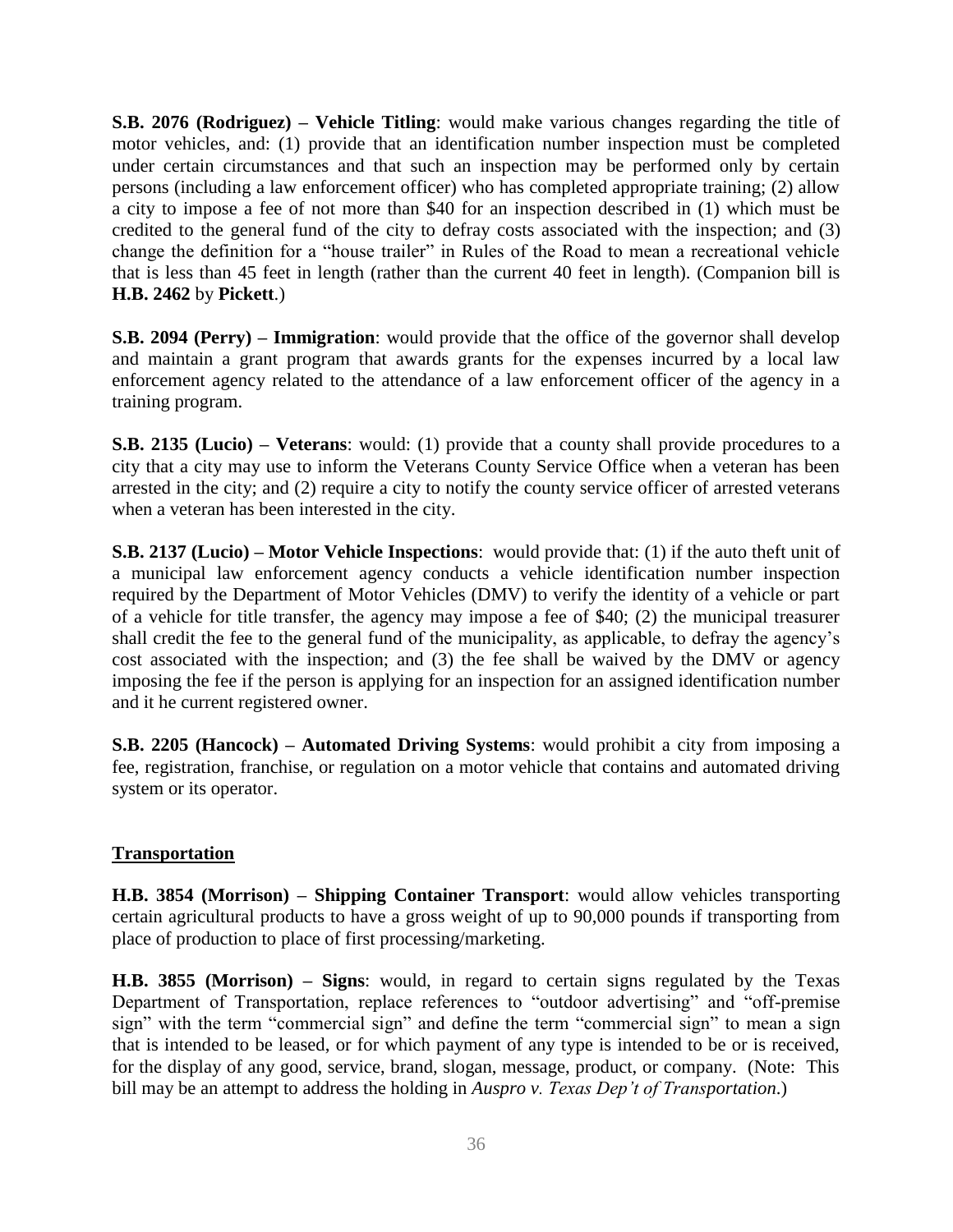**H.B. 3860 (Wray) – Signs**: would, in regard to signs regulated by the Texas Department of Transportation, provide that: (1) a sign may not be higher than 65 feet excluding a cutout that extends above the rectangular border; and (2) for a sign that is required to be removed as the result of a highway construction project, the sign owner may choose to relocate the sign to a new location, and the relocated sign may be constructed with the number of poles and type of materials as permitted for a newly constructed sign.

**H.B. 3961 (Uresti) – State Gas Tax**: would increase the state's gas and diesel taxes from 20 to 22 cents per gallon.

**H.B. 3985 (L. Gonzales) – Immigration**: would make various changes to the planning and procurement process of the Texas Department of Transportation.

**H.B. 3989 (E. Johnson) – Licensed Carry**: would modify the definition of "amusement park" for purposes of where a license holder may carry a handgun.

**H.B. 4160 (Pickett) – Commuter Rail**: would provide that a political subdivision may not accept, including through the Texas Department of Transportation, or use federal funds for the construction, maintenance, or operation of a commuter rail or other commuter rail project, including for the repayment of debt issued for a project, unless approved at an election in the city.

**S.B. 1294 (Garcia) – Highway Closures:** would provide that, if a proposed improvement of the state highway system requires the closing of a highway, the Texas Department of Transportation shall coordinate the highway closure by communicating in person or by telephone call, email, or other direct method of communication with public officials from cities affected by the closure to avoid any adverse economic impact on the municipalities during certain periods. (Companion bill is **H.B. 1294** by **Minjarez**.)

**S.B. 2006 (Watson) – Signs**: would, in regard to certain signs regulated by the Texas Department of Transportation: (1) replace references to "outdoor advertising" and "off-premise sign" with the term "commercial sign" and define the term "commercial sign" to mean a sign that is intended to be leased, or for which payment of any type is intended to be or is received, for the display of any good, service, brand, slogan, message, product, or company; (2) adopt wind load pressure requirements and height restrictions for commercial signs; (3) adopt spacing requirements for commercial signs, including: (a) a requirement that a commercial sign located in a city on a primary system freeway not be closer than 500 feet to another commercial sign that is on the same side of the highway and inside the city boundaries; and (b) a requirement that a commercial sign inside a city on a non-freeway primary system highway not be closer than 750 feet to another commercial sign that is on the same side of the highway in an unincorporated area or 300 feet to another commercial sign on the same side of the highway inside the city's corporate boundaries (Note: This bill may be an attempt, in part, to address the holding in *Auspro v. Texas Dep't of Transportation*.)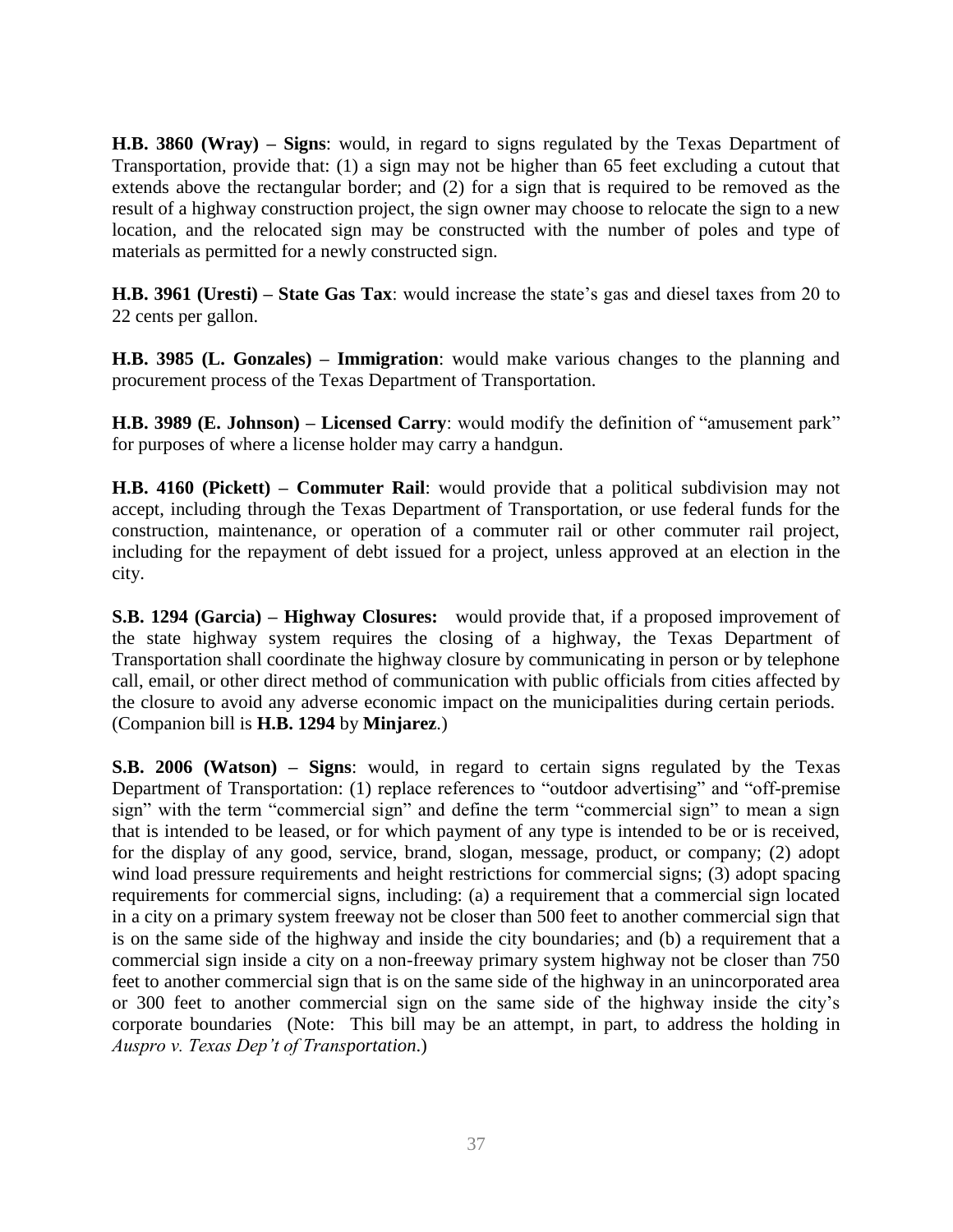**S.B. 2102 (Garcia) – Speed Limits**: would allow a city with a population of 130,000 or more to lower speed limits to not less than 25 miles per hour on a highway or street, other than an alley, that is not an officially designated or marked highway or road of the state highway system. (Companion bill is **H.B. 1745** by **Israel**.)

**S.B. 2103 (Garcia) – Speed Limits**: would allow a city to declare a speed of not less than 20 miles per hour for a highway in the city that is not an officially designated or marked highway of the state highway system, if the city council determines that the prima facie speed limit on a highway is unreasonable or unsafe.

#### **Utilities and Environment**

**H.B. 31 (Larson) – Regulation of Groundwater**: would provide: (1) that a groundwater conservation district may not require that information in addition to the statutory requirements be included in an application for a permit; and (2) the conditions under which a groundwater conservation district may adopt a moratorium on the issuance of permits.

**H.B. 3889 (Rodriguez) – Public Drinking Water**: would require the Texas Commission on Environmental Quality to study the public drinking water infrastructure in the state and provide a recommended schedule of improvement.

**H.B. 3987 (Larson) – Financial Assistance**: would allow the Texas Water Development Board to use the state participation account of the water development fund to provide financial assistance for desalination or aquifer storage and recovery facilities. (Companion bill is **S.B. 1775** by **Hinojosa**.)

**H.B. 3991 (Larson) – Aquifer Storage and Recovery**: would provide for an expedited procedure for an application for a water right involving an aquifer storage and recovery project.

**H.B. 3995 (Simmons) – Vehicle Inspections**: would eliminate regular mandatory vehicle safety inspections. (Companion bill is **S.B. 1588** by **Huffines**.)

**H.B. 4012 (Paul) – Water Utility Disconnection**: would: (1) require a utility to send written notice of service disconnection to a city before disconnecting a nonsubmetered master metered multifamily property for nonpayment; (2) require the utility to mail notice to the customer; (3) provide that a city is not prohibited from adopting additional customer safeguards; and (4) provide that a city may provide the Texas Commission on Environmental Quality with an authorized representative to whom the required notice be sent.

**H.B. 4025 (Rodriguez) – Environmental Violations**: would: (1) require the Texas Commission on Environmental Quality to ensure the amount of a penalty for a violation is at least equal to the value of any economic benefit gained by the violator through the violation; and (2) allow a city to defer payment on any portion of the penalty attributable to the consideration of economic benefit on the condition that the city complies with the schedule and terms of the enforcement order associated with the violation.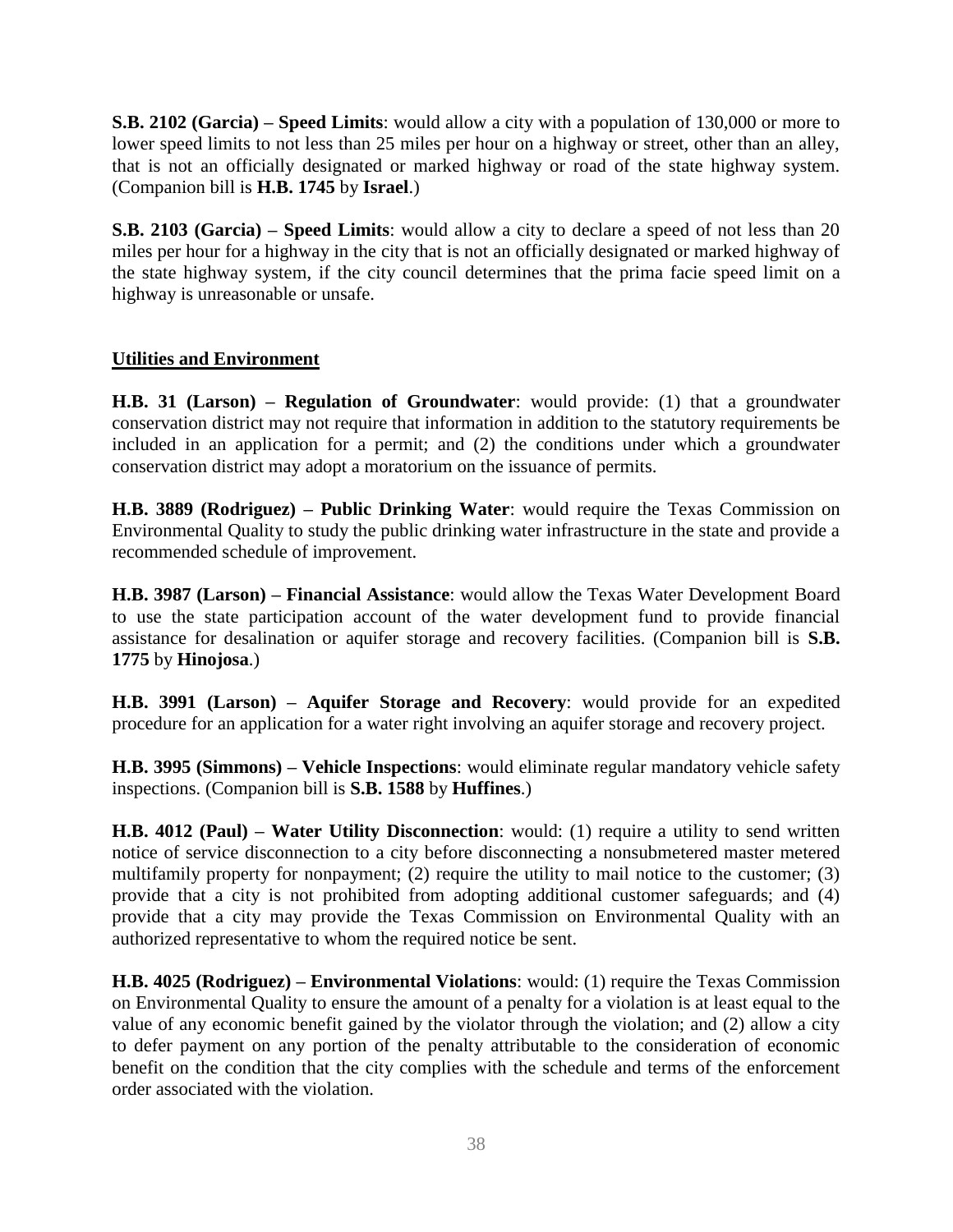**H.B. 4113 (Alonzo) – Railroad Commission**: would change the name of the Texas Railroad Commission to the Texas Energy Commission.

**H.B. 4192 (Pickett) – Utility Relocation**: would, among other things, provide that the governing body of a city or the commissioners court of a county authorized by law to require the owner or operator of a utility to relocate the utility's facility for the purposes of a transportation project that is located in a public right-of-way in which the city or county has an interest may, if the governing body or commissioners court determines that the utility is delaying making a timely relocation of the facility without good cause: (1) contract with a third party to relocate the facility at the sole cost and expense of the utility; and (2) deny a permit application made by a utility or revoke a permit granted by the city or county to the utility for any of the utility's facilities.

**H.B. 4221 (Elkins) – Sewer Utility Service**: would: (1) require a city that provides sewer utility service to report the current condition of the city's sewer system to the Texas Commission on Environmental Quality; and (2) provide that the report must be signed by an engineer and the city council.

**H.B. 4230 (Wu) – Flood Mitigation**: would: (1) authorize the Texas Water Development Board (TWDB) to provide financial assistance from the state water pollution control revolving fund for a flood control or mitigation project; and (2) require the TWDB to adopt rules providing for an expedited application procedure for a city's application for a flood control or mitigation project.

**S.B. 1842 (Lucio) – Certificates of Convenience and Necessity**: would make numerous modifications to the CCN process for water districts.

**S.B. 1915 (Buckingham) – Outdoor Burning**: would provide that if outdoor burning violates a Texas Commission on Environmental Quality rule and city ordinance, then the conduct may only be prosecuted under the city ordinance unless it is a subsequent violation or involves the burning of heavy oils, asphaltic materials, potentially explosive materials, or chemical wastes. (Companion bill is **H.B. 1619** by **Shine**.)

**S.B. 2099 (Hall) – Preemption:** would preempt any city regulations relating to oil and gas intra- and interstate pipelines and other hazardous liquid pipelines.

**S.B. 2120 (Seliger) – Railroad Commission**: would continue the Railroad Commission until September 1, 2029.

**S.B. 2154 (Zaffirini) – Municipal Landfill**: would: (1) prohibit a permitted municipal solid waste landfill from accepting Class 1 industrial solid waste if it is more than 20% of the total amount of waste accepted during the previous year; (2) provide an exception to entities authorized to do so by their existing permit; and (3) provide for the Texas Commission on Environmental to allow an increase in the rate, if certain conditions are met.

**S.B. 2155 (Zaffirini) – Municipal Landfill**: would: (1) prohibit the Texas Commission on Environmental Quality from issuing a permit for a new or expanded municipal landfill in a special flood hazard are, unless the applicant has obtained a letter from the Federal Emergency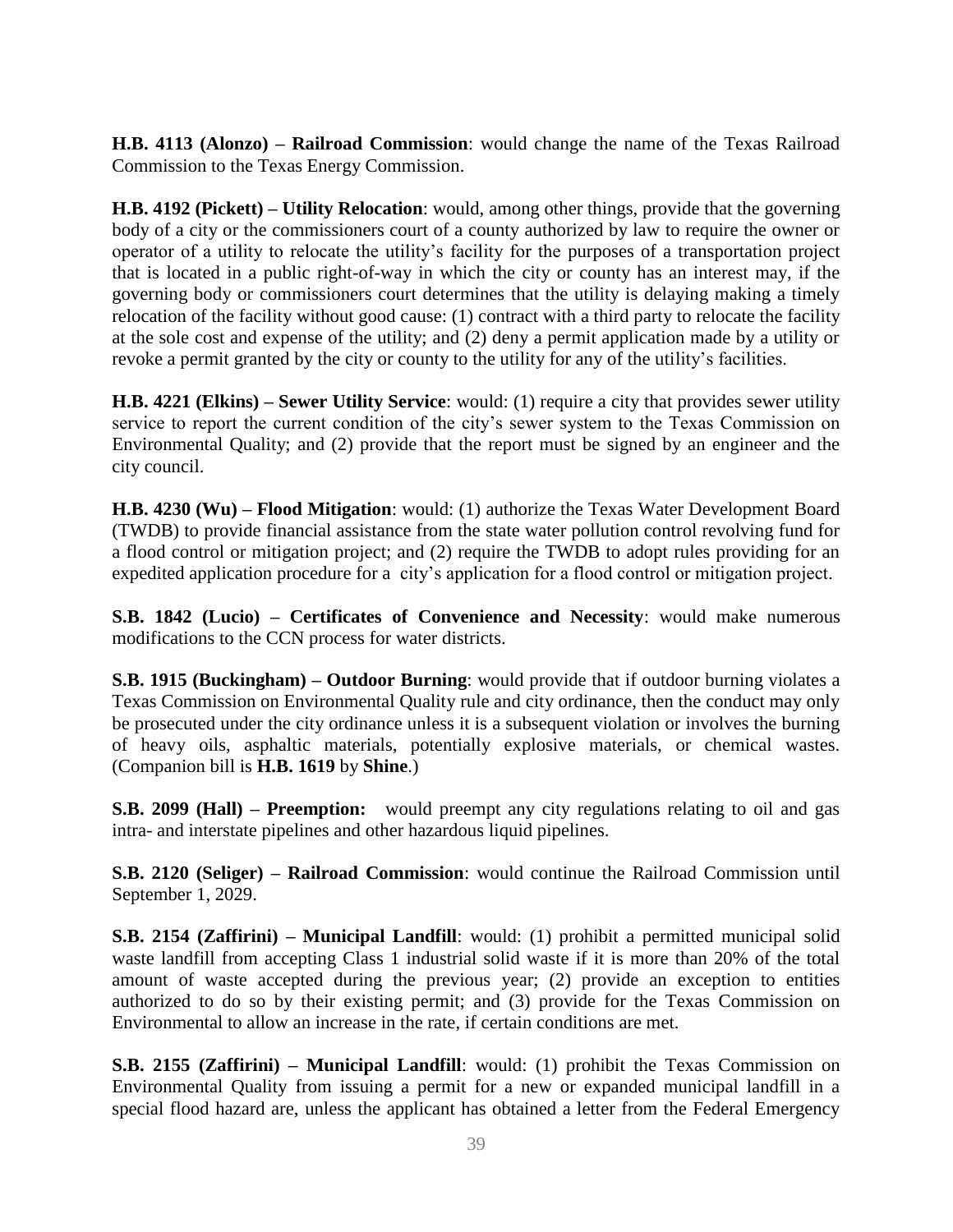Management Agency demonstrating that the entire facility has been removed from the special flood area; and (2) provide that TCEQ may allow a new municipal solid waste landfill facility to be in a special flood hazard area, if certain conditions are met.

**S.B. 2193 (Buckingham) – Aggregate Production Operations**: would: (1) provide for the regulation of aggregate productions by the Texas Commission on Environmental Quality that are first required to be registered on or after January 1, 2016, occupy at least 10 acres, and are located inside a city's extraterritorial jurisdiction (ETJ); and (2) require a city with an aggregation production in its ETJ as described in (1) to consider and possibly approve amendments to a reclamation plan under certain circumstances. (Companion bill is **H.B. 3200** by **Murr**.)

# **City Officials Testify**

When the legislature is in session, nothing compares to the effectiveness of city officials testifying at the Capitol. City officials who take their time to travel to Austin to speak out on important city issues should be applauded by us all. The League extends its thanks to all those who have vigilantly represented cities during the legislative session.

- Andrew Fortune, Councilmember, City of Grand Prairie
- Ann Kitchen, Council Member, City of Austin
- Betsy Price, Mayor, City of Fort Worth
- Christopher Barrera, Chief of Police, Palmview Police Department
- Courtney Sharp, City Manager, City of Midland
- Cristina Garza, Mission Economic Development Corporation
- Ernest Gonzales, Governmental Relations, City of Freer
- Heather Cook, Mayor's Office, City of Houston
- Hector F. Gonzalez, Health Director, City of Laredo
- Jessica Anderson, Houston Police Department
- Jessica Herrera, Economic Development Specialist, City of El Paso
- John Ohnemiller, City Attorney, City of Midland
- Kathryn Bruning, Asst. Dir., Regulatory Affairs, Mayor's Office, City of Houston
- Kirk Slaughter, Director of Public Events, City of Fort Worth
- Matthew May, Captain, Houston Police Department
- Melinda Ramos, Sr. Asst. City Attorney, City of Fort Worth
- Melissa Miles, Assistant City Attorney, City of Dallas
- Peter Svarzbein, City Representative, City of El Paso
- Robert Resendes, Health Director, City of El Paso
- Robert Sturns, Economic Development Director, City of Fort Worth
- Sarah Mason, Sr. Environmental Analyst, City of Houston
- Saul Uvalle, Investigator, Palmview Police Department
- Steve Adler, Mayor, City of Austin
- Sylnovia Holt-Raab, Asst. Director and Finance Manager, City of Austin